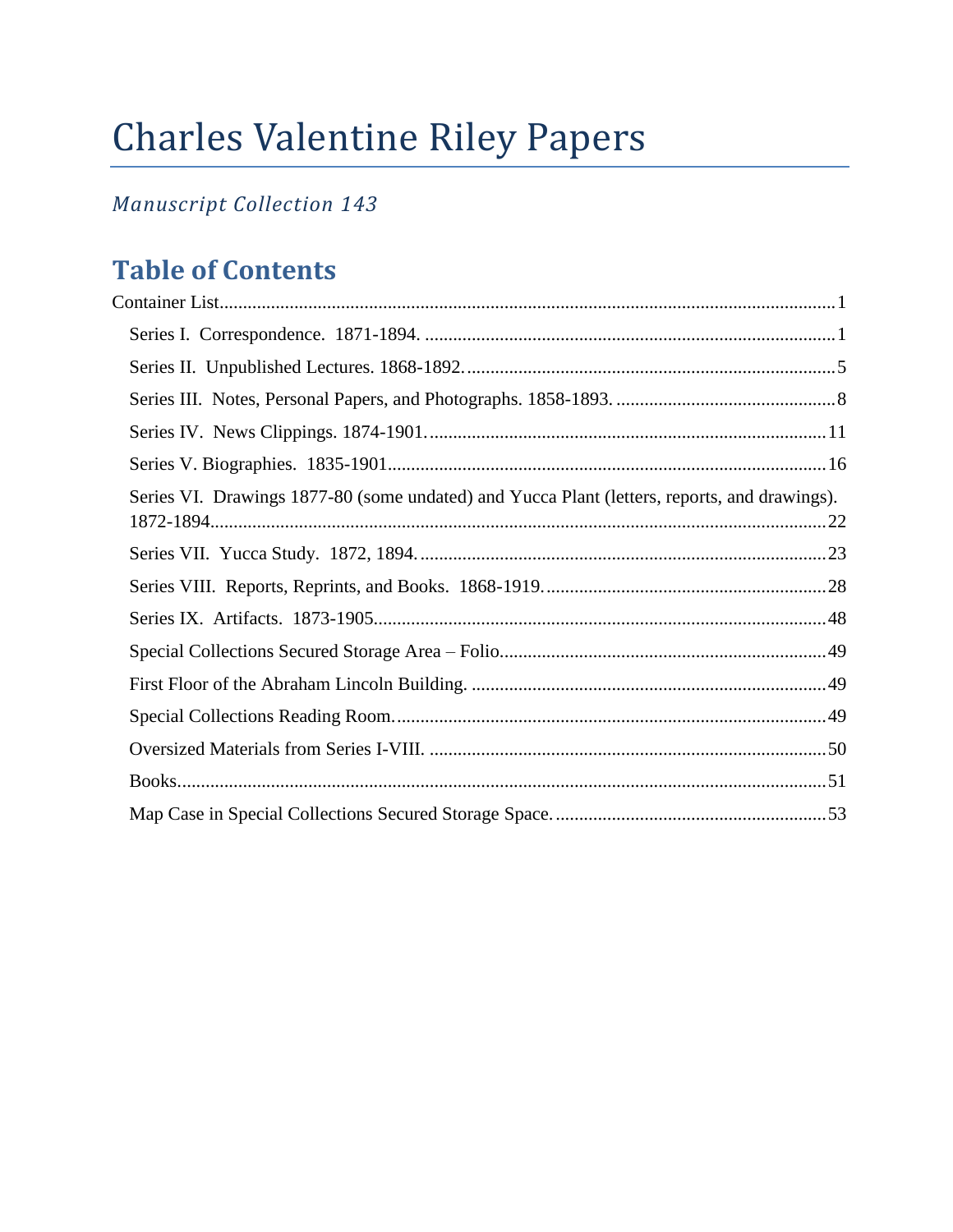# **Container List**

#### <span id="page-1-1"></span><span id="page-1-0"></span>**Series I. Correspondence. 1871-1894.**

| <b>Box</b><br><b>Number</b> | <b>Folder</b><br><b>Number</b> | <b>Folder Title</b>                                                                                                                                                                                                           | Year(s)               |
|-----------------------------|--------------------------------|-------------------------------------------------------------------------------------------------------------------------------------------------------------------------------------------------------------------------------|-----------------------|
| Box 1                       | Folder 1                       | Letter from Charles Darwin to Riley thanking him for<br>report and instructions on noxious insects. Downs,<br>Beckerham, Kent (England). (Handwritten copy of<br>original).                                                   | June 1, 1871          |
| Box 1                       | Folder <sub>2</sub>            | Letter from John C. Koble giving physical description<br>of chinch bugs and explaining how the bugs are<br>destroying corn crops in western Kentucky. John C.<br>Koble of L. S. Trimble and Co., Bankers.                     | June 30, 1874         |
| Box 1                       | Folder <sub>3</sub>            | William Saunders receipt to Charles Valentine Riley<br>for a copy of descriptions of two insects that baffle<br>the vegetable carnivora. William Saunders,<br>Department of Agriculture, Washington, District of<br>Columbia. | November 12,<br>1874  |
| Box 1                       | Folder 4                       | William Young describes the flat-headed borer and its<br>effects on orchards during summer and winter<br>seasons. From Palmyra Gate Co., Nebraska.                                                                            | December 13,<br>1874  |
| Box 1                       | Folder 5                       | William Saunders receipt of notes of investigation on<br>the insects associated with Sarracenia. William<br>Saunders, Department of Agriculture, Washington,<br>District of Columbia.                                         | December 22,<br>1874  |
| Box 1                       | Folder <sub>6</sub>            | L.N. Bonhaw requesting a copy of his Missouri<br>report, for him to establish a manual or handbook on<br>entomology, and to find out about an insect that<br>deposits eggs.                                                   | January 19,<br>1875   |
| Box 1                       | Folder <sub>7</sub>            | Thomas Holliday congratulates Riley for success of<br>(Missouri) report. Thomas Holliday, auditors office,<br>Missouri, city of Jefferson.                                                                                    | May 16, 1875          |
| Box 1                       | Folder <sub>8</sub>            | J.B. Phillips asking for copy of reports and<br>information about the potato bug. From the State of<br>Missouri, Office of the Secretary.                                                                                     | September 13,<br>1876 |
|                             |                                | Subject: potato bugs, locust.                                                                                                                                                                                                 |                       |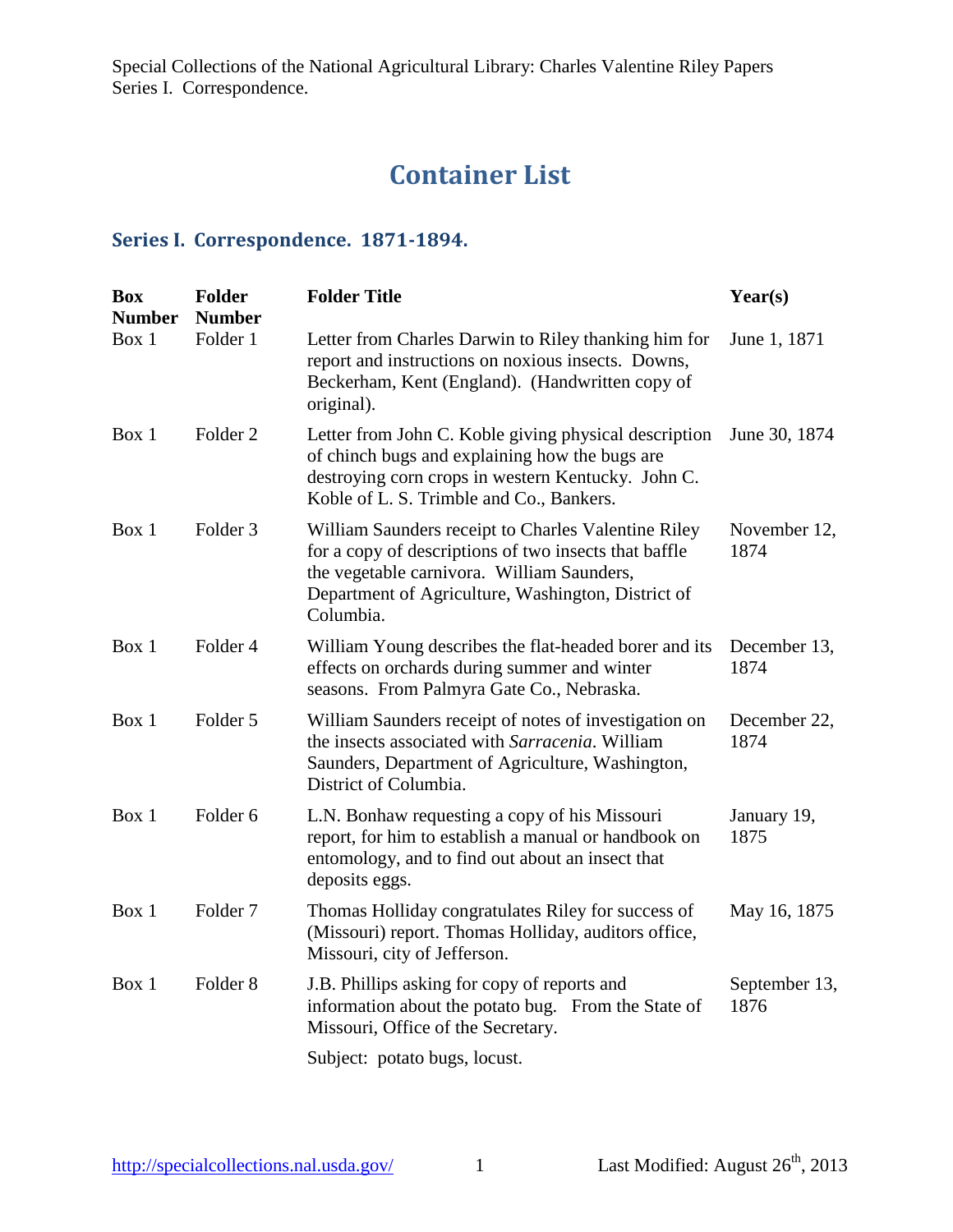| <b>Box</b><br><b>Number</b> | <b>Folder</b><br><b>Number</b> | <b>Folder Title</b>                                                                                                                                                                                                             | Year(s)              |
|-----------------------------|--------------------------------|---------------------------------------------------------------------------------------------------------------------------------------------------------------------------------------------------------------------------------|----------------------|
| Box 1                       | Folder 9                       | William Saunders thanks John Monteith for a copy of<br>Riley's Eighth Annual Report. William Saunders,<br>Department of Agriculture, Washington, District of<br>Columbia.                                                       | June 13, 1876        |
| Box 1                       | Folder 10                      | Thank you letter from Charles Darwin to Riley for<br>copy of his ninth (Entomology) report. (a handwritten<br>copy of autograph letter) Down, Beckerham, Kent<br>(England) Railroad Station Orpington, S.E.R.                   | May 19, 1877         |
|                             |                                | Subject: Sawfly.                                                                                                                                                                                                                |                      |
| Box 1                       | Folder 11                      | Riley writes Varigny discussing evolution. U. S.<br>Department of Agriculture stationery.                                                                                                                                       | February 11,<br>1880 |
|                             |                                | Subject: heredity, Doryphora, Pieris rapae.                                                                                                                                                                                     |                      |
| Box 1                       | Folder 12                      | Sheldon writes about hemispherical larva at the<br>bottom of anthill. Answer to letter is published in<br>May 1880, American Entomologist, p.129.                                                                               | April 6, 1880        |
| Box 1                       | Folder 13                      | Riley's letter of resignation to Sterling Morton,<br>Secretary of Agriculture.                                                                                                                                                  | April 26, 1894       |
| Box 1                       | Folder 14                      | Dr. J.M. Shaffer requesting Riley to write him in<br>regards to a news clipping about his resignation from<br>the U.S. Department of Agriculture. Copy of news<br>clipping about Riley's resignation, May 2, 1894,<br>included. | May 5, 1894          |
| Box 1                       | Folder 15                      | A.S. Packard letter to Riley on his resignation from<br>the United States Department of Agriculture                                                                                                                             | May 6, 1894          |
| Box 1                       | Folder 16                      | L.H. Pammel writes Riley to express his regrets on<br>his resignation from the United States Department of<br>Agriculture. Letter on Iowa Agricultural College,<br>Office of Botanist, stationery.                              | May 6, 1894          |
| Box 1                       | Folder 17                      | C.A. Shamel writes Riley for facts concerning his<br>resignation from the United States Department of<br>Agriculture.                                                                                                           | May 8, 1894          |
| Box 1                       | Folder 18                      | Riley writes Mrs. L.P. Love about his resignation and<br>thanks her for an invitation to the microscopical<br>exhibition.                                                                                                       | May 9, 1894          |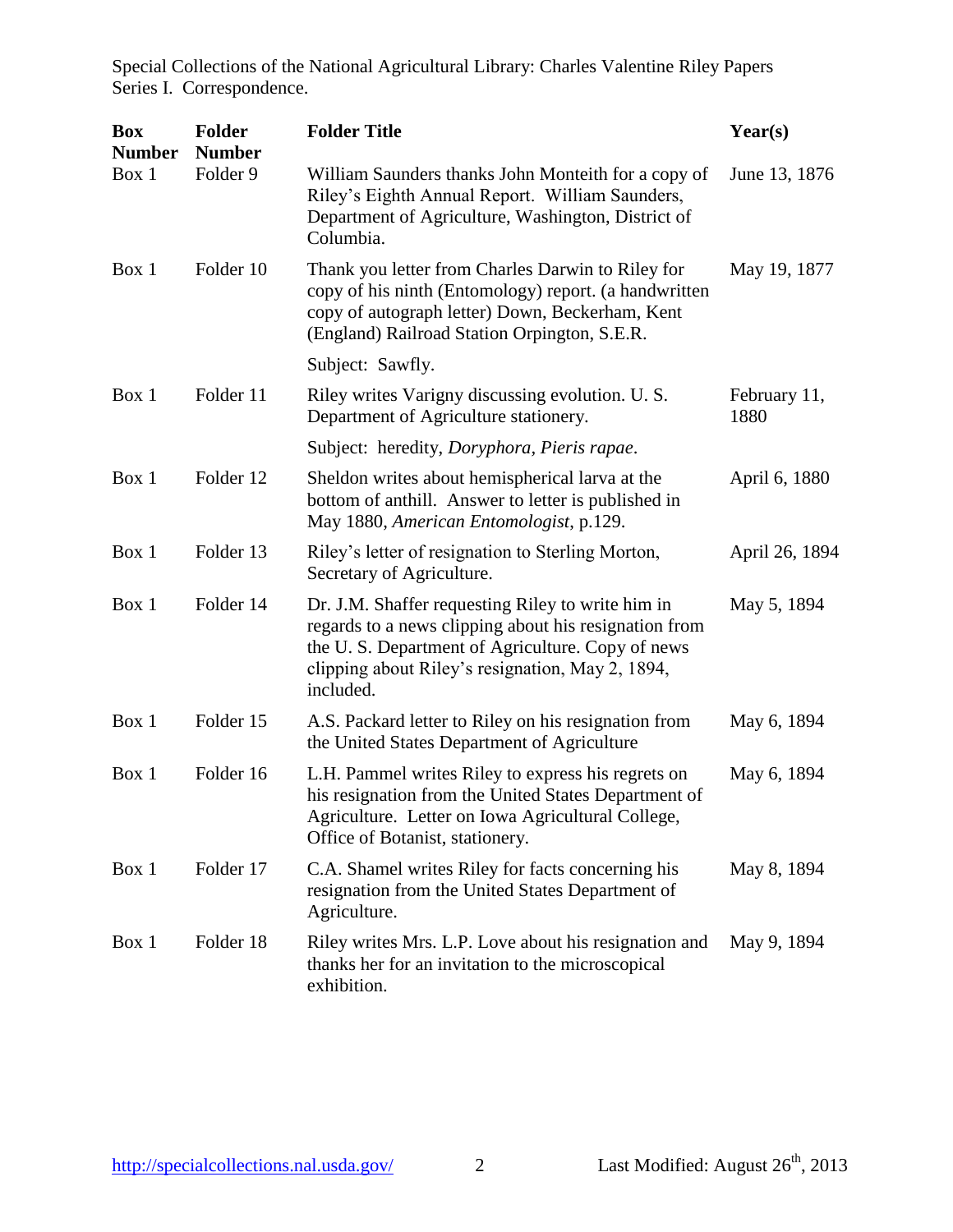| <b>Box</b><br><b>Number</b> | <b>Folder</b><br><b>Number</b> | <b>Folder Title</b>                                                                                                                                                                                                                                                            | Year(s)      |
|-----------------------------|--------------------------------|--------------------------------------------------------------------------------------------------------------------------------------------------------------------------------------------------------------------------------------------------------------------------------|--------------|
| Box 1                       | Folder 19                      | C.A. Shamel writes to Riley about the news of his<br>resignation appearing in the Orange Judd Farmer.<br>Written on the Orange Judd Farmer Co., publishing<br>stationery. News clipping dated 5/12/84 under<br>"Professor Riley Resigns" can be found in Box 4,<br>Folder 101. | May 9, 1894  |
| Box 1                       | Folder 20                      | Riley writes Samuel H. Scudder in response to his<br>resignation from the United States Department of<br>Agriculture, (copy).                                                                                                                                                  | May 9, 1894  |
| Box 1                       | Folder 21                      | Riley writes L.H. Pammel to assure him his<br>resignation was not called for from the United States<br>Department of Agriculture, (copy).                                                                                                                                      | May 9, 1894  |
| Box 1                       | Folder <sub>22</sub>           | Riley writes J.M. Shaffer in reference to his letter of<br>May 5, regarding his resignation from the United<br><b>States Department of Agriculture.</b>                                                                                                                        | May 9, 1894  |
| Box 1                       | Folder <sub>23</sub>           | Riley writes A.S. Packard thanking him for his letter<br>in regard to his resignation from the United States<br>Department of Agriculture.                                                                                                                                     | May 9, 1894  |
| Box 1                       | Folder 24                      | Riley writes H. Hinrichs regarding his resignation<br>from the United States Department of Agriculture.                                                                                                                                                                        | May 11, 1894 |
| Box 1                       | Folder <sub>25</sub>           | Riley writes H.W. Wiley for Dr. W. St. George to<br>become member of the Cosmos Club. Included is a<br>note from Wiley stating his sorrow for Riley's<br>resignation. Letter is on United States Department of<br>Agriculture stationery.                                      | May 12, 1894 |
| Box 1                       | Folder 26                      | Isidor Bush writes Riley about his resignation and<br>insects and diseases affecting grape growers.<br>Included is a 20 x 24 negative of the letter. The letter<br>is on stationery from Bushberg Grape Nurseries and<br>Vineyards and Orchards of Bush & Son & Meissner.      | May 12, 1894 |
| Box 1                       | Folder 27                      | Harkness writes Riley expressing sorrow about his<br>resignation from the United States Department of<br>Agriculture.                                                                                                                                                          | May 12, 1894 |
| Box 1                       | Folder <sub>28</sub>           | Cardine H. Dak writes to Riley expressing regrets for<br>his resignation from the United States Department of<br>Agriculture.                                                                                                                                                  | May 13, 1894 |
| Box 1                       | Folder 29                      | Sam W. Feudden writes Riley on his resignation and<br>to thank him for <i>Ceuthophili</i> .                                                                                                                                                                                    | May 14, 1894 |
|                             |                                | Subject: <i>Neuthophilus</i> .                                                                                                                                                                                                                                                 |              |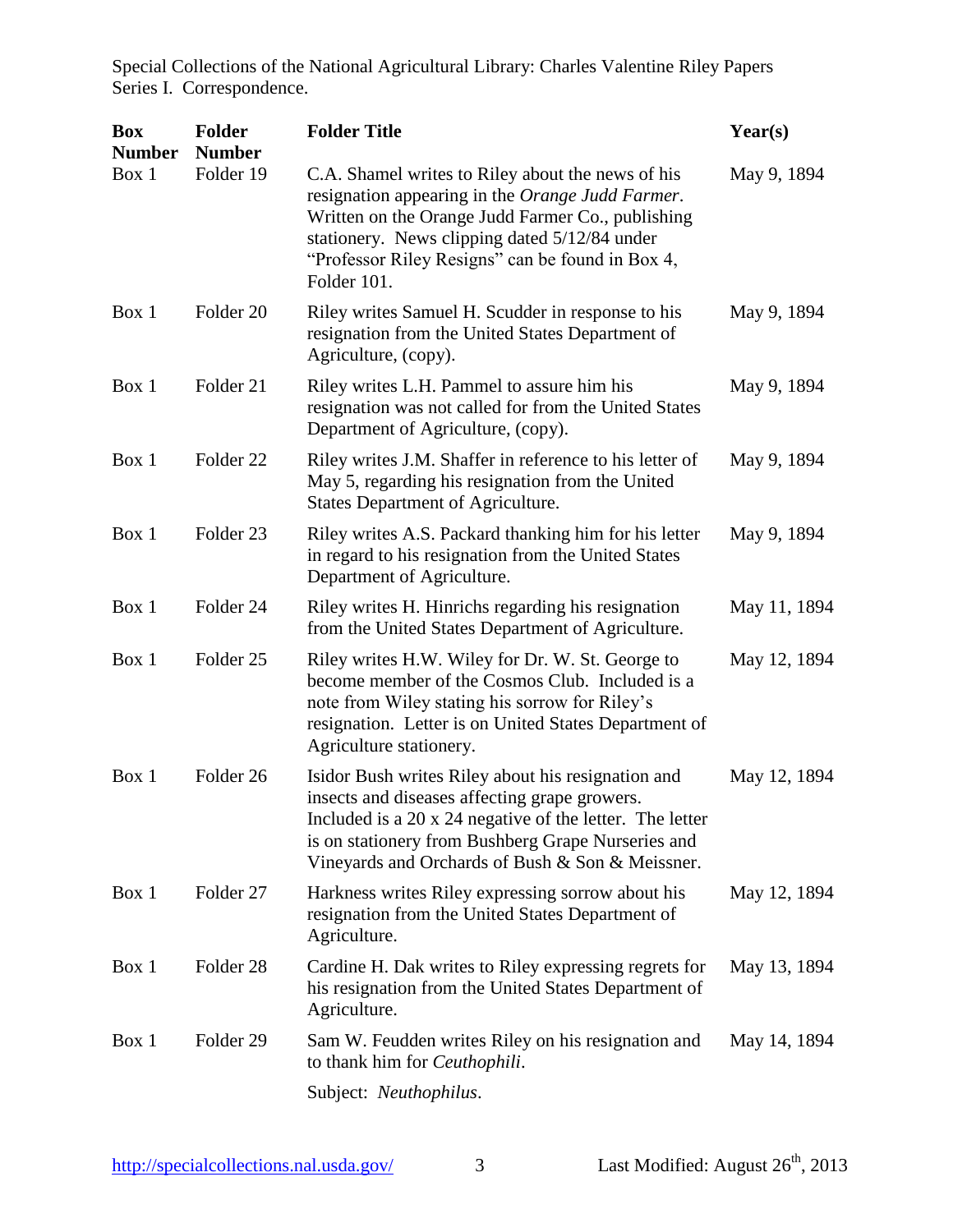| <b>Box</b><br><b>Number</b> | <b>Folder</b><br><b>Number</b> | <b>Folder Title</b>                                                                                                                                                                                                                                                                                     | Year(s)      |
|-----------------------------|--------------------------------|---------------------------------------------------------------------------------------------------------------------------------------------------------------------------------------------------------------------------------------------------------------------------------------------------------|--------------|
| Box 1                       | Folder 30                      | Jonathan Periam writes Riley about his resignation<br>from the United States Department of Agriculture.                                                                                                                                                                                                 | May 14, 1894 |
| Box 1                       | Folder 31                      | J. A. Lintner writes Riley about his resignation from<br>the United States Department of Agriculture.                                                                                                                                                                                                   | May 14, 1894 |
| Box 1                       | Folder 32                      | W. Edwards writes Riley concerning his resignation.                                                                                                                                                                                                                                                     | May 14, 1894 |
| Box 1                       | Folder 33                      | G. Hubbard writes Riley about speaking to the<br>Geographical Society about the locusts and his<br>resignation from the Department of Agriculture. On<br>stationery that reads "Twin Oaks-West-Washington,<br>$D. C.$ "                                                                                 | May 15, 1894 |
|                             |                                | Included is a tribute to Riley's death from<br>Proceedings Entomological Society of Washington,<br>Vol. III, No. 5 with a note addressed to Mrs. C. V.<br>Riley with the respects of the Entomological Society<br>of Washington. Included are negatives of Hubbard's<br>letter and part of the article. |              |
| Box 1                       | Folder 34                      | F.H. Secrow writes Riley expressing his regrets for<br>Riley losing his job.                                                                                                                                                                                                                            | May 16, 1894 |
| Box 1                       | Folder 35                      | J.C. Neal in response to his circular letter explaining<br>his resignation from the United States Department of<br>Agriculture.                                                                                                                                                                         | May 16, 1894 |
| Box 1                       | Folder 36                      | Edward B. Southwick writes Riley about his<br>resignation from the United States Department of<br>Agriculture                                                                                                                                                                                           | May 16, 1894 |
| Box 1                       | Folder 37                      | Charles E. Bessey writes Riley about expressing his<br>sorrow about his notification to resign from the<br>United States Department of Agriculture. Letter on<br>the University of Nebraska stationery.                                                                                                 | May 16, 1894 |
| Box 1                       | Folder 38                      | Herbert Osborn writes Riley expressing his regrets for<br>his resignation. On Experiment Station stationery,<br>Iowa Agricultural College.                                                                                                                                                              | May 16, 1894 |
| Box 1                       | Folder 39                      | J.M. Shaffer writes Riley about his resignation from<br>the United States Department of Agriculture.                                                                                                                                                                                                    | May 17, 1894 |
| Box 1                       | Folder 40                      | A.D. Hopkins writes Riley about his resignation from<br>the United States Department of Agriculture. Letter<br>on West Virginia Agricultural Experiment Station<br>stationery                                                                                                                           | May 18, 1894 |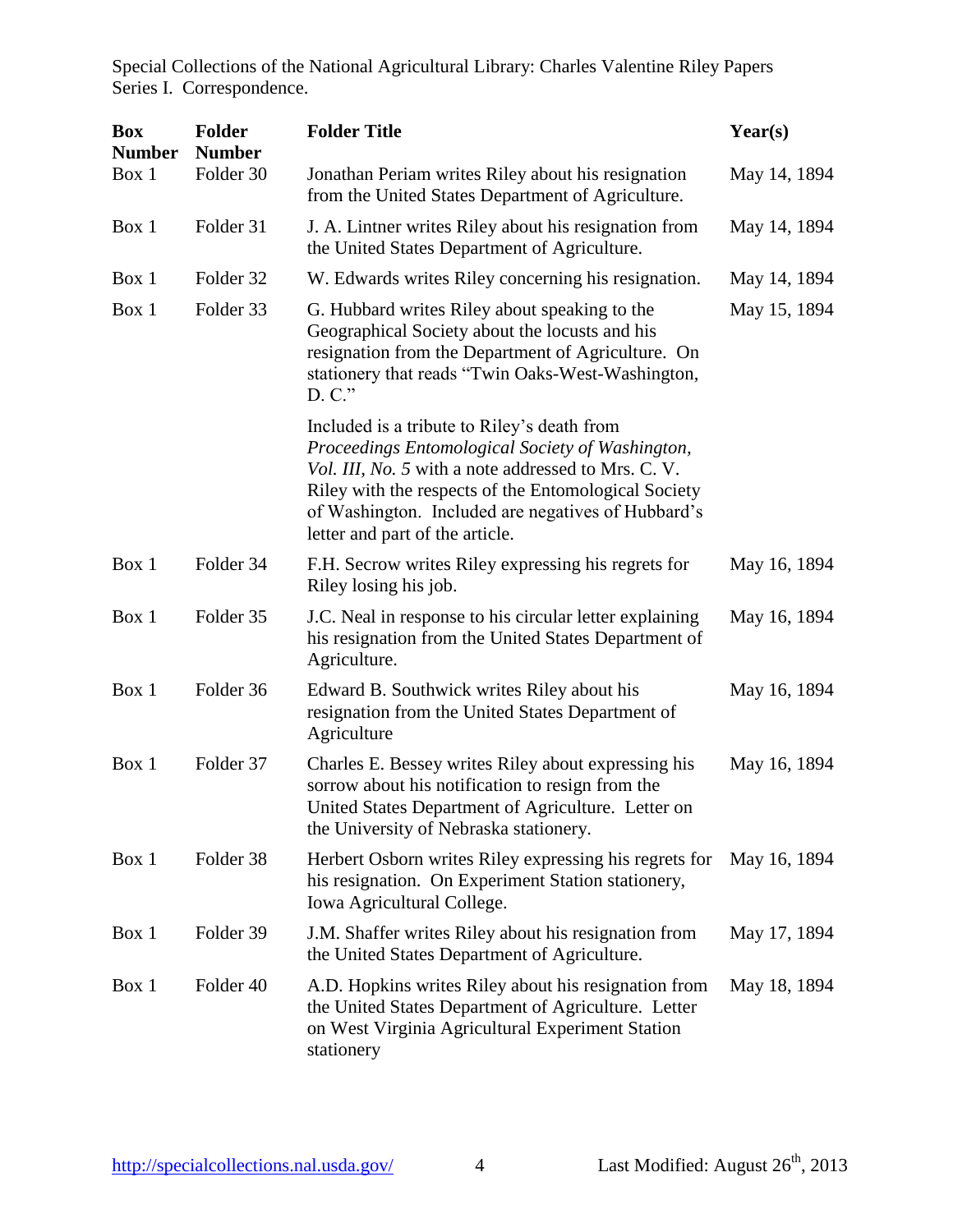Series II. Unpublished Lectures.

| <b>Box</b><br><b>Number</b> | <b>Folder</b><br><b>Number</b> | <b>Folder Title</b>                                                                                                                                                                          | Year(s)      |
|-----------------------------|--------------------------------|----------------------------------------------------------------------------------------------------------------------------------------------------------------------------------------------|--------------|
| Box 1                       | Folder 41                      | Gardner Hubbard writes Riley to express his regrets<br>about not attending a meeting held at the<br>Geographical Society about the locust.                                                   | May 19, 1894 |
| Box 1                       | Folder 42                      | J.T. Monell writes Riley expressing sorrow for his<br>resignation from the United States Department of<br>Agriculture.                                                                       | May 21, 1894 |
| Box 1                       | Folder <sub>43</sub>           | Calvin Cowles writes Riley expressing regrets about<br>his resignation from the United States Department of<br>Agriculture.                                                                  | May 21, 1894 |
| Box 1                       | Folder 44                      | S.A. Forbes writes Riley about the published report<br>on his resignation from the U.S. Department of<br>Agriculture. On State of Illinois, Office of the State<br>Entomologist, stationery. | May 21, 1894 |
| Box 1                       | Folder <sub>45</sub>           | Riley writes Charles J. Cowles about his resignation.                                                                                                                                        | May 24, 1894 |
| Box 1                       | Folder 46                      | Riley writes S.A. Forbes about his resignation from<br>the United States Department of Agriculture.                                                                                          | May 24, 1894 |
| Box 1                       | Folder 47                      | Riley writes J. C. Neal about his resignation from the<br>United States Department of Agriculture.                                                                                           | May 24, 1894 |
| Box 1                       | Folder <sub>48</sub>           | Riley writes E.E. Southwick in regard to his<br>resignation from the United States Department of<br>Agriculture.                                                                             | May 24, 1894 |

# <span id="page-5-0"></span>**Series II. Unpublished Lectures. 1868-1892.**

| <b>Box</b><br><b>Number</b> | <b>Folder</b><br><b>Number</b> | <b>Folder Title</b>                                                                                                                                                                                               | $\textbf{Year}(s)$ |
|-----------------------------|--------------------------------|-------------------------------------------------------------------------------------------------------------------------------------------------------------------------------------------------------------------|--------------------|
| Box 2a                      | Folder 49                      | Lecture notes given at Columbia University, subject:<br>"Natural History-Some of its Curiosities."                                                                                                                | 1868-69            |
|                             |                                | Subject: honey bees, banyan, roat louse, apple bulb<br>moth, cutworm, apple worm, beetles, metamorphosis,<br>caterpillars, butterfly, flat worm, crab, sea creatures,<br>sponge, jelly fish, cicada, fruit trees. |                    |
| Box 2a                      | Folder 50                      | Address before the National Agricultural Congress,<br>St. Louis, summer 1872. Lecture on Entomology.                                                                                                              | 1872               |
|                             |                                | Subject: chinchbug, Hessian fly, wheat midge, joint<br>worm, apple root, apple worm, caterpillar, noxious<br>insects, plant lice, pests, parasites.                                                               |                    |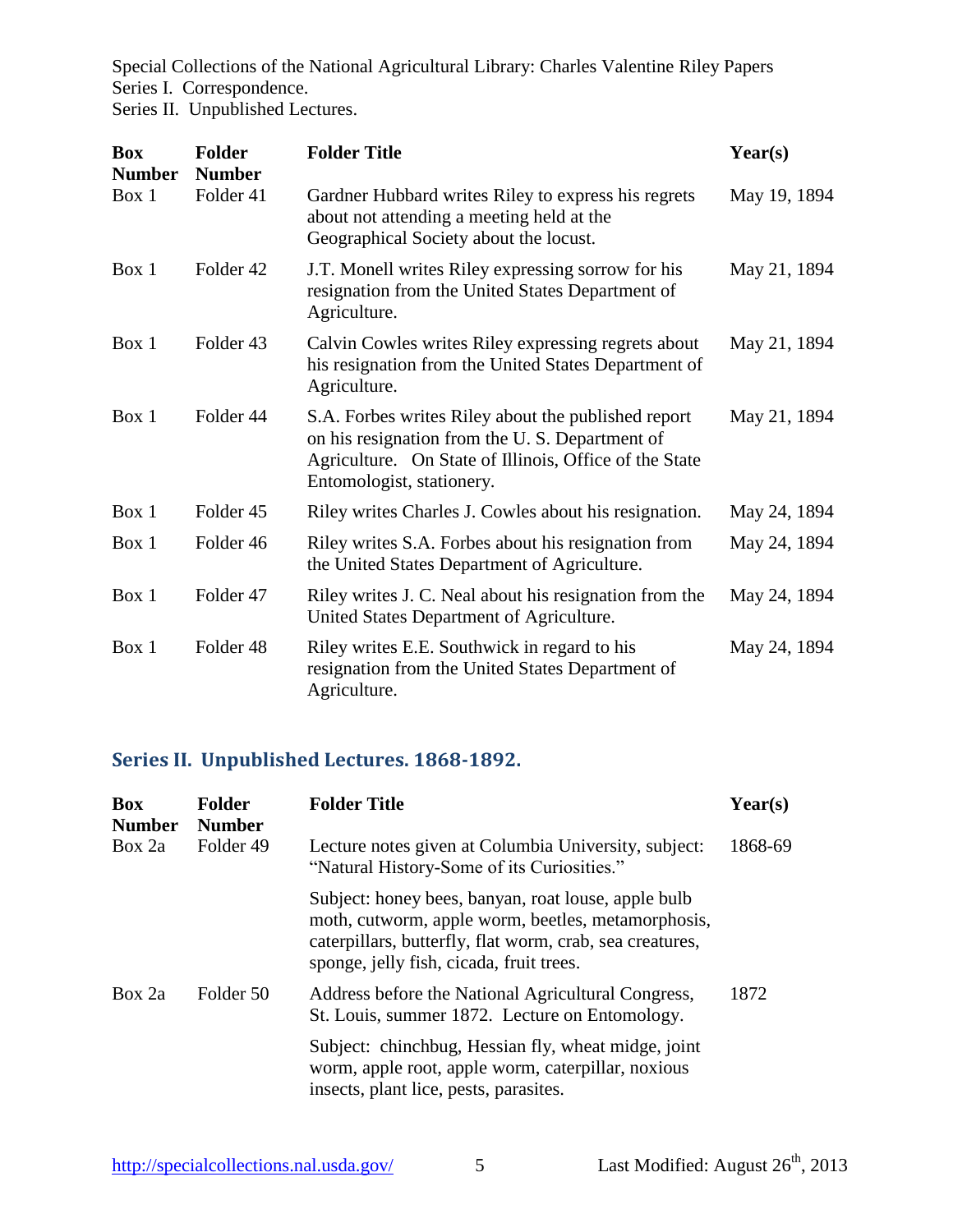Special Collections of the National Agricultural Library: Charles Valentine Riley Papers Series II. Unpublished Lectures.

| <b>Box</b><br><b>Number</b> | <b>Folder</b><br><b>Number</b> | <b>Folder Title</b>                                                                                                                                                                                                                                                                                                                 | Year(s)              |
|-----------------------------|--------------------------------|-------------------------------------------------------------------------------------------------------------------------------------------------------------------------------------------------------------------------------------------------------------------------------------------------------------------------------------|----------------------|
| Box 2b                      | Folder 51                      | Lecture I, "Scope and Importance of Entomology,"<br>A series of eight lectures on entomology given at the<br>Lowell Institute. Included are drawings.                                                                                                                                                                               | December 28,<br>1891 |
|                             |                                | Subject: Arthropoda, worms, Hymenoptera, honey<br>bee, horn tails, Coleoptera, beetles, butterfly, moth,<br>silkworm, Lepidoptera, bug, larvae, Neuroptera, lice,<br>caterpillars, jelly fish, potato beetle.                                                                                                                       |                      |
| Box 2b                      | Folder 52                      | Lecture II, "Means of Dealing with our Insect Foes:<br>Insecticides and Insecticide Appliances." A series of<br>eight lectures on entomology given at the Lowell<br>Institute. Drawings.                                                                                                                                            | December 31,<br>1891 |
|                             |                                | Subject: noxious insects, Hessian fly, worm, lice,<br>poison, arsenic, gypsum, resin, larvae, fungicide,<br>beetle, nozzle.                                                                                                                                                                                                         |                      |
| Box 2b                      | Folder 53                      | Lecture III, "Some Natural Checks to Injurious<br>Insects: Some Insect Foes of Cultivated Plants." A<br>series of eight lectures on entomology given at the<br>Lowell Institute.                                                                                                                                                    | January 4,<br>1892   |
|                             |                                | Subject: injurious insects, insecticide, parasite,<br>bacteriology, worm, moth, <i>Phylloxera</i> , Hessian fly,<br>Icerya, larvae, Entomophthora, protozoan disease.                                                                                                                                                               |                      |
| Box 2b                      | Folder 54                      | Lecture IV, "Little-Known Facts about Well-Known<br>Household Pests." A series of eight lectures on<br>entomology given at the Lowell Institute.<br>Illustrations. Includes two admission tickets for the<br>Lowell Institute lectures, news clippings on the<br>treatment of spiders (California Orchard & Farm,<br>October 1891). | January 7,<br>1892   |
|                             |                                | Subject: bed bugs, Acanthia lectularia, red ant,<br>Monomorium pharaonish, black ant, Camponotus<br>herculeanus, carpet beetle, buffalo moth, cockroach,<br>Periplaneta orientalis, croton bug, dazflea, Pulex<br>canis, cat flea, fishmoth, Musca harpyia, mosquito,<br>fly.                                                       |                      |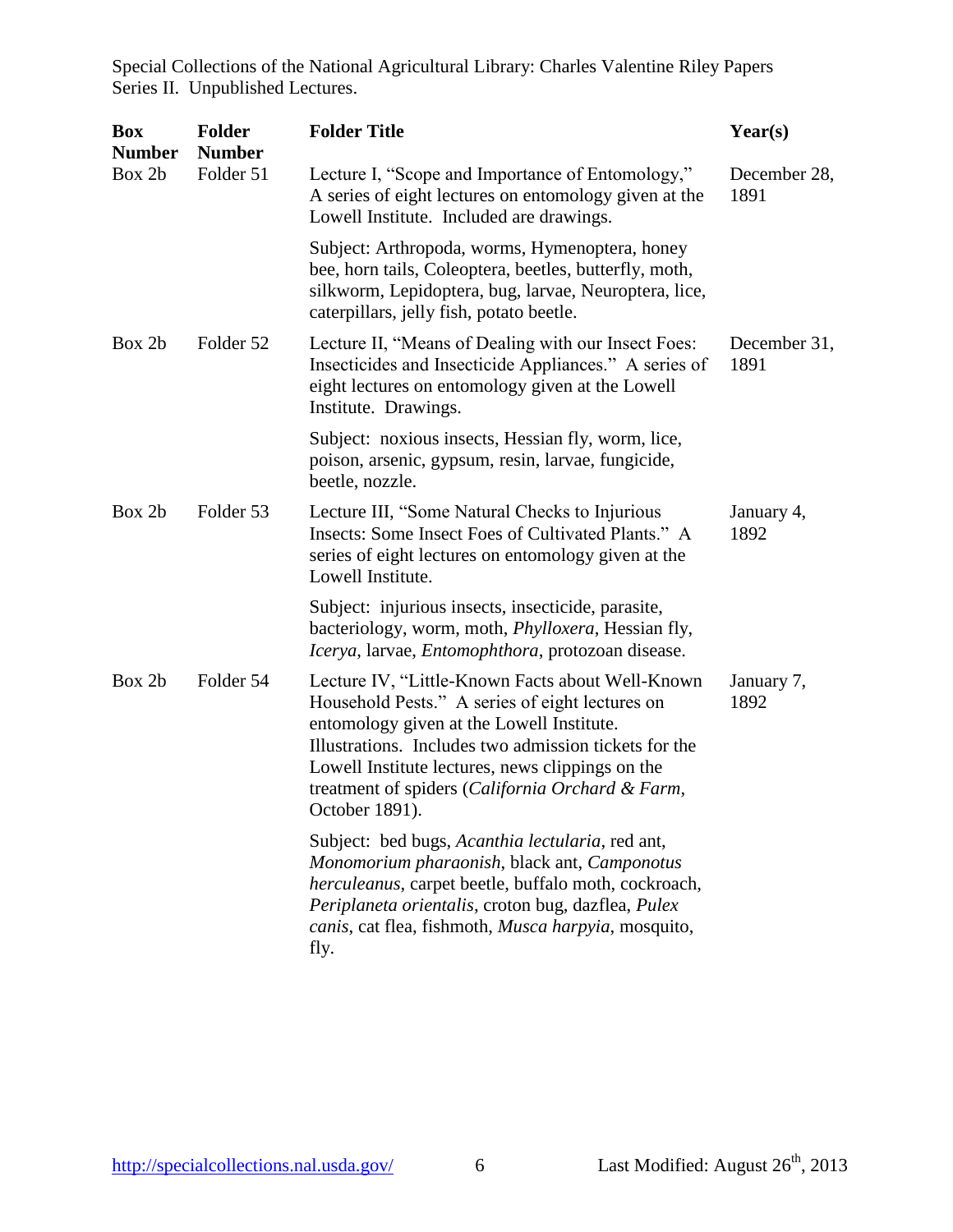Special Collections of the National Agricultural Library: Charles Valentine Riley Papers Series II. Unpublished Lectures.

| <b>Box</b><br><b>Number</b> | <b>Folder</b><br><b>Number</b> | <b>Folder Title</b>                                                                                                                                                                                                                                                                                                                                                                                                                                                                     | Year(s)                               |
|-----------------------------|--------------------------------|-----------------------------------------------------------------------------------------------------------------------------------------------------------------------------------------------------------------------------------------------------------------------------------------------------------------------------------------------------------------------------------------------------------------------------------------------------------------------------------------|---------------------------------------|
| Box 2b                      | Folder 55                      | Lecture V, "Organized Insect Societies, Ants, Bees,<br>and Wasps." A series of eight lectures on<br>entomology given at the Lowell Institute. Includes:<br>Report "Social Insects from Psychical and<br>Evolutional Points of View." April 1894. By Charles<br>Valentine Riley (Proceedings of the Biological<br>Society of Washington).                                                                                                                                                | January 11,<br>1892 and<br>April 1894 |
|                             |                                | Subject: nectar, honey, pollen, Apis, Anthophora,<br>scraper, Italian bees, Ligurian bees, termites, larvae,<br>Arthropods, caterpillars, butterfly, lice.                                                                                                                                                                                                                                                                                                                              |                                       |
| Box 2b                      | Folder 56                      | Lecture VI, "Gall Insects, Sawflies, Caprification,<br>Parasitism." A series of eight lectures on entomology<br>given at the Lowell Institute.                                                                                                                                                                                                                                                                                                                                          | January 14,<br>1892                   |
|                             |                                | Subject: Cynipidae, galls, Cynips, Terebra, borer,<br>Tenthredinidae, lice, bed bug, beetle, larvae,<br>ovipositor, Cynipidae, fly, horntail, caterpillars, bee,<br>worm, Perga, Cephus, Lida, slug, leech.                                                                                                                                                                                                                                                                             |                                       |
| Box 2b                      | Folder 57                      | Lecture VII, "Some Interesting Insects on Various<br>Orders: Our Shade Tree Defoliators, The Gypsy<br>Moth." A series of eight lectures on entomology<br>given at the Lowell Institute.                                                                                                                                                                                                                                                                                                 | January 18,<br>1892                   |
|                             |                                | Subject: Thyridopteryx ephemeraeformis, elm leaf<br>beetle, white-marked tussock moth, webworm,<br>canker worm.                                                                                                                                                                                                                                                                                                                                                                         |                                       |
| <b>Box</b><br><b>Number</b> | <b>Folder</b><br><b>Number</b> | <b>Folder Title</b>                                                                                                                                                                                                                                                                                                                                                                                                                                                                     | Year(s)                               |
| Box 2b                      | Folder 58                      | Lecture VIII, "Insects & Flowers, Entomophilous and<br>Entomophagous Plants. Insects and Their Relations<br>to Plants." A series of eight lectures on entomology<br>given at the Lowell Institute.<br>Subject: Hymenoptera, Lepidoptera, Yucca, larvae,<br>Pronuba, insectivorous plants, Drosera, sundews,<br>moth, butterfly, Aldrovanda vesiculosa, Sarracenia,<br>Darlingtonia, Nepenthes, bladderworts, Ultricularia,<br>Pinguicula vulgaris, Cryptogams, Phaenogams,<br>Desmodium | January 21,<br>1892                   |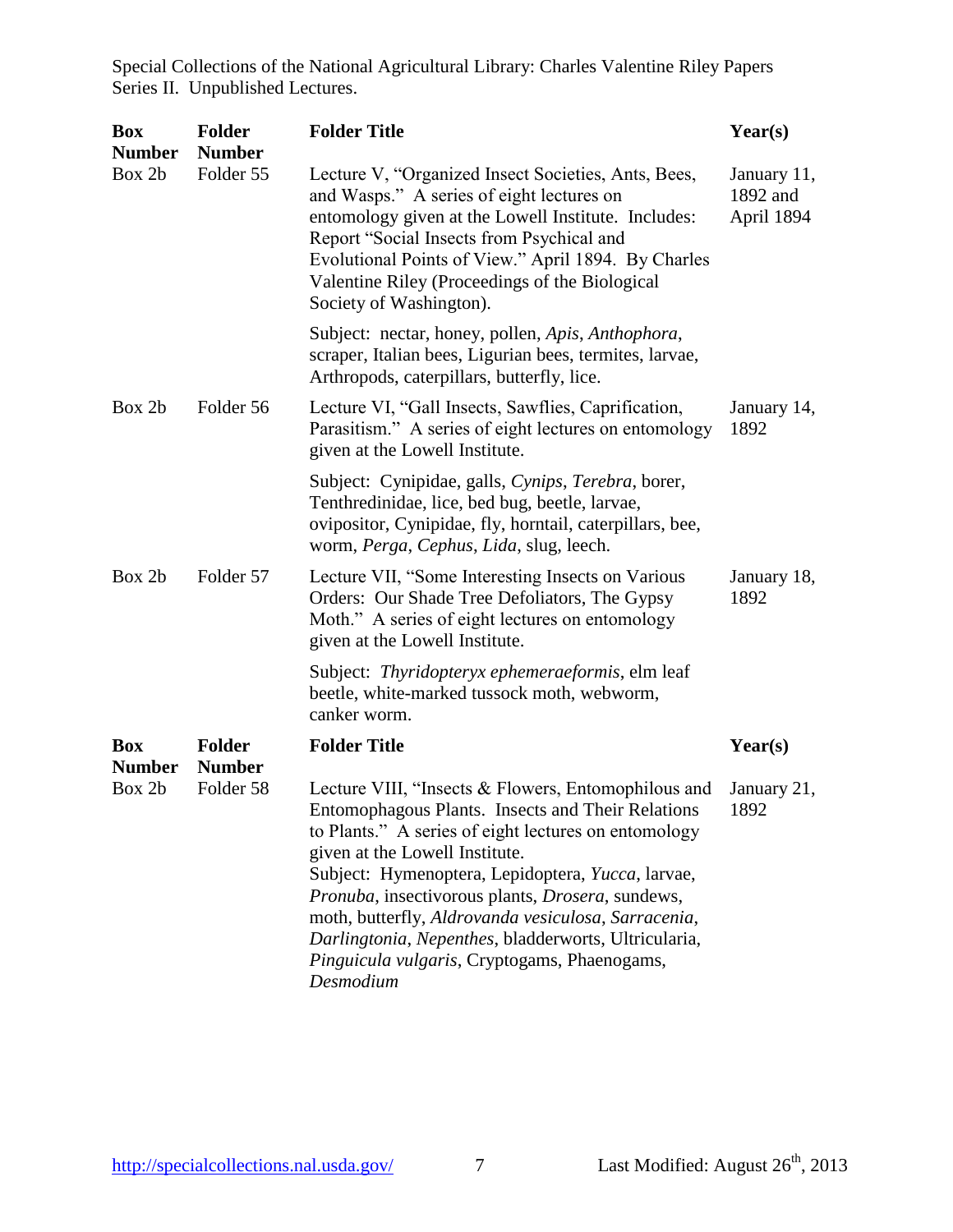Special Collections of the National Agricultural Library: Charles Valentine Riley Papers Series III. Notes, Personal Papers, and Photographs.

# <span id="page-8-0"></span>**Series III. Notes, Personal Papers, and Photographs. 1858-1893.**

| <b>Box</b><br><b>Number</b> | <b>Folder</b><br><b>Number</b> | <b>Folder Title</b>                                                                                                                                                                                                                    | Year(s)   |
|-----------------------------|--------------------------------|----------------------------------------------------------------------------------------------------------------------------------------------------------------------------------------------------------------------------------------|-----------|
| Box 3                       | Folder 59                      | A diary on a trip to Nova Scotia. Six pages.<br>Included are two slips of papers with proverbs in a<br>foreign language and their translations.                                                                                        | 1880      |
|                             |                                | Subject: landscape, Doryphora decemlinenta.                                                                                                                                                                                            |           |
| Box 3                       | Folder 60a                     | "College Saint Paul - Dieppe," green cover. Also<br>included is a negative.                                                                                                                                                            | No date   |
| Box 3                       | Folder 60b                     | Riley, Charles Valentine. "Natural History of<br>Insects." Manuscript with notes and drawings.<br>"March 1st 1858" on first page.                                                                                                      | 1858      |
|                             |                                | Subject: silkworm, hive bee, swallow-tailed<br>butterfly, painted lady, peacock, emperor, caterpillar,<br>chrysalis, moth, deaths head moth, lucky moth.                                                                               |           |
| Box 3                       | Folder <sub>61</sub>           | "Notes of C.V. Riley." Instinct-reason, man's future.<br>Notes describing the particularities of bees and wasps<br>in collecting pollen. Notes on the nature of man.<br>Darwin, Murphy, and Romanes are quoted. 16 sheets<br>of notes. | 1880      |
|                             |                                | Subject: earthworm, evolution                                                                                                                                                                                                          |           |
| Box 3                       | Folder <sub>62</sub>           | "Life and Growth of Fungi." Two pages. Notes on<br>the chemical composition of the fungi.                                                                                                                                              | 1880      |
|                             |                                | Subject: Schizomycetes.                                                                                                                                                                                                                |           |
| Box 3                       | Folder <sub>63</sub>           | "The Different Colors of Bee-Flowers and Honey-<br>bees." Different colors of beeflowers attract more<br>honey bees than others. Two pages (a note is<br>included). Only note is left - rest missing.                                  | 1881      |
| Box 3                       | Folder <sub>64</sub>           | "Some Anecdotes of Huxley." Eulogy to the late<br>Huxley. Two pages.                                                                                                                                                                   | 1886      |
| Box 3                       | Folder <sub>65</sub>           | "Evolution." Notes on man and evolution.                                                                                                                                                                                               | No date   |
|                             |                                | Subject: religion, heredity.                                                                                                                                                                                                           |           |
| Box 3                       | Folder <sub>66</sub>           | "Notes on Missing Papers for 1863." from various<br>journals. Notes taken from the American<br><i>Entomologist</i> 1880 - Second copy. Box 6.                                                                                          | 1863-1880 |
| Box 3                       | Folder 67                      | "Butterfly and Seeds." (Loose, torn paper.)                                                                                                                                                                                            | No date   |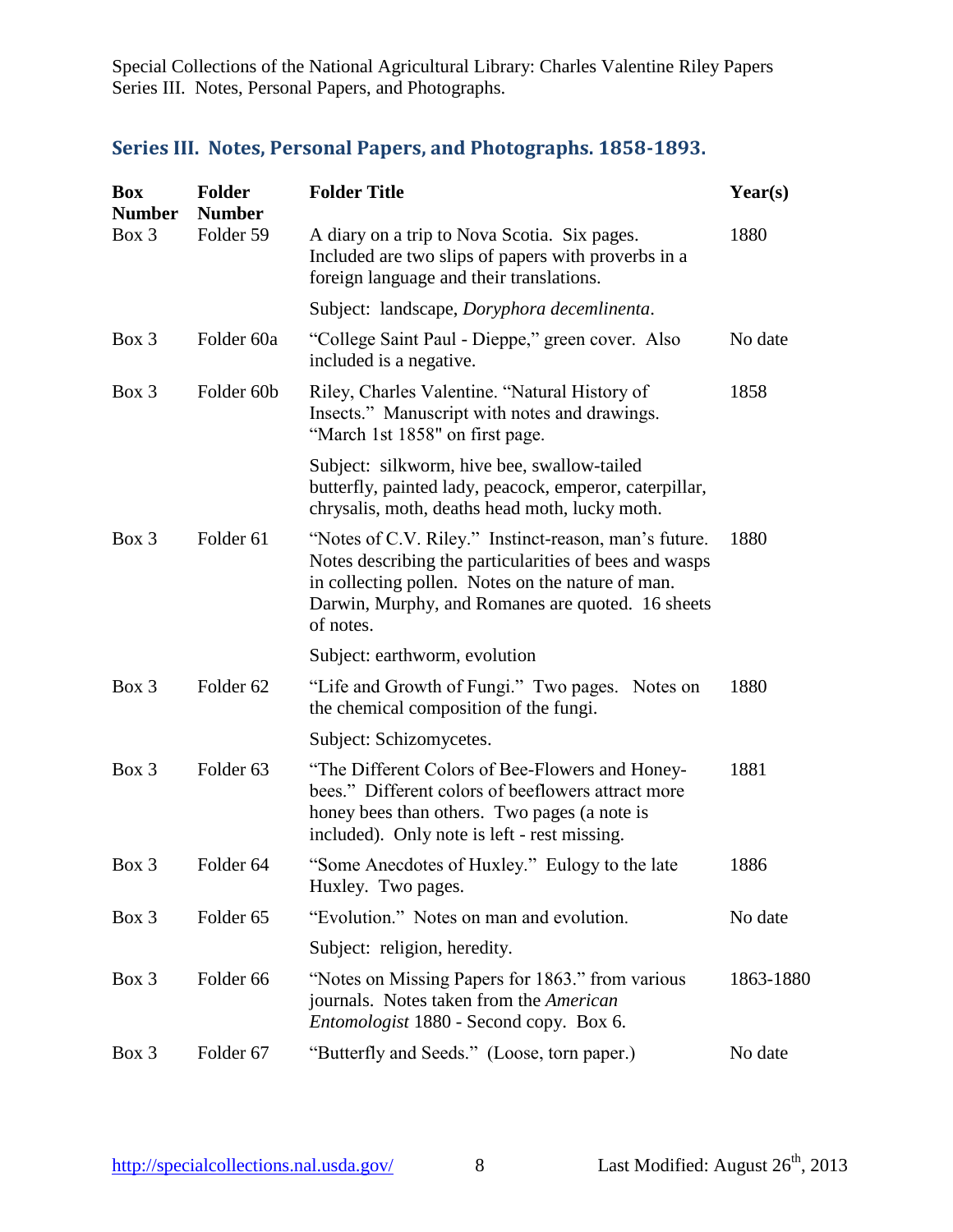Special Collections of the National Agricultural Library: Charles Valentine Riley Papers Series III. Notes, Personal Papers, and Photographs.

| <b>Box</b><br><b>Number</b> | <b>Folder</b><br><b>Number</b> | <b>Folder Title</b>                                                                                                                                                                                                                                       | Year(s)              |
|-----------------------------|--------------------------------|-----------------------------------------------------------------------------------------------------------------------------------------------------------------------------------------------------------------------------------------------------------|----------------------|
| Box 3                       | Folder <sub>68</sub>           | "Wedding Announcement." Emilie J. Conzelman to<br>Charles Valentine Riley (Three pieces).                                                                                                                                                                 | June 20, 1876        |
| Box 3                       | Folder 68a                     | "Award to C.V. Riley from Stockholm, Sweden."<br>Housed in Box 15 - Oversized.                                                                                                                                                                            | December 16,<br>1879 |
| Box 3                       | Folder <sub>69</sub>           | "Architectural Designs of C. V. Riley's house."<br>Housed in Map Case A, Drawer 19.                                                                                                                                                                       | March 30,<br>1889    |
|                             |                                | $(5 \text{ sheets})$                                                                                                                                                                                                                                      |                      |
|                             |                                | 1 drawing of house<br>1 interior design of house - "Plan of First<br>$\bullet$<br>Story"<br>1 landscape design<br>$\bullet$<br>2 street maps - one labeled "George<br>$\bullet$<br>Truesoell's Addition to Washington Heights<br>and Surroundings, 1891." |                      |
| Box 3                       | Folder 70                      | "Household Expenses." Includes a receipt from C.E.<br>Roach.                                                                                                                                                                                              | August 31,<br>1889   |
| Box 3                       | Folder 71                      | Charles V. Riley & Family. Five original<br>photographs and a negative without original.                                                                                                                                                                  | No date              |
| Box 3                       | Folder <sub>72</sub>           | Memorabilia. Bookmarks of C. V. Riley (2).                                                                                                                                                                                                                | No date              |
| Box 3                       | Folder <sub>73</sub>           | W.M. Bates (photographs).                                                                                                                                                                                                                                 | July 9, 1871         |
| Box 3                       | Folder 74                      | Alphens Spring Packard Jr. (1893-1905)<br>(photograph).                                                                                                                                                                                                   | 1880                 |
| Box 3                       | Folder 75                      | "Vedalia cardinalis." Two photographs of<br>transformations.                                                                                                                                                                                              | 1880                 |
|                             |                                | Subject: beetle, pupa, larvae.                                                                                                                                                                                                                            |                      |
| Box 3                       | Folder 76                      | "Hickory Gall Making <i>Phylloxerae</i> ." Negative only.                                                                                                                                                                                                 | [1880?]              |
| Box 3                       | Folder 77                      | "The Riley or Cyclone System of Nozzles."<br>Photograph showing various nozzles. Includes<br>negative.                                                                                                                                                    | [1880?]              |
|                             |                                | Subject: Vermorel Nozzle, Norl Nozzle, Alband<br>Nozzle, Japy Nozzle, Marseilles Nozzle.                                                                                                                                                                  |                      |
| Box 3                       | Folder <sub>78</sub>           | Bee. Three photographs of the bee.                                                                                                                                                                                                                        | [1880?]              |
| Box 3                       | Folder 79                      | John Obadiah Westwood (photographs) 1805-1893.<br>Two original photographs, one taken in 1886.                                                                                                                                                            | 1886                 |
| Box 3                       | Folder 80                      | Henry De Varigny (photograph). Includes negative.                                                                                                                                                                                                         | August 24,<br>1889   |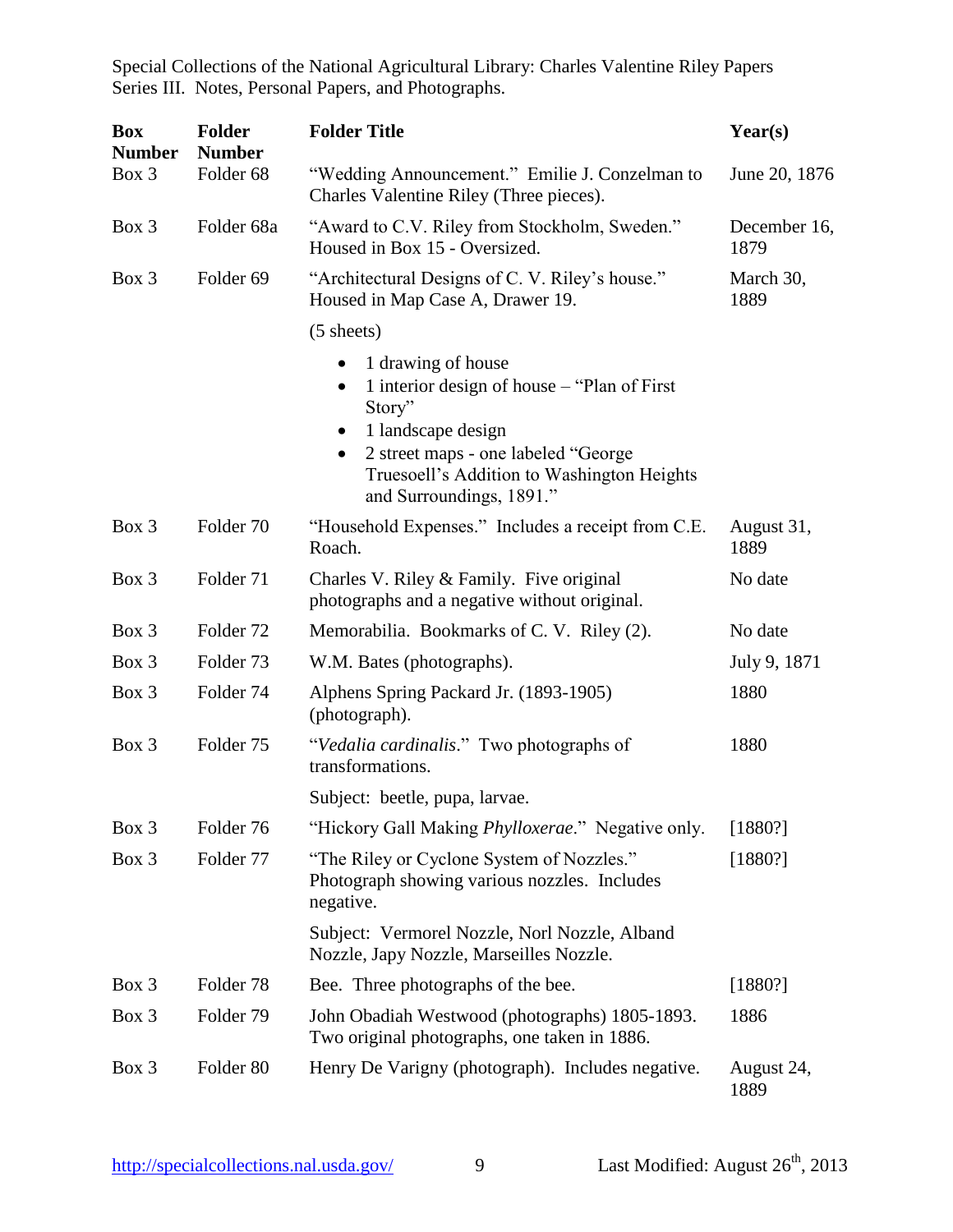Special Collections of the National Agricultural Library: Charles Valentine Riley Papers Series III. Notes, Personal Papers, and Photographs.

| <b>Box</b><br><b>Number</b> | <b>Folder</b><br><b>Number</b> | <b>Folder Title</b>                                                                                                                                                                                                                                                                                                                                                     | Year(s)              |
|-----------------------------|--------------------------------|-------------------------------------------------------------------------------------------------------------------------------------------------------------------------------------------------------------------------------------------------------------------------------------------------------------------------------------------------------------------------|----------------------|
| Box 3                       | Folder 81                      | "American Fig Insects - Blastophaga schwarzii."<br>Copy of original print.                                                                                                                                                                                                                                                                                              | No date              |
| Box 3                       | Folder <sub>82</sub>           | "Yucca Plant." Three photographs of the Yucca<br>plant and a scheme describing the plant.                                                                                                                                                                                                                                                                               | No date              |
| Box 3                       | Folder <sub>83</sub>           | Jules Emile Planchon (1823-1888). Print and<br>negative.                                                                                                                                                                                                                                                                                                                | No date              |
| Box 3                       | Folder 84                      | Henry Guernsey Hubbard (photograph), (1850-1899).<br>(Negative).                                                                                                                                                                                                                                                                                                        | No date              |
| Box 3                       | Folder <sub>85</sub>           | Daniel William Coquillett (1856-1911), photograph.                                                                                                                                                                                                                                                                                                                      | No date              |
| Box 3                       | Folder <sub>86</sub>           | "William Say" (newsprint).                                                                                                                                                                                                                                                                                                                                              | No date              |
| Box 3                       | Folder <sub>87</sub>           | Eleanor A. Ormerod (photograph).                                                                                                                                                                                                                                                                                                                                        | No date              |
| Box 3                       | Folder 88                      | Photograph of a man. Print and negative included.                                                                                                                                                                                                                                                                                                                       | No date              |
| Box 3                       | Folder <sub>89</sub>           | A Photograph of a family (2). [C. V. Riley with a<br>Middle Eastern family?]                                                                                                                                                                                                                                                                                            | No date              |
| $Box$ 3                     | Folder 90                      | Charles Valentine Riley (Two photo slides, prints and<br>negative). Charles Valentine Riley examining<br>butterflies. One slide missing.                                                                                                                                                                                                                                | No date              |
| Box 3                       | Folder 91                      | Charles Valentine Riley (Two originals in frames).<br>Nurse with two soldiers [?] Man in navy uniform [?].                                                                                                                                                                                                                                                              | No date              |
| Box 3                       | Folder 92                      | Photograph of United States Department of<br>Agriculture Building. Photographed and published<br>by C.M. Bell.                                                                                                                                                                                                                                                          | No date              |
| Box 3                       | Folder 93                      | "Henry Ulke (1821-1910)." Painted Riley portrait in<br>1891. Print and negative.                                                                                                                                                                                                                                                                                        | 1891                 |
| Box 3                       | Folder 93a                     | Four Feet by Two: Animal Talks and Tales. Printed<br>by E. Nister at Nuremburg. Housed in Box 16 -<br>Books. Children's book given to Willie Garfield<br>Riley by Charles Valentine Riley. Note inside cover<br>reads, "Willie Garfield Riley, With papa's Love.<br>Xmas, 1891."                                                                                        | 1891                 |
| Box 3                       | Folder 93b                     | Charles Darwin, by Henry de Varigny. Librairie<br>Hachette Et $C^{1e}$ - Paris, 1889. In French. Housed in<br>Box 16 - Books. Book passed on to Riley's children.<br>Note inside cover is addressed to Mous. Charles<br>Valentine Riley from Henry de Varigny. August<br>24th, 1889 - Paris. Varigny expresses his esteem for<br>Riley and hopes to be called a friend. | August 24th,<br>1889 |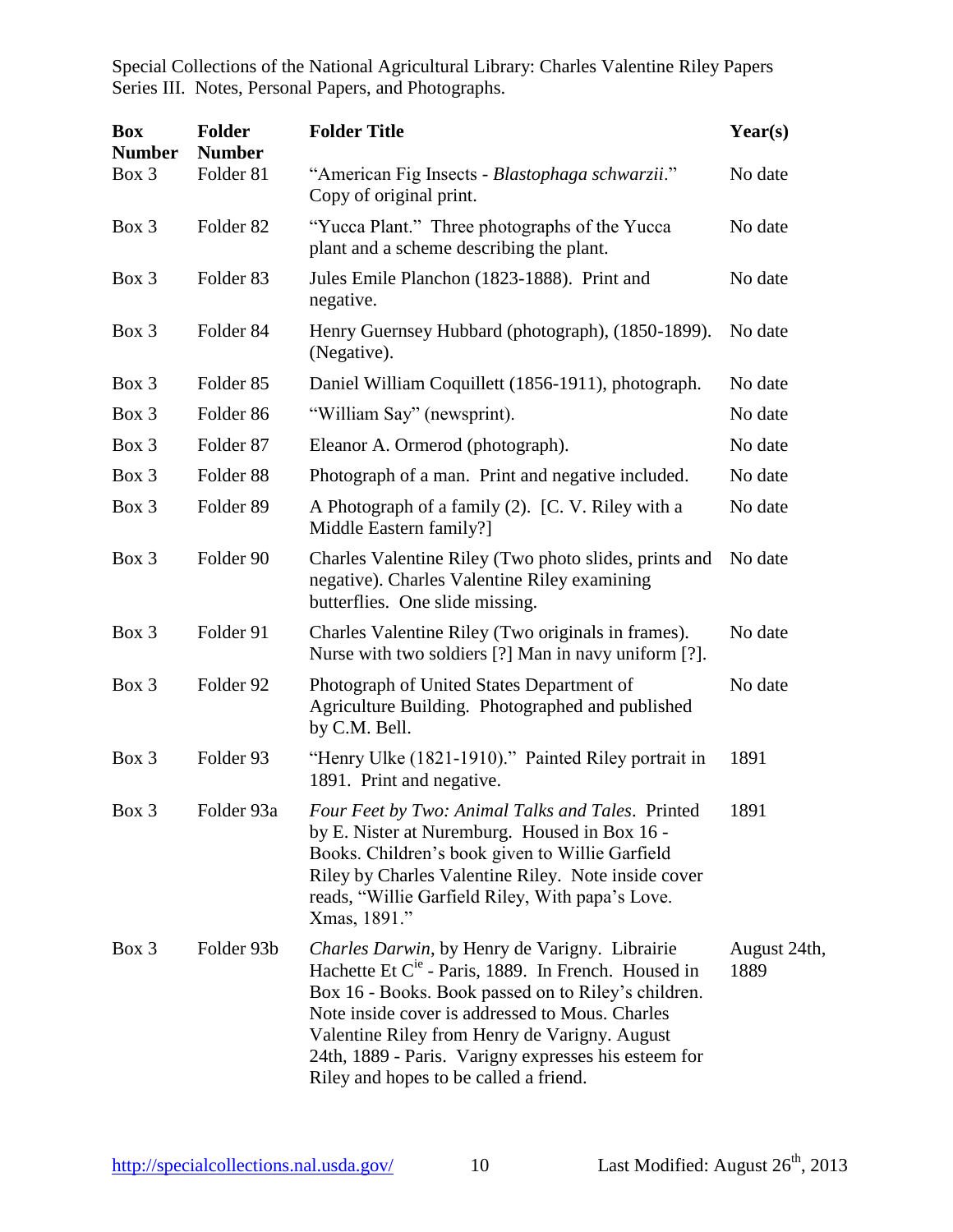Special Collections of the National Agricultural Library: Charles Valentine Riley Papers Series III. Notes, Personal Papers, and Photographs. Series IV. News Clippings.

| Box           | <b>Folder</b> | <b>Folder Title</b>                                                                                                                                                                                                                                         | Year(s)       |
|---------------|---------------|-------------------------------------------------------------------------------------------------------------------------------------------------------------------------------------------------------------------------------------------------------------|---------------|
| <b>Number</b> | <b>Number</b> |                                                                                                                                                                                                                                                             |               |
| $Box\ 3$      | Folder 93c    | Darwin, Francis (editor). Charles Darwin:<br>Autobiography and Letters. New York: D. Appleton<br>and Company, 1893. With portrait. Housed in Box<br>16 - Books. Book given to Willie Garfield Riley by<br>Charles Valentine Riley. Note inside cover reads, | March 4, 1893 |
|               |               | "Willie G. Riley, With papa's Love. March 4/93."                                                                                                                                                                                                            |               |

# <span id="page-11-0"></span>**Series IV. News Clippings. 1874-1901.**

| <b>Box</b><br><b>Number</b> | <b>Folder</b><br><b>Number</b> | <b>Folder Title</b>                                                                                                                                        | Year(s)            |
|-----------------------------|--------------------------------|------------------------------------------------------------------------------------------------------------------------------------------------------------|--------------------|
| Box 4                       | Folder 94                      | "Riley Does Not Want the Appointment," Chicago-<br>Journal Herald. Professor Charles Valentine Riley<br>declines to be Assistant Secretary of Agriculture. | August 15,<br>1893 |
| Box 4                       | Folder 95                      | "Professor Riley." News clipping about Charles<br>Valentine Riley.                                                                                         | 1894               |
| Box 4                       | Folder 96                      | "Professor C. V. Riley Resigns." Rural California,<br>1894.                                                                                                | 1894               |
| Box 4                       | Folder 97                      | "The Entomologist of the Department of<br>Agriculture." Oversized. [Missing. 19 July 2001]<br>An editorial on C. V. Riley's resignation. Two<br>copies.    | May 1894           |
|                             |                                | Subject: ladybug, ladybird, Australia's ladybirds,<br>Hessian fly.                                                                                         |                    |
| Box 4                       | Folder 98                      | "Chief Entomologist Resigns." Riley notice of<br>resignation to Secretary of Agriculture to be<br>effective. New York Times, June 1, 1894.                 | May 3, 1894        |
| Box 4                       | Folder 99                      | "Professor Riley's Resignation." Star. Two copies.                                                                                                         | May 4, 1894.       |
| Box 4                       | Folder 100                     | "Professor Riley's Resignation." Washington Post.<br>A copy of Riley's letter to Secretary J. Sterling<br>Morton, Secretary of Agriculture.                | May 1894           |
| Box 4                       | Folder 101                     | "Professor Riley Resigns." Orange Judd Farmer.<br>May 12, 1894, p. 289. Two copies.                                                                        | May 12, 1894       |
| Box 4                       | Folder 102                     | "Professor Riley Resigns." A copy of news<br>announcement of his retirement from the American<br>Florist.                                                  | May 17, 1894       |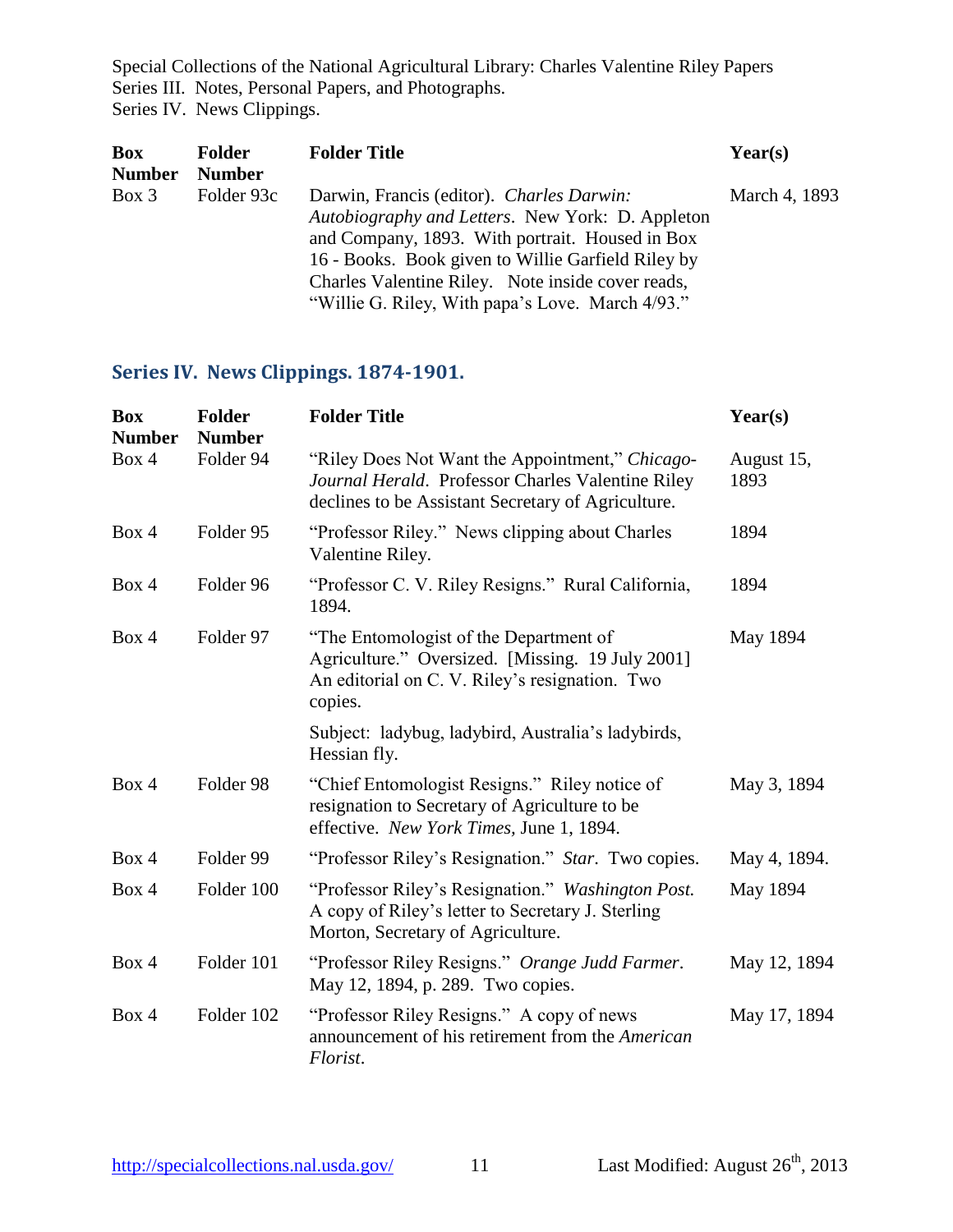| <b>Box</b><br><b>Number</b> | <b>Folder</b><br><b>Number</b> | <b>Folder Title</b>                                                                                                                                                                                                 | Year(s)             |
|-----------------------------|--------------------------------|---------------------------------------------------------------------------------------------------------------------------------------------------------------------------------------------------------------------|---------------------|
| Box 4                       | Folder 103                     | "Dr. C.V. Riley's Resignation." Discusses Riley's<br>retirement as entomologist from the United States<br>Department of Agriculture.                                                                                | May 19, 1894        |
| Box 4                       | Folder 104                     | "Professor C.V. Riley Withdrew from his Work,"<br>N.E. Farmer, May 19, 1894.                                                                                                                                        | May 19, 1894        |
| Box 4                       | Folder 105                     | "Resignation of Professor C.V. Riley." Farmer, May<br>26, 1894. Discusses Riley's retirement from the<br>United States Department of Agriculture.                                                                   | May 26, 1894        |
| Box 4                       | Folder 106                     | "Professor C.V. Riley Resigned as United States"<br>Department of Agriculture Entomologist."                                                                                                                        | May 26, 1894        |
| Box 4                       | Folder 107                     | "Riley Voluntarily Tendered his Resignation." New<br>York Times, May 25, 1894.                                                                                                                                      | May 29, 1894        |
| Box 4                       | Folder 108                     | "Professor Riley's Retirement." Article compliments<br>Riley's career as an entomologist. Two clippings.                                                                                                            | June 1, 1894        |
| Box 4                       | Folder 109                     | "Professor C.V. Riley." E.J. Wickson from the<br>University of California sends copy of the Pacific<br><i>Rural Press</i> announcement of Riley's retirement.<br>Pacific Rural Press, May 26, 1894.                 | June 2, 1894.       |
| Box 4                       | Folder 110                     | "Professor Riley's Retirement." A dinner and<br>presentation to Riley to commemorate his retirement.<br>Star, June 4, 1894.                                                                                         | June 4, 1894        |
| Box 4                       | Folder 111a                    | "The Abolishment of the State Entomologist Office"<br>(Missouri)."                                                                                                                                                  | 1894                |
| Box 4                       | Folder 111b                    | "Report of Isidor Bush, as Treasurer of Missouri<br>State Horticultural Society on Paris Green."<br>Discusses Riley's report on his investigation of the<br>cotton worm and how crops were saved by paris<br>green. | 1875                |
| Box 4                       | Folder 112                     | "Resolution Passed by the Missouri State"<br>Horticultural Society at its Annual Meeting in 1875<br>about the Abolishment of the Office of the State<br>Entomologist."                                              | 1874                |
|                             |                                | Subject: horticulture, farmers, fruit growers.                                                                                                                                                                      |                     |
| Box 4                       | Folder 113                     | "The State Entomologist," by T.R. Allen. Allenton,<br>Missouri. The abolishment of the Office of the State<br>Entomologist. (Allen's article is taken from <i>Colman's</i><br>Rural World.).                        | January 24,<br>1874 |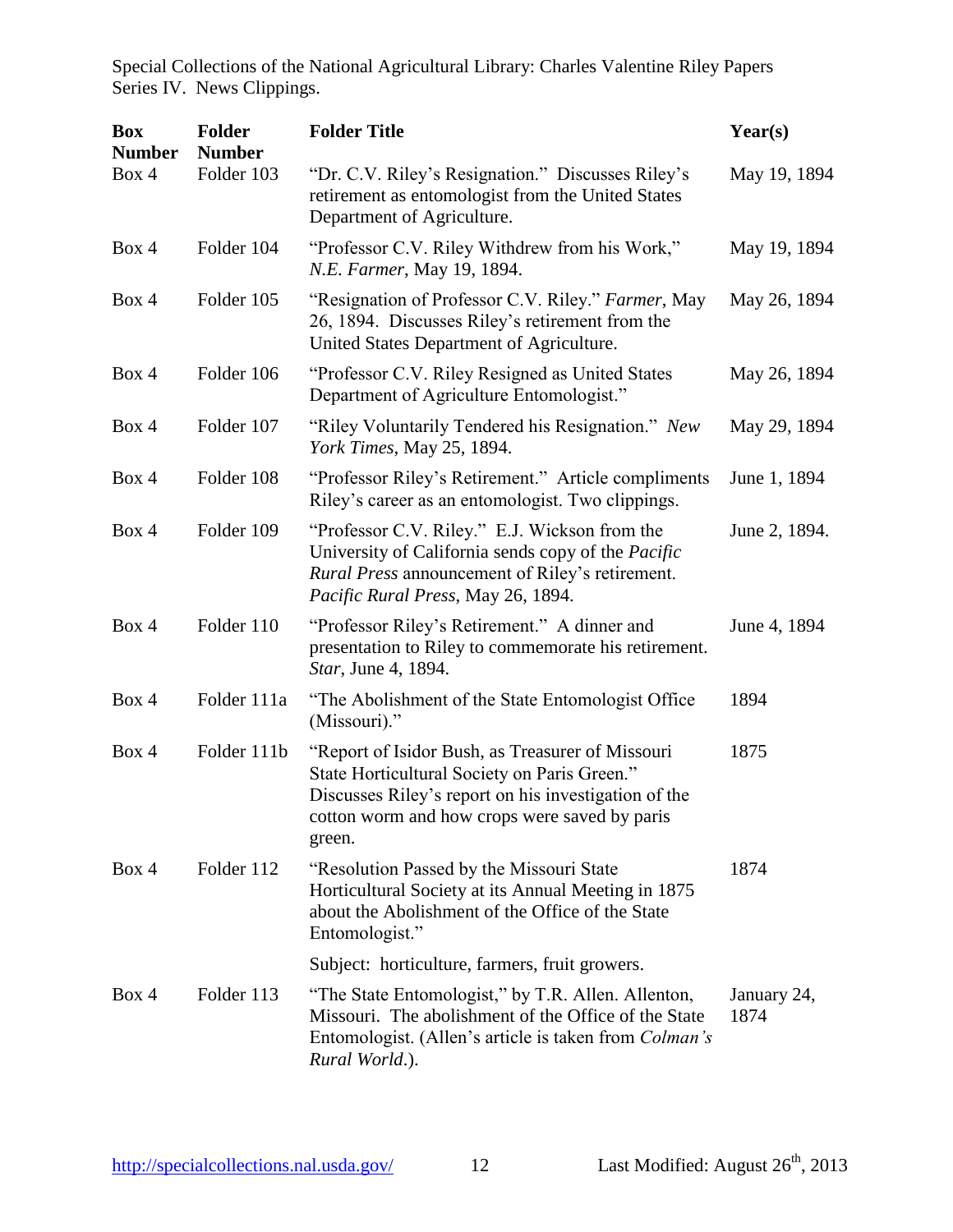| <b>Box</b><br><b>Number</b> | <b>Folder</b><br><b>Number</b> | <b>Folder Title</b>                                                                                                                                                                                                                                                         | Year(s)                          |
|-----------------------------|--------------------------------|-----------------------------------------------------------------------------------------------------------------------------------------------------------------------------------------------------------------------------------------------------------------------------|----------------------------------|
| Box 4                       | Folder 114                     | "Mr. Riley Receives a Handsome Testimonial."<br>Professor Charles Valentine Riley receives gold<br>medal from France in appreciation of discoveries in<br>economic entomology and services rendered to<br>France's grape culture. Included is a negative of the<br>article. | February 23,<br>1874             |
| Box 4                       | Folder 115                     | "Riley, State Entomologist." Action of the State<br>Board of Agriculture (Missouri) at its annual session,<br>December 1874, about the abolishment of the State<br>Entomology Office. Included is a negative of the<br>article.                                             | December<br>1874                 |
|                             |                                | Subject: grape culture, farmers, fruit growers.                                                                                                                                                                                                                             |                                  |
| Box 4                       | Folder 116                     | "Rocky Mountain Locust." Riley comments on rules<br>governing the insect, Rocky Mountain Locust.                                                                                                                                                                            | 1875                             |
| Box 4                       | Folder 117                     | "Honors to Riley." Discusses the American (grape)<br>vine's and the French (grape) vine's resistance to<br><i>Phylloxera.</i> Included is a negative of the article.                                                                                                        | July 13, 1875                    |
| Box 4                       | Folder 118                     | "Insects of the State of Missouri. Eighth Annual<br>Report of Professor C.V. Riley, State Entomologist."<br>(Gardener's Monthly, August 1876). Comments on<br>the benefits of Charles Valentine Riley's 8 <sup>th</sup> Annual<br>Entomology Report.                        | August 1876                      |
| Box 4                       | Folder 119                     | "The Entomologist's Report. How to Obtain It -<br>What is Thought of it," by John Monteith. An<br>editorial on Charles Valentine Riley's Eighth Annual<br>Entomology Report.                                                                                                | 1876                             |
|                             |                                | Subject: cultivators.                                                                                                                                                                                                                                                       |                                  |
| Box 4                       | Folder 120                     | "Professor C.V. Riley lectures at the Lowell"<br>Institute." News clippings from lectures at the<br>Lowell Institute. Original lectures are filed in Box 2a<br>and Box 2b, under title of lectures. Articles from<br>Evening Transcript, December 1891-January1892.         | December<br>1891-January<br>1892 |
|                             |                                | Subject: noxious insects, Hessian fly, hop fly,<br>Phylloxera, bed bugs, moths, flea, red ant, bee,<br>digger wasp, hornet, cicada, harvest fly, gall,<br>buzworm, basket worm, elm leaf beetle, gypsy moth,<br>web worm, insectivorous plant.                              |                                  |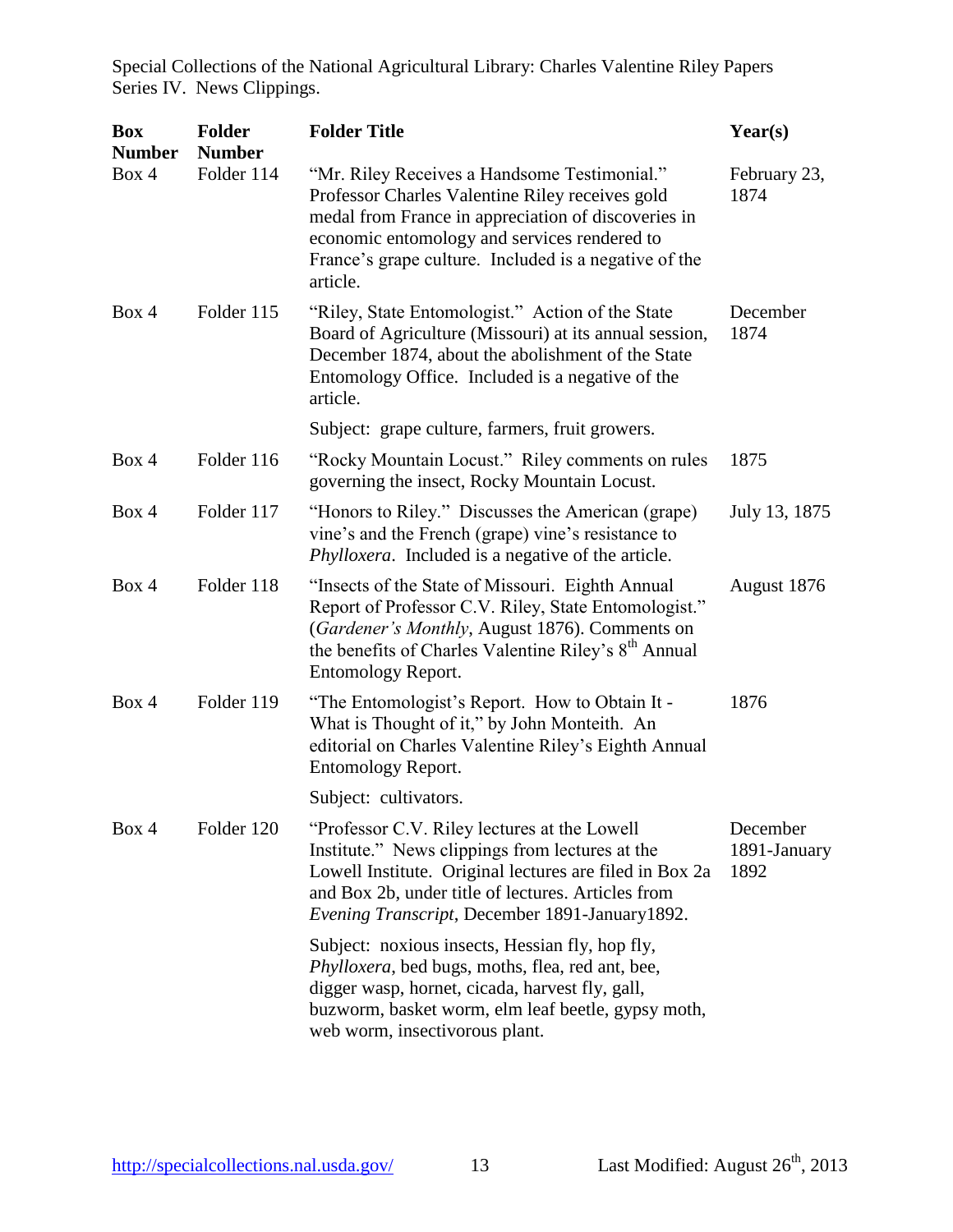| <b>Box</b><br><b>Number</b> | <b>Folder</b><br><b>Number</b> | <b>Folder Title</b>                                                                                                                                                                                                                                                                                                                                        | Year(s)                 |
|-----------------------------|--------------------------------|------------------------------------------------------------------------------------------------------------------------------------------------------------------------------------------------------------------------------------------------------------------------------------------------------------------------------------------------------------|-------------------------|
| Box 4                       | Folder 121                     | "Insect Help in the Reproduction of Many Flowers."<br>Lecture by Professor Charles Valentine Riley before<br>the Brooklyn Institute on the interrelations of flowers<br>and insects. Article from Daily Eagle. Brooklyn,<br>New York, February 3, 1892. Also article from<br>Florida Dick Maazine, March 3, 1892 - The Purple<br>Scale, die back attached. | 1892                    |
|                             |                                | Subject: Hymenoptera, Lepidoptera, Yucca moth,<br>Pronuba yuccasella, insectivorous plants,<br>monocotyledons, Chionaspis, Chionaspis citri,<br>Mytilaspis citricola, orange scale, purple scale.                                                                                                                                                          |                         |
| Box 4                       | Folder 122                     | "Riley's Nozzle." Two articles discussing Riley's<br>use of his Government position to advertise and sell<br>his nozzle. Articles from the Sun dated July 20, 1891<br>and Colman's Rural World, August 20, 1871.                                                                                                                                           | July and<br>August 1891 |
|                             |                                | Attached to news clipping is an article on<br>"Entomology Items" from the N.J. Farmers, October<br>1891.                                                                                                                                                                                                                                                   |                         |
|                             |                                | Subject: invention. Hup louse, <i>Vedalia cardinalis</i> ,<br>Vedalia, Icerya, Phylloxera, Riparia.                                                                                                                                                                                                                                                        |                         |
| Box 4                       | Folder 123                     | "Investigating the Locust Pest." News article about<br>Professor Riley's paper on the grasshopper given<br>before the American Association for the<br>Advancement of Science. Article from The Herald.<br>Chicago, Illinois, August 24, 1892.                                                                                                              | August 24,<br>1892      |
| Box 4                       | Folder 124                     | "Fighting Flame with Fire." Discusses the diseases<br>the cabbage worm carries and Riley's experiments to<br>get rid of the worm. Article from the Baum Daily<br>News, September 15, 1891.                                                                                                                                                                 | September 15,<br>1891   |
|                             |                                | Subject: bacteria.                                                                                                                                                                                                                                                                                                                                         |                         |
| Box 4                       | Folder 125                     | "Dr. C.V. Riley." Article discussing Riley's use of<br>his Government position to patent his nozzle. Article<br>from Scientific American, August 22, 1891. Vol.<br>LXV no. 8.                                                                                                                                                                              | August 22,<br>1891      |
|                             |                                | Subject: cyclone nozzle.                                                                                                                                                                                                                                                                                                                                   |                         |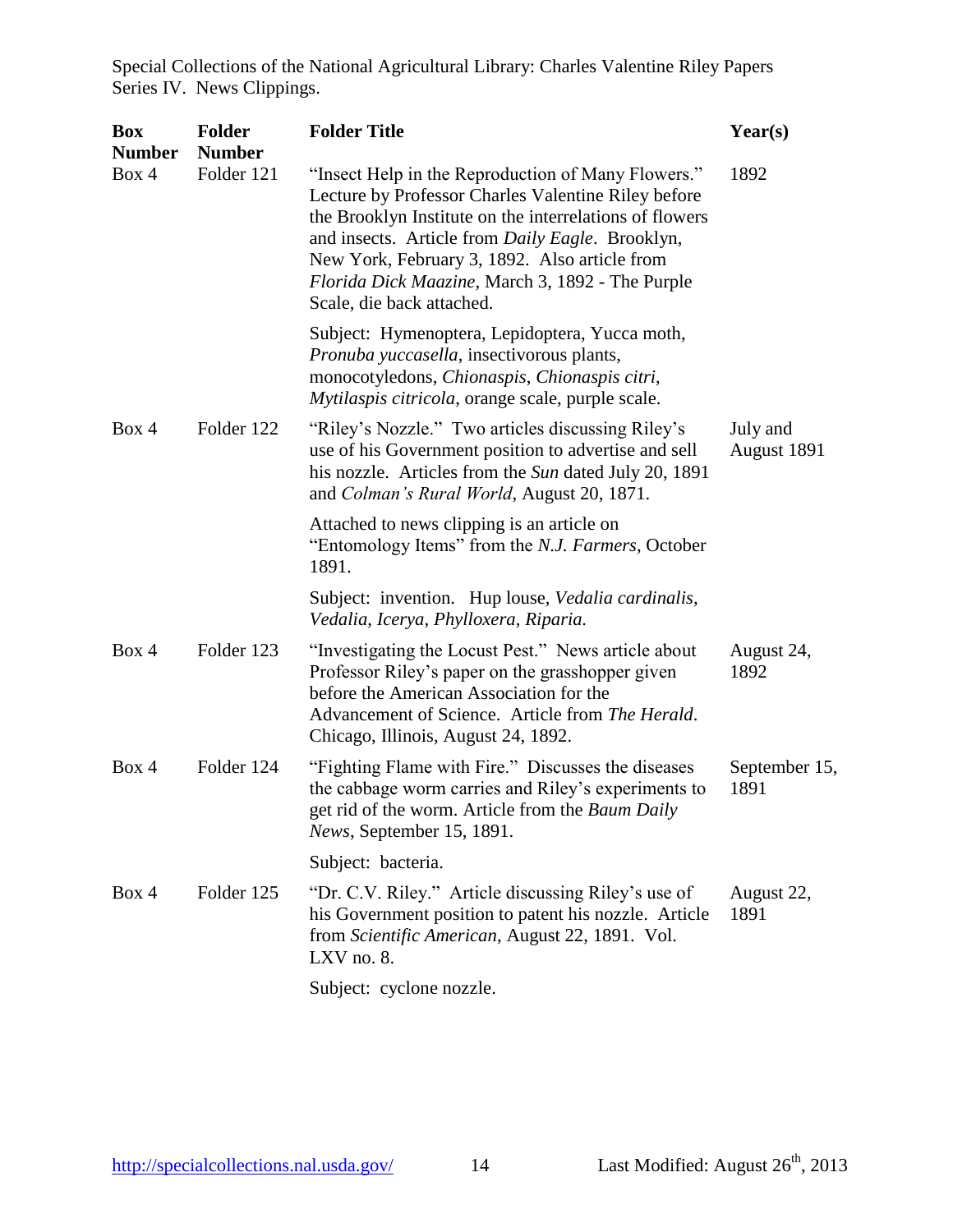| <b>Box</b><br><b>Number</b> | <b>Folder</b><br><b>Number</b> | <b>Folder Title</b>                                                                                                                                                                                                                                                                                          | Year(s)                              |
|-----------------------------|--------------------------------|--------------------------------------------------------------------------------------------------------------------------------------------------------------------------------------------------------------------------------------------------------------------------------------------------------------|--------------------------------------|
| Box 4                       | Folder 126                     | "Some of our Insect Friends and the Ways in Which<br>They Befriend Us." An essay read at a State<br>horticultural meeting. Article from California Rural<br>World by Mary E. Murtfeldt. Also included is article<br>about the Boston Scientific Society, from the Boston<br>Commonwealth, June 16, 1892.     | June 19, 1890                        |
|                             |                                | Subject: lacewing fly, praying mantis, <i>Mantis</i><br>carolina, ladybirds, Coccinellidae, Siphonophora<br>aphis arenae, plant lice, Vedalia, Vedalia cardinalis,<br>Icerya purchasi, Haskell, backlice, scale insects,<br>Ophion, cabbage butterfly, crickets, Ecanthus<br><i>latipennis</i> , gypsy moth. |                                      |
| Box 4                       | Folder 127                     | "The Late Frazer S. Crawford." Two biographies on<br>F.S. Crawford. Articles from Garden and Field,<br>November 1890 and January 1891.                                                                                                                                                                       | November<br>1890 and<br>January 1891 |
| Box 4                       | Folder 128                     | "Vedalia cardinalis." Article discussed the stages of<br>Vedalia and Icerya insects. Article from Garden and<br>Field, June 1891.                                                                                                                                                                            | June 1891                            |
|                             |                                | Subject: lady bird, beetle.                                                                                                                                                                                                                                                                                  |                                      |
| Box 4                       | Folder 129                     | "Insect Pests." The article discusses the hop louse<br>and how to get rid of it. Article from the Gardener's<br>Chronicle, London, August 1, 1891.                                                                                                                                                           | August 1,<br>1891                    |
|                             |                                | Subject: plum tree.                                                                                                                                                                                                                                                                                          |                                      |
| Box 4                       | Folder 130                     | "Honors to Professor Riley." The French<br>Government awarded Charles Valentine Riley for his<br>contribution in fighting mildew with the grape<br>growers of France. Article from (Galignam's)<br><i>Messenger.</i> Included is a negative of part of the<br>article.                                       | July 20, 1889                        |
| Box 4                       | Folder 131                     | "The Life and Death of Asa Gray." Six news<br>clippings on the life of Asa Gray and his death (from<br>several newspapers dated February and March 1888).<br>Included is a portrait.                                                                                                                         | February and<br><b>March 1888.</b>   |
|                             |                                | Subject: Gaminese, Cyperaceve, botany.                                                                                                                                                                                                                                                                       |                                      |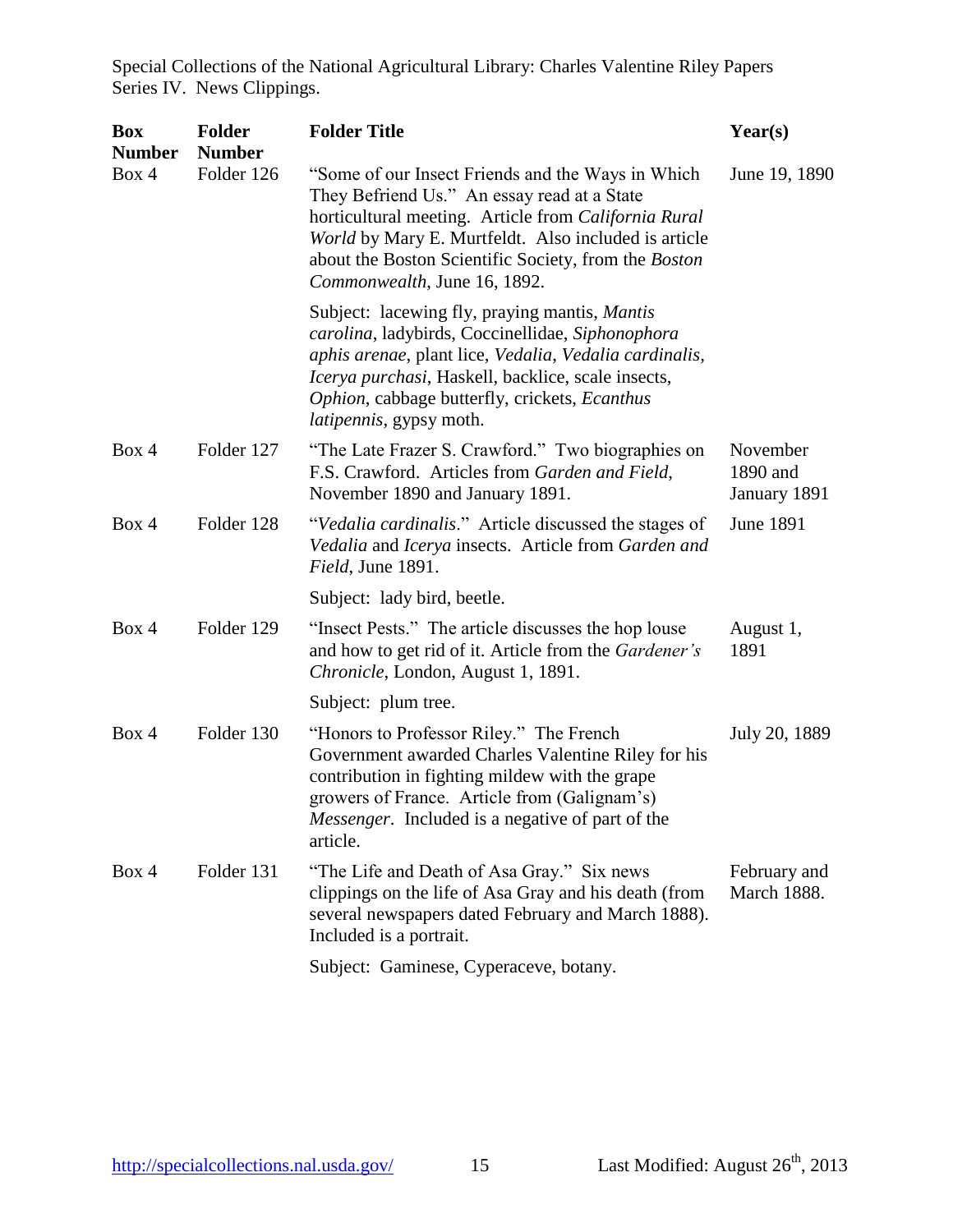# <span id="page-16-0"></span>**Series V. Biographies. 1835-1901.**

| <b>Box</b><br><b>Number</b> | <b>Folder</b><br><b>Number</b> | <b>Folder Title</b>                                                                                                                                                                                                                    | Year(s)                      |
|-----------------------------|--------------------------------|----------------------------------------------------------------------------------------------------------------------------------------------------------------------------------------------------------------------------------------|------------------------------|
| Box 4                       | Folder 132                     | "Honorable Norman J. Colman, Secretary of<br>Agriculture. A biography," Article from American<br>Orange Bulletin, February 28, 1889. Included is a<br>portrait.                                                                        | February 28,<br>1889         |
| Box 4                       | Folder 133                     | "Dr. Riley's Donation." Twenty-five thousand<br>dollars' worth of insects given to the National<br>Museum. Article from the Star, December 14, 1835.                                                                                   | December 14,<br>1835         |
| Box 4                       | Folder 134                     | "Address of Professor C.V. Riley." Annual state<br>convention of fruit growers report given by C.V.<br>Riley on insects injuriously affecting fruit culture<br>Press & Horticulturalist World, Riverside,<br>California.               | April 16, 1887               |
|                             |                                | Subject: <i>Icerya purchasi</i> , orange, nozzle, spraying<br>apparatus, fumigation, paris green.                                                                                                                                      |                              |
| Box 4                       | Folder 135                     | "Charles Darwin. Bibliographical collection by<br>Charles Valentine Riley."                                                                                                                                                            | 1887                         |
|                             |                                | One news clipping-"Charles Darwin."                                                                                                                                                                                                    |                              |
|                             |                                | One magazine article-"Charles Darwin" 1887.<br>Housed in Map Case A, Drawer 19.                                                                                                                                                        |                              |
|                             |                                | One magazine article-"Darwin's Life and Letters,"<br>published in The Nation, November 24, 1887.<br>Housed in Box $15 -$ Oversized.                                                                                                    |                              |
| Box 4                       | Folder 136                     | "Eleanor A. Ormerod." A biography of the<br>entomologist. A portrait is housed in Box 15 -<br>Oversized. Articles from Mark Lane Express,<br>supplement #6, September 6, 1886.                                                         | September 6<br>1886          |
| Box 4                       | Folder 137                     | "Professor Riley's Gold Medal." Award to Professor<br>Riley for collection of insects injurious to forest trees.<br>Two clippings. Articles from Washington<br>Republican, December 8, 1884, and Kansas City<br>Review, February 1885. | December<br>1884 and<br>1885 |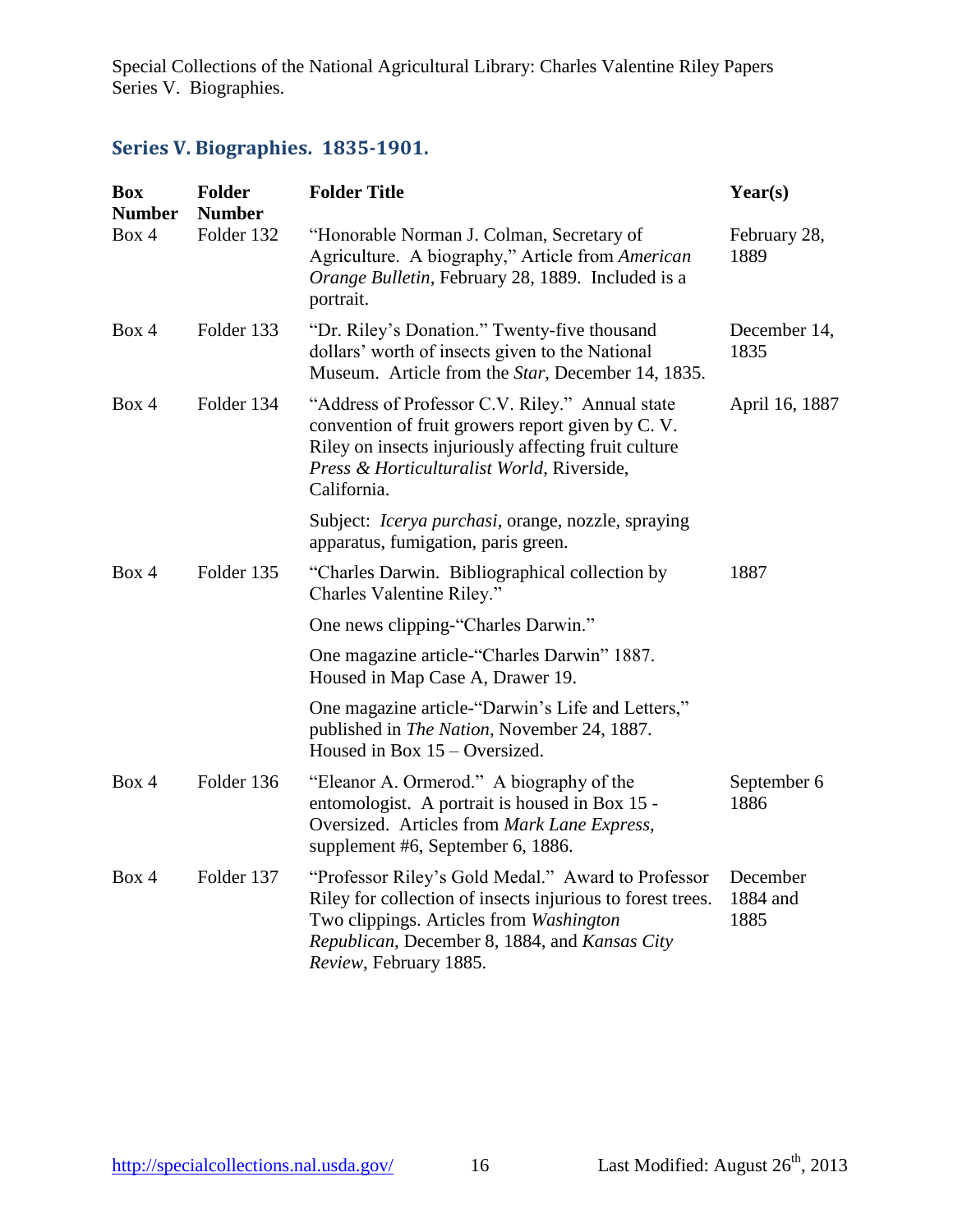| <b>Box</b><br><b>Number</b> | <b>Folder</b><br><b>Number</b> | <b>Folder Title</b>                                                                                                                                                                                                  | Year(s)               |
|-----------------------------|--------------------------------|----------------------------------------------------------------------------------------------------------------------------------------------------------------------------------------------------------------------|-----------------------|
| Box 4                       | Folder 138                     | "The New Corn Insect. Worm that infects the roots<br>of corn." Housed in Box 15 - Oversized. Article<br>from <i>Prairie Farmer</i> , September 4, 1880.                                                              | September 4,<br>1880  |
|                             |                                | Subject: cucumber beetle, Diabrotica vittata,<br>Diabrotica longicornis, Ragweed, Aphides,<br>Ambrosia trifida, Aphis maidis.                                                                                        |                       |
| Box 4                       | Folder 139                     | "Yeast as an Insecticide." Yeast cannot be regarded<br>as a reliable remedy against certain insects. Article<br>from the Gardener's Chronicle, December 4, 1880.                                                     | December 4,<br>1880   |
| Box 4                       | Folder 140                     | "The Colorado Beetle." Discusses potato bugs on the<br>Connecticut River Railroad, between South Ferry and<br>Holyoke, from the American Entomologist. From the<br>Gardener's Chronicle, December 4, 1880.           | December 4,<br>1880   |
| Box 4                       | Folder 141                     | "Drouth Conducive to Increase of Insects. In a<br>certain degree of temperature the insect growth<br>progresses more rapidly than it does in any other<br>degree." Article from Poe Run Press, December 11,<br>1880. | December 11,<br>1880  |
|                             |                                | Subject: Phylloxera.                                                                                                                                                                                                 |                       |
| Box 4                       | Folder 142                     | "Phylloxera in California." Article from the Pacific<br><i>Rural Press, January 31, 1880.</i>                                                                                                                        | January 1880          |
|                             |                                | Subject: borer, wheat.                                                                                                                                                                                               |                       |
| Box 4                       | Folder 143                     | "Worm in Rose Pots." Larvae of <i>Bibio albipennis</i> .<br>Country's Gentleman, March 11, 1880.                                                                                                                     | March 11,<br>1880     |
| Box 4                       | Folder 144                     | "Professor C.V. Riley & Lord Walsingham." Lord<br>Walsingham of Thetford, England, writes of a forage<br>plant which grows wild in the United States. Article<br>from Rural New Yorker, February 9, 1884.            | February 9,<br>1884   |
|                             |                                | Subject: corn spurred, Spergula arvensis.                                                                                                                                                                            |                       |
| Box 4                       | Folder 145                     | "Scientists Attend his Funeral." Friends accompany<br>the remains of Professor Riley to Glenwood<br>Cemetery. Article from <i>Post</i> , September 1895.                                                             | September<br>1895     |
| Box 4                       | Folder 146                     | "Thrown From his Bicycle." Professor C.V. Riley<br>Receives Injuries Which May Be Fatal." Article<br>from The Evening Times, September 14, 1895.                                                                     | September 14,<br>1895 |
| Box 4                       | Folder 147                     | "Professor Riley Fatally Injured." Skull of the<br>scientist fractured by a fall from his bike. Globe,<br>September 14, 1895.                                                                                        | September 14,<br>1895 |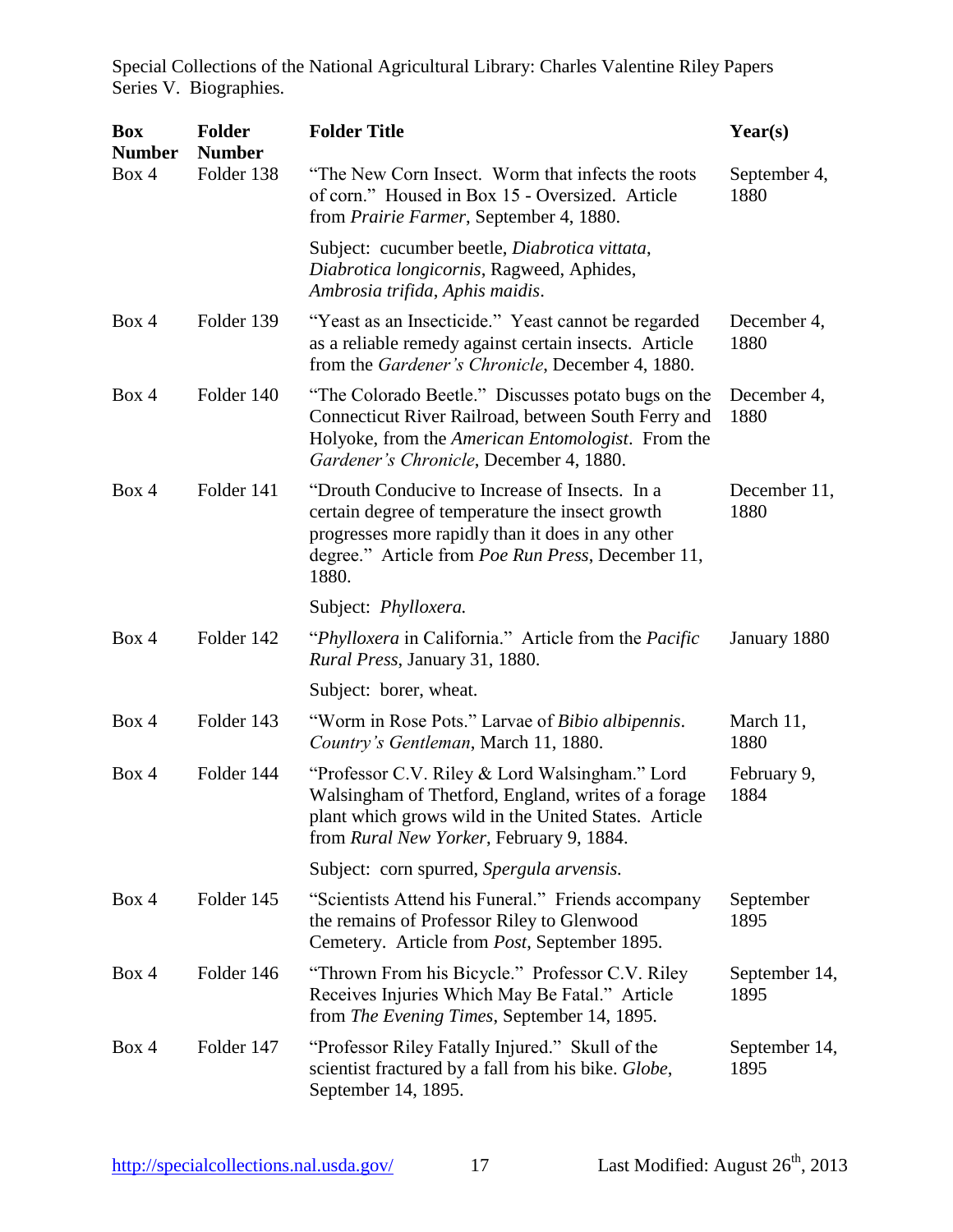| <b>Box</b><br><b>Number</b> | <b>Folder</b><br><b>Number</b> | <b>Folder Title</b>                                                                                                                                                                                                               | Year(s)               |
|-----------------------------|--------------------------------|-----------------------------------------------------------------------------------------------------------------------------------------------------------------------------------------------------------------------------------|-----------------------|
| Box 4                       | Folder 148                     | "Entomologist Riley Hurt." The famous scientist<br>thrown from his bicycle, sustaining injuries which<br>may prove fatal - his distinguished services to<br>agriculture. Article from Mrs. Stevens in a<br>Philadelphia paper.    | September 14,<br>1895 |
| Box 4                       | Folder 149                     | "His Recovery Doubtful." A serious accident to<br>Professor C. V. Riley, the scientist. Thrown from his<br>bicycle head foremost - A fracture of the skull<br>indicated. Article from the Washington Star,<br>September 14, 1895. | September 14,<br>1895 |
| Box 4                       | Folder 150                     | "Professor Riley's Funeral." The eminent<br>entomologist will be buried here probably tomorrow.<br>Article from Washington Post, September 16, 1895.                                                                              | September 16,<br>1895 |
| Box 4                       | Folder 151                     | "Professor Charles V. Riley." Springfield News                                                                                                                                                                                    | September 16,<br>1895 |
| Box 4                       | Folder 152                     | "Professor Riley's Funeral." Article from<br>Washington Star, September 17, 1895. (Two<br>articles).                                                                                                                              | September 17,<br>1895 |
| Box 4                       | Folder 153                     | "Death of Professor C.V. Riley." Description of his<br>accident and death from Colman's Rural World,<br>September 19, 1895.                                                                                                       | September 19,<br>1895 |
| Box 4                       | Folder 154                     | "Professor Charles V. Riley." Article from American<br>Cultivator, Boston, September 21, 1895.                                                                                                                                    | September 21,<br>1895 |
| Box 4                       | Folder 155                     | "Professor Charles Valentine Riley." The sudden<br>death of Riley, <i>Boston Commonwealth</i> .                                                                                                                                   | September 21,<br>1895 |
| Box 4                       | Folder 156                     | "Professor C.V. Riley." Article from H. Maine<br>Journal, September 21, 1895.                                                                                                                                                     | September 21,<br>1895 |
| Box 4                       | Folder 157                     | "Death of Professor C. V. Riley." Clipping from<br>Indiana Farmer. September 21, 1895.                                                                                                                                            | September 21,<br>1895 |
| Box 4                       | Folder 158                     | "Professor C.V. Riley." Article from <i>Colman's</i><br>Rural World, September 26, 1895.                                                                                                                                          | September 26,<br>1895 |
| Box 4                       | Folder 159                     | "Charles V. Riley." Articles from American<br>Agriculturist, September 28, 1895. (Two articles).                                                                                                                                  | September 28,<br>1895 |
| Box 4                       | Folder 160                     | "Professor C.V. Riley Dead." Clipping from<br>Farmer's Review.                                                                                                                                                                    | October 2,<br>1895    |
| Box 4                       | Folder 161                     | "Dr. C.V. Riley." Article from Rural California,<br>October 1895.                                                                                                                                                                 | October 1895          |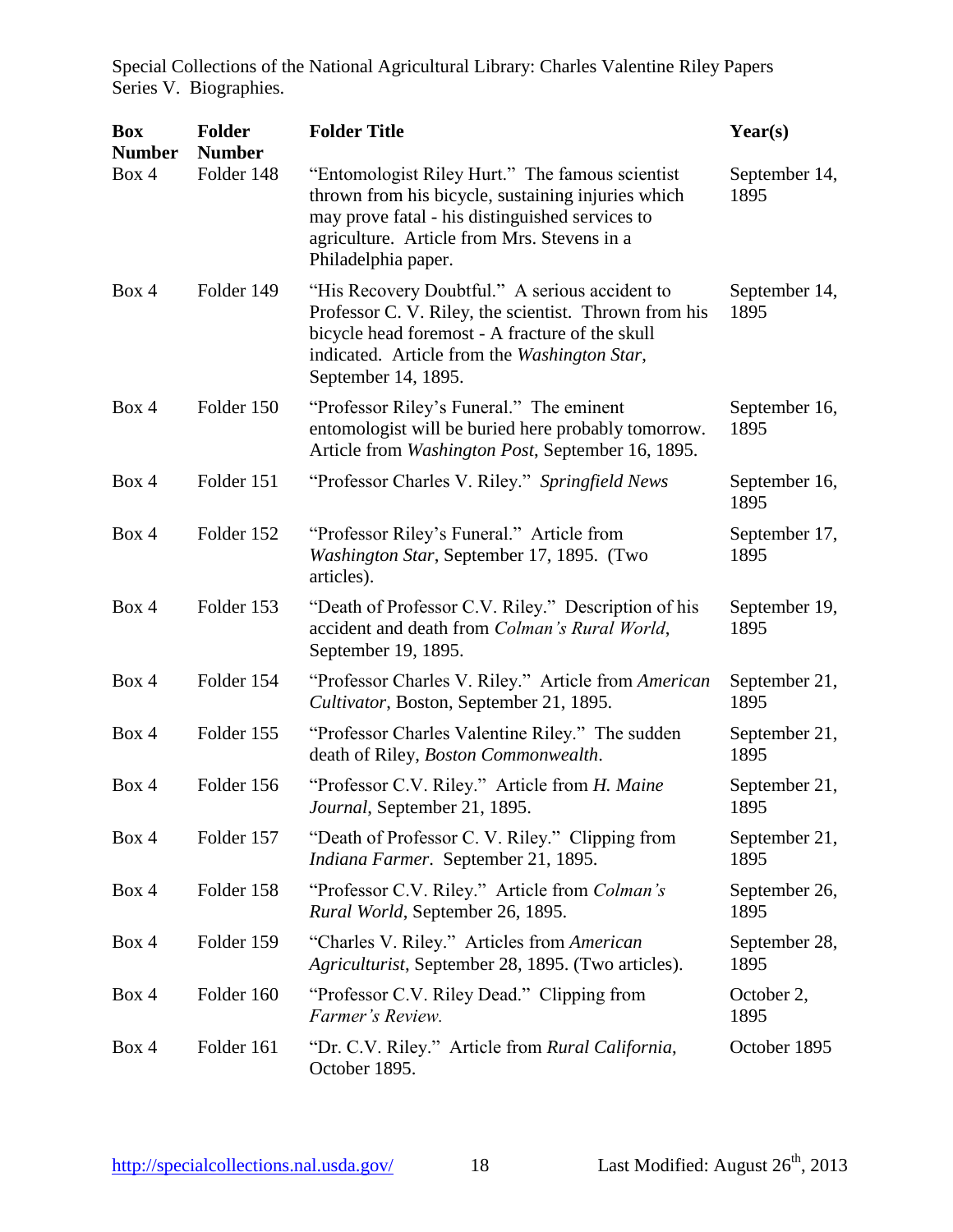| <b>Box</b><br><b>Number</b> | <b>Folder</b><br><b>Number</b> | <b>Folder Title</b>                                                                                                                                                                                                                                                       | Year(s)               |
|-----------------------------|--------------------------------|---------------------------------------------------------------------------------------------------------------------------------------------------------------------------------------------------------------------------------------------------------------------------|-----------------------|
| Box 4                       | Folder 162                     | "Professor C.V. Riley." The entomologist died as a<br>result of injuries received in a fall from bicycle.<br>Article from the Rural Northwest, Portland, Oregon,<br>October 1, 1895.                                                                                      | October 1,<br>1895    |
| Box 4                       | Folder 163                     | "Charles V. Riley." The death of Professor Riley,<br>from <i>Vick's Magazine</i> .                                                                                                                                                                                        | October 1895          |
| Box 4                       | Folder 164                     | "Professor Charles V. Riley." Article from <i>Popular</i><br>Science Monthly, November 1895                                                                                                                                                                               | November<br>1895      |
| Box 4                       | Folder 165                     | "Death of Professor C.V. Riley." Article from the<br>New Zealand Farmer, December 1895.                                                                                                                                                                                   | December<br>1895      |
| Box 4                       | Folder 166                     | The Academy of Science Presidents: Charles<br>Valentine Riley. "What Saint Louis has done for<br>Science Pictures and Names of the American<br>Academy of Sciences." Housed in Box 15 -<br>Oversized. Article from the St. Louis Daily Globe -<br>Democrat, May 19, 1901. | May 19, 1901          |
| Box 4                       | Folder 167                     | "American Officials and the late F.S. Crawford."<br>Housed in Box 15 - Oversized. Article discusses the<br>works done on the "ladybug" by Frazer S. Crawford.<br>Article published in the Garden and Field, February<br>1891.                                             | February 1891         |
|                             |                                | Subject: Vedalia cardinalis, Icerya, cardinal ladybird.                                                                                                                                                                                                                   |                       |
| Box 4                       | Folder 168                     | "Professor C.V. Riley Dead." Housed in Box 15 -<br>Oversized. The noted entomologist's fatal fall from a<br>bicycle, a sketch of his life.                                                                                                                                | September 14,<br>1895 |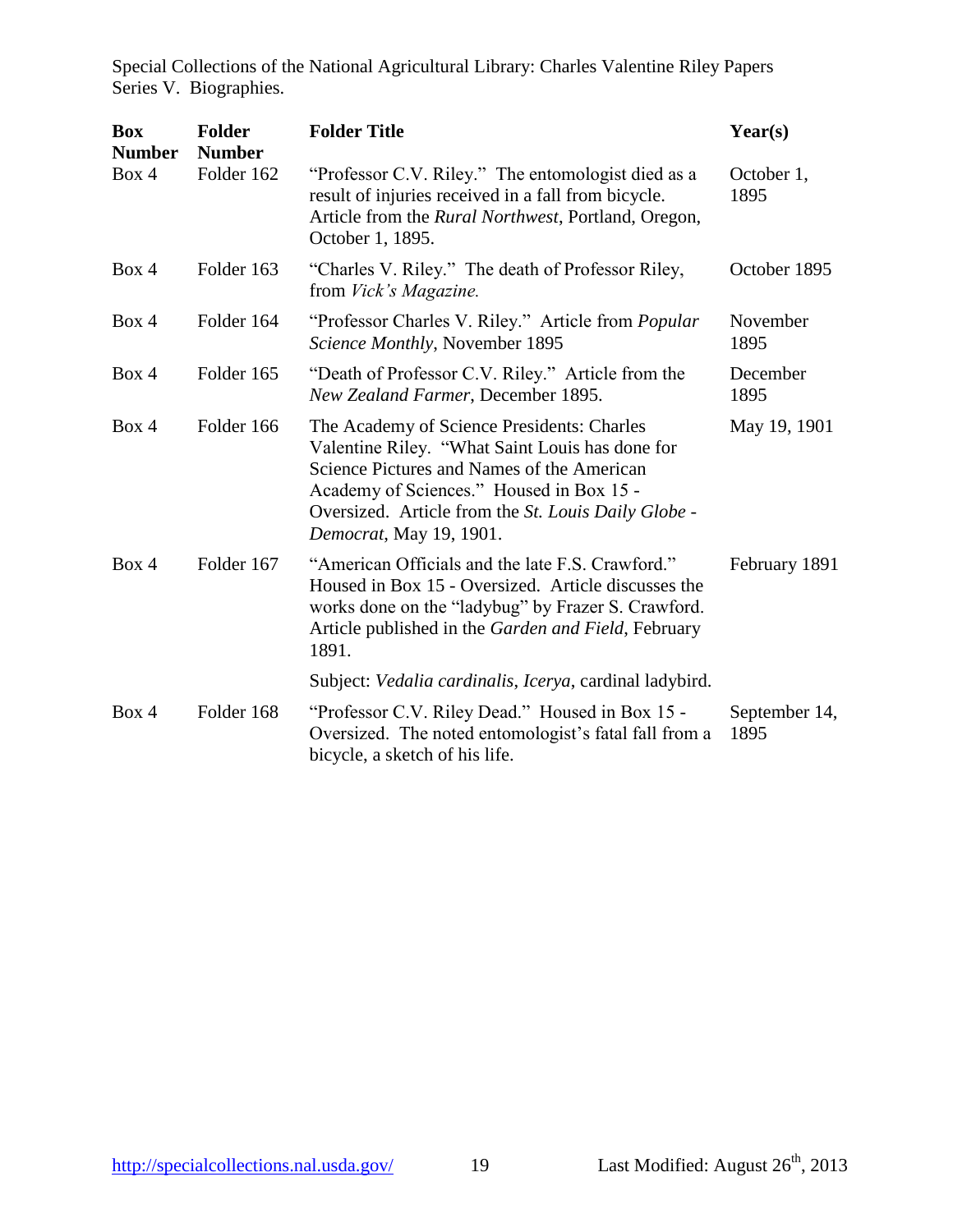| <b>Box</b><br><b>Number</b> | <b>Folder</b><br><b>Number</b> | <b>Folder Title</b>                                                                                                                                                                                                                                                                                                                                                                                         | Year(s)               |
|-----------------------------|--------------------------------|-------------------------------------------------------------------------------------------------------------------------------------------------------------------------------------------------------------------------------------------------------------------------------------------------------------------------------------------------------------------------------------------------------------|-----------------------|
| Box 4                       | Folder 169                     | Three articles. Housed in Box 15 - Oversized.                                                                                                                                                                                                                                                                                                                                                               | September-            |
|                             |                                | 1. "Professor Riley's Death," September 16,<br>1895. He never recovered consciousness after<br>his terrible fall. Eminent as an entomologist<br>whose practical investigations benefitted<br>agriculturists everywhere. Article from<br>Washington Star (Two articles), September<br>16, 1895.<br>2.<br>"The Linnean Society," September 30, 1895.                                                          | October 1895          |
|                             |                                | The members meet and pay tribute to the<br>memory of Professor Charles Valentine Riley.<br>Article from <i>Morning News</i> . Lancaster,<br>Pennsylvania, September 30, 1895. With<br>note, S.M. Sener, No. 124. N. Prince St.,<br>Lancaster, Pennsylvania.<br>3. "Death of Professor Riley," October 2, 1895.<br>An account of his death and activities. Article<br>from Farmer's Review, October 2, 1895. |                       |
| Box 4                       | Folder 170a                    | "Charles Valentine Riley." Housed in Box 15 -<br>Oversized. Article from Scientific American,<br>September 28, 1895. Two copies.                                                                                                                                                                                                                                                                            | September 28,<br>1895 |
| Box 4                       | Folder 170b                    | "Professor Charles Valentine Riley." Housed in Box"<br>15 - Oversized. Article from Scientific American,<br>September 8, 1894.                                                                                                                                                                                                                                                                              | September 8,<br>1894  |
|                             |                                | Subject: Biography, Riley Nozzle.                                                                                                                                                                                                                                                                                                                                                                           |                       |
| Box 4                       | Folder 171a                    | "Professor C.V. Riley." Housed in Box 15 -<br>Oversized. Entomologist of the United States<br>Department of Agriculture. From The Home Farm,<br>Vol. IV. Number 23, April 17, 1884.                                                                                                                                                                                                                         | April 17, 1884        |
| Box 4                       | Folder 171b                    | "Professor C.V. Riley - The Entomologist of the<br>Department of Agriculture." Housed in Box 15 -<br>Oversized. Two copies.                                                                                                                                                                                                                                                                                 | 1892                  |
| Box 4                       | Folder 171c                    | "Professor C.V. Riley, U.S. Entomologist." Housed<br>in Box 15 - Oversized. Pacific Rural Press. San<br>Francisco. Saturday, July 23, 1887. Vol. XXXIV.B<br>No. 4.1.                                                                                                                                                                                                                                        | July 23, 1887         |
| Box 4                       | Folder 172                     | "Dr. C.V. Riley." Published in <i>Vick's Illustrated</i><br>Magazine, December 1888. Included is Xeroxed<br>copy.                                                                                                                                                                                                                                                                                           | December<br>1888      |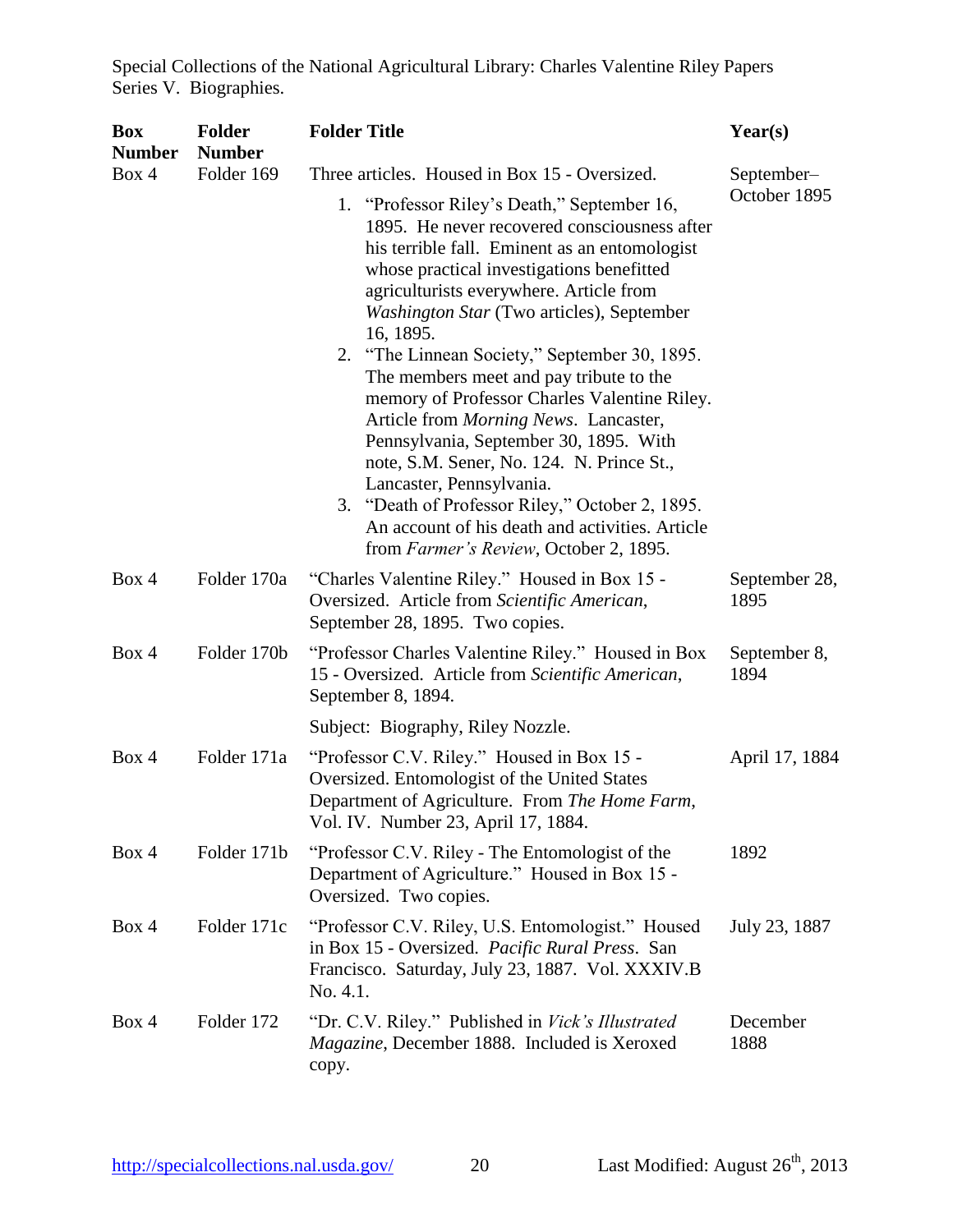| <b>Box</b><br><b>Number</b> | <b>Folder</b><br><b>Number</b> | <b>Folder Title</b>                                                                                                                                                                                                                            | Year(s)                       |
|-----------------------------|--------------------------------|------------------------------------------------------------------------------------------------------------------------------------------------------------------------------------------------------------------------------------------------|-------------------------------|
| Box 4                       | Folder 173                     | "Professor C.V. Riley." Copy of Farmer's<br>Magazine. Sketch and portrait.                                                                                                                                                                     | January-<br>February 1890     |
| Box 4                       | Folder 174                     | "Professor C.V. Riley, MA. Ph.D." Published in<br>Entomological News, October 1895. Pages 241-243.<br>Includes original reprint photograph.                                                                                                    | October 1895                  |
| Box 4                       | Folder 175                     | "C.V. Riley." Published in Journal d'Agriculture<br>Pratique, pages 705-708. Article is in French.                                                                                                                                             | November 14,<br>1895          |
| Box 4                       | Folder 176                     | "Charles V. Riley," by A.S. Packard. Published in<br>Science, Friday, December 6, 1895. Pages 745-751.                                                                                                                                         | December 6,<br>1895           |
| Box 4                       | Folder 177                     | "A Distinguished Entomologist. A sketch of<br>Professor Riley," by L.O. Howard. Article in<br>Farmer's Magazine, January & February 1890.<br>Pages 221-222 and pages 237-241. Portrait, pages<br>228-229.                                      | January $\&$<br>February 1890 |
| Box 4                       | Folder 178                     | "C.V. Riley." Article in <i>Farmer's Magazine</i> , pages<br>221-222.                                                                                                                                                                          | 1890                          |
| Box 4                       | Folder 179                     | "Professor Charles V. Riley," obituary. Published in<br>American Journal of Science, November 1895.<br>(Missing part of the article.).                                                                                                         | November<br>1895              |
| Box 4                       | Folder 180                     | "C.V. Riley." Published in Revue de Viticulture,<br>December 7, 1895. Pages 542-546. (article in<br>French) Includes negative of two pages of the article.                                                                                     | December 7,<br>1895           |
| Box 4                       | Folder 181                     | "Charles V. Riley," by L.O. Howard. Published in<br>Proceedings of the Seventeenth Annual Meeting of<br>the Society for the Promotion of Agricultural Science,<br>held at Buffalo, New York, 1896, pages 108-112.<br>Included is Xeroxed copy. | 1896                          |
| Box 4                       | Folder 182                     | "Professor C.V. Riley. United States Entomologist."<br>From Colman's Rural World, May 12, 1892, pages 1-<br>8. Photography reprint.                                                                                                            | 1892                          |
| Box 4                       | Folder 183                     | "Charles V. Riley, 1843-95."                                                                                                                                                                                                                   | No date                       |
| Box 4                       | Folder 184                     | "A Distinguished Entomologist: A sketch of<br>Professor Riley," by L.O. Howard. From The<br>Farmer's Magazine, pages 237-242.                                                                                                                  | No date                       |
| Box 4                       | Folder 185                     | "Biographical Sketch of Charles V. Riley," (1843-<br>95).                                                                                                                                                                                      | No date                       |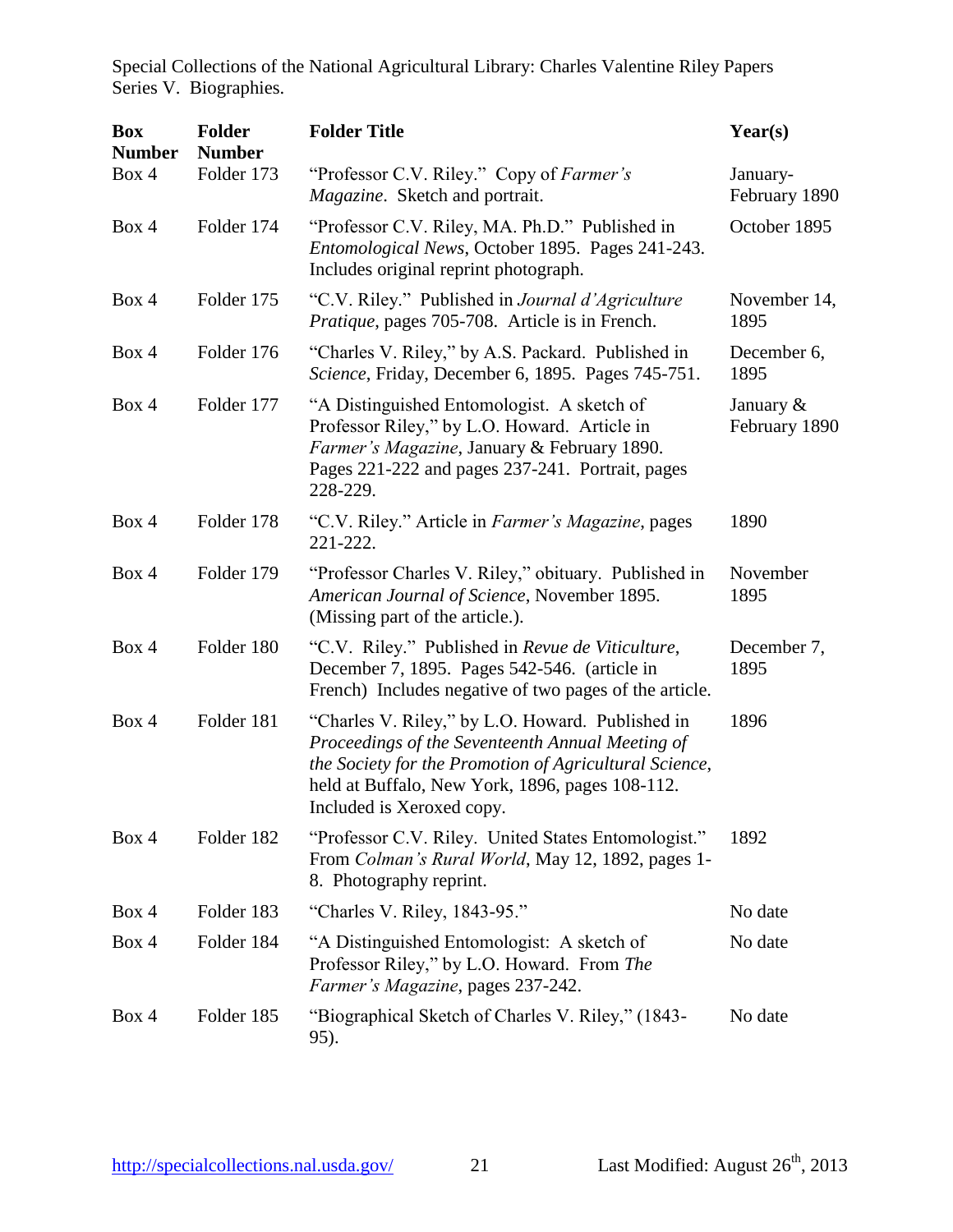Series VI. Drawings 1977-80 (some undated) and Yucca Plant (letters, reports, and drawings).

| <b>Box</b>    | <b>Folder</b> | <b>Folder Title</b>                                                                                              | Year(s) |
|---------------|---------------|------------------------------------------------------------------------------------------------------------------|---------|
| <b>Number</b> | <b>Number</b> |                                                                                                                  |         |
| Box 4         | Folder 186    | "Biographical Sketch of Charles V. Riley (1843-95)," No date<br>three pages. "The principal writings of Dr. C.V. |         |
|               |               | Riley," eight pages.                                                                                             |         |

#### <span id="page-22-0"></span>**Series VI. Drawings 1877-80 (some undated) and Yucca Plant (letters, reports, and drawings). 1872-1894.**

| <b>Box</b><br><b>Number</b> | <b>Folder</b><br><b>Number</b> | <b>Folder Title</b>                                                                                                                     | Year(s)             |
|-----------------------------|--------------------------------|-----------------------------------------------------------------------------------------------------------------------------------------|---------------------|
| Box 5                       | Folder 187                     | "Drawings of an unidentified beetle." Three pieces.                                                                                     | No date             |
| Box 5                       | Folder 188                     | "Drawing - Pronuba yuccasella." Extra lecture.<br><i>Pronuba</i> and Imitative Butterflies.                                             | No date             |
| Box 5                       | Folder 189                     | "Injurious Insects I-IV." 12 drawings of insects.                                                                                       | February 12,        |
|                             |                                | Subject: Systolchus pupa, larva, Trioditis.                                                                                             | 1877                |
| Box 5                       | Folder 190                     | "Clydonopteron tecomae." Original copy of drawing<br>in the American Entomologist, included are two<br>drawings and notes on the larva. | 1880                |
| Box 5                       | Folder 191                     | "Diplax larva." Includes drawings of eggs and<br>characteristics of Hyponomeuta, copies.                                                | No date             |
|                             |                                | Subject: Odynerus hirenimaculatus.                                                                                                      |                     |
| Box 5                       | Folder 192                     | "Drawings of Unidentified Insects."                                                                                                     | January 19,<br>1880 |
| Box 5                       | Folder 193                     | "Seven Drawings of Unidentified Insect w/<br>Dissection."                                                                               | No date             |
|                             |                                | Subject: Reticulatus, Pronuba paradoxa,<br>Coloradeusis, Moersus.                                                                       |                     |
| Box 5                       | Folder 194                     | "Three Drawings of Unidentified Insects." Included<br>are copies.                                                                       | No date             |
| Box 5                       | Folder 195                     | "Drawings of Insects and Hive." Ten drawings.<br>From the American Naturalists, 1881.                                                   | 1881                |
| Box 5                       | Folder 196                     | "Insects Unidentified." Drawn by D. Wiest.                                                                                              | No date             |
| Box 5                       | Folder 197                     | "Proxodus, Pupae," drawings.                                                                                                            | No date             |
|                             |                                | Subject: Yucca alorfolia.                                                                                                               |                     |
| Box 5                       | Folder 198                     | "Apanteles aletiae," drawings.                                                                                                          | No date             |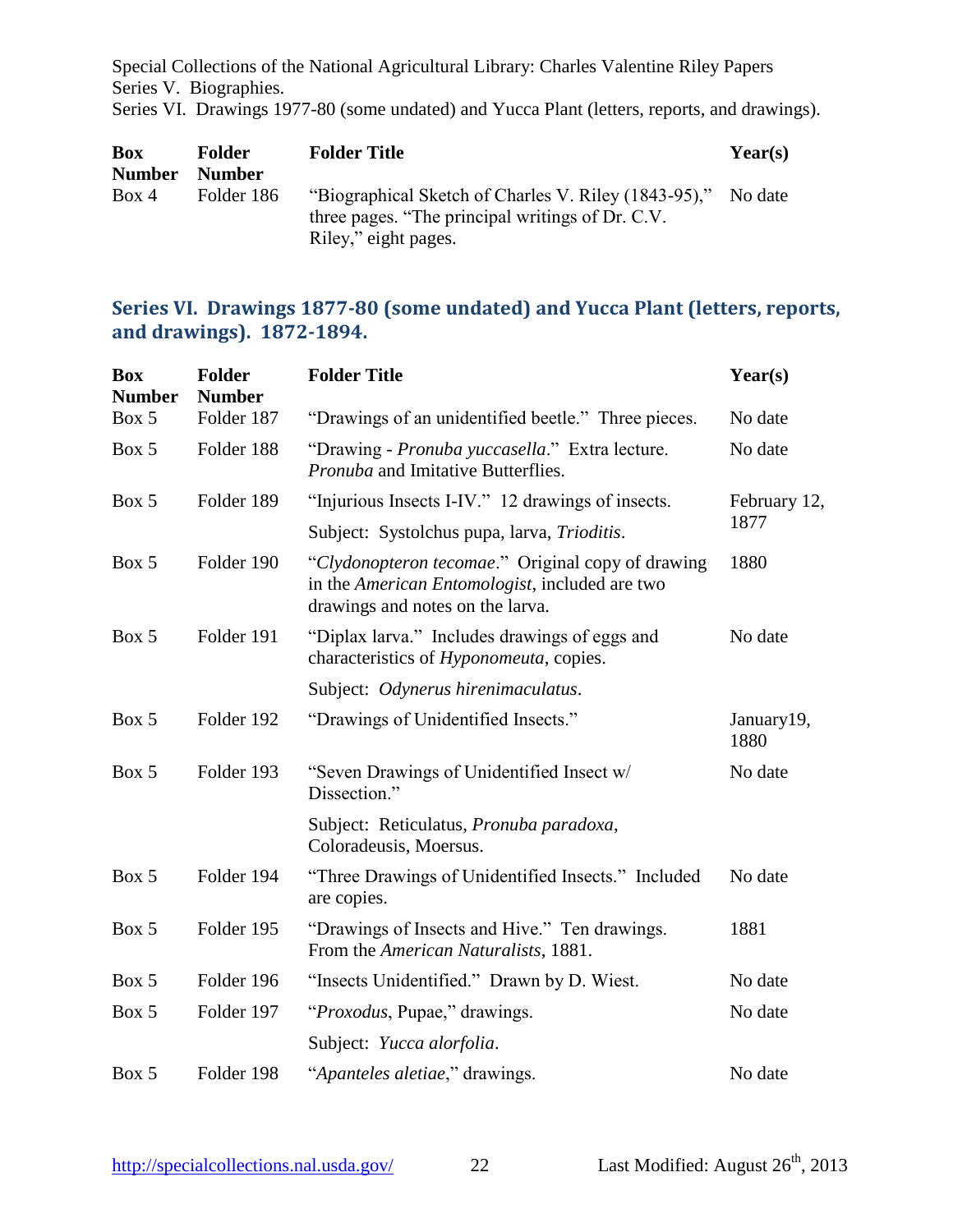Special Collections of the National Agricultural Library: Charles Valentine Riley Papers Series VI. Drawings 1977-80 (some undated) and Yucca Plant (letters, reports, and drawings). Series VII. Yucca Study.

| <b>Box</b><br><b>Number</b> | <b>Folder</b><br><b>Number</b> | <b>Folder Title</b>                                                                                                             | Year(s) |
|-----------------------------|--------------------------------|---------------------------------------------------------------------------------------------------------------------------------|---------|
| Box 5                       | Folder 199                     | "Unidentified Plant." Two drawings.                                                                                             | No date |
| Box 5                       | Folder 200                     | "Original drawings by C.V. Riley, Insects." Eight<br>drawings. On Cranberry - Rev. Gnatt Brakeley.                              | No date |
|                             |                                | Subject: Hernia, <i>Helia americalis</i> , Floridensis,<br>Oberea schaunii, Odynerus brenimaculatus.                            |         |
| Box 5                       | Folder 201                     | "Drawings of Unidentified Plant Parts."                                                                                         | No date |
| Box 5                       | Folder 202                     | "Drawings of Unidentified Plant Parts." Two<br>drawings. Included is a copy of one drawing.                                     | No date |
| Box 5                       | Folder 203                     | "Seven Drawings of Unidentified Insects."                                                                                       | No date |
| Box 5                       | Folder 204                     | "Injurious Insects." Original drawings of<br>unidentified insects (12).                                                         | No date |
| Box 5                       | Folder 205                     | "Unidentified Insects." Six drawings.                                                                                           | No date |
| Box 5                       | Folder 206                     | "Drawings of an Ant." Originals and copies.                                                                                     | No date |
| Box 5                       | Folder 207                     | "Insect Unidentified Original Drawing by C.V.<br>Riley." Published in American Entomologist V. III,<br>undated. Three drawings. | No date |
| Box 5                       | Folder 208                     | "Drawings of <i>Yucca</i> plant." Three drawings of the<br>Yucca plant.                                                         | 1880    |
| Box 5                       | Folder 209                     | "Prodoxus and Pronuba yuccasella." 27 drawings of<br>the two insects.                                                           | 1880    |
| Box 5                       | Folder 210                     | "Drawings of Cynipid." Three drawings of cynipid.                                                                               | 1880    |

#### <span id="page-23-0"></span>**Series VII. Yucca Study. 1872, 1894.**

| <b>Box</b><br><b>Number</b> | <b>Folder</b><br><b>Number</b> | <b>Folder Title</b>                                                                                               | Year(s)               |
|-----------------------------|--------------------------------|-------------------------------------------------------------------------------------------------------------------|-----------------------|
| Box 5                       | Folder 211                     | C.C. Parnery sending Charles Valentine Riley fresh<br>flowers of <i>Yucca</i> with the insect.                    | June 2, 1876          |
| Box 5                       | Folder 212                     | Dr. George Engelmann to Charles Valentine Riley<br>about the fertilization of the flowers of Yucca.               | January 10,<br>1881   |
|                             |                                | Subject: nocturnal insects, white moth.                                                                           |                       |
| Box 5                       | Folder 213                     | The letter from Darwin refers to <i>Pronuba</i> and its<br>effects on fertilization of flowers. Handwritten copy. | September 28,<br>1881 |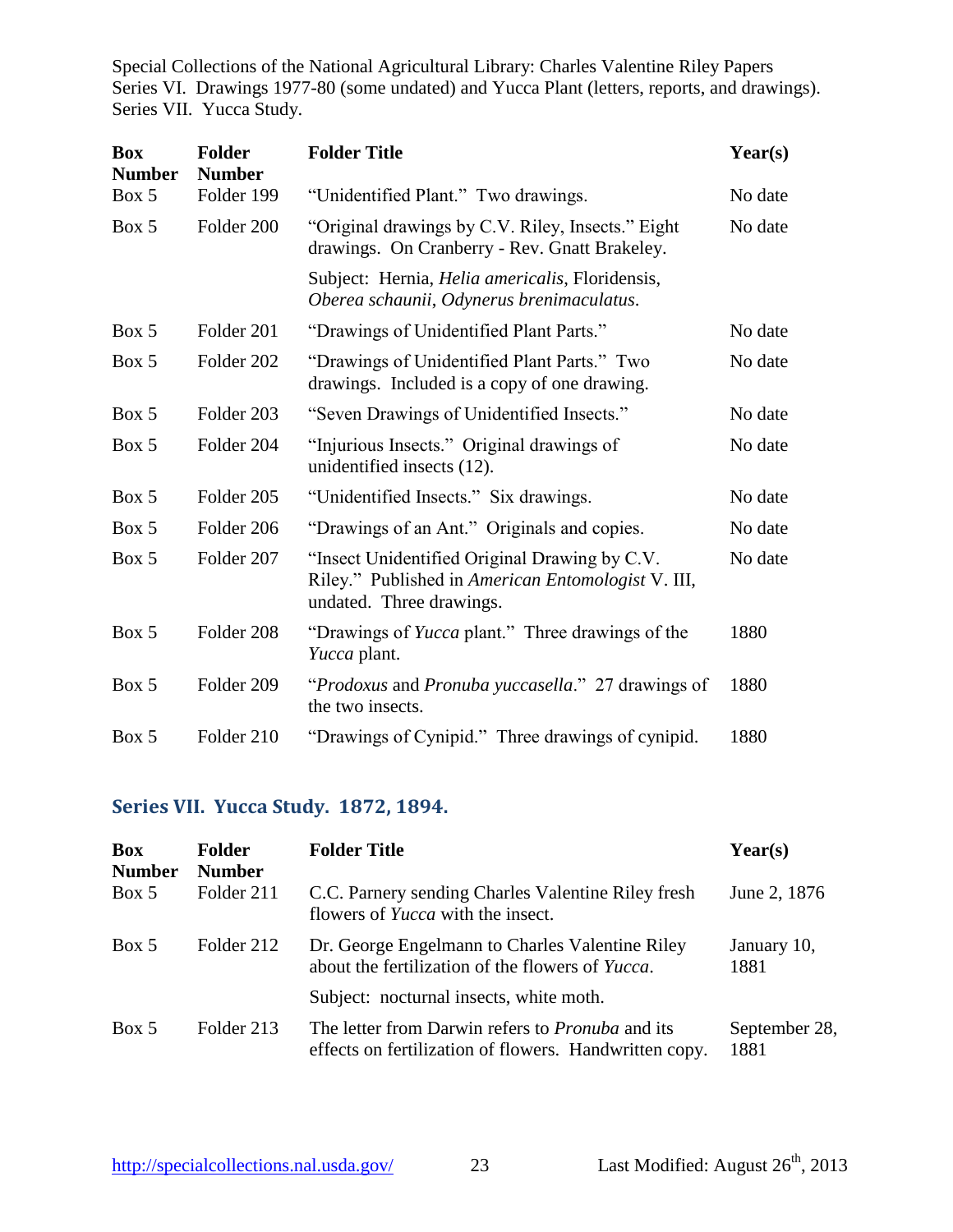| <b>Box</b><br><b>Number</b> | <b>Folder</b><br><b>Number</b> | <b>Folder Title</b>                                                                                                                                                                                                                                                                           | Year(s)              |
|-----------------------------|--------------------------------|-----------------------------------------------------------------------------------------------------------------------------------------------------------------------------------------------------------------------------------------------------------------------------------------------|----------------------|
| Box 5                       | Folder 214                     | Charles Valentine Riley's responses to William<br>Trelease's paper on the Nectary of Yucca. Letter on<br>U. S. Department of Agriculture, Division of<br>Entomology, Washington, District of Columbia,<br>stationery.                                                                         | June 2, 1887         |
|                             |                                | Subject: Pronuba.                                                                                                                                                                                                                                                                             |                      |
| Box 5                       | Folder 215                     | Charles Valentine Riley is asking E.L. Layard for<br>mature seed pods of the Yucca in Noumea, New<br>Caledonia. He referenced an article by E.L. Layard,<br>"The Fruiting of the <i>Yucca</i> in Noumea," published in<br>the English journal <i>Nature</i> , vol. 22:206, page 606,<br>1880. | June 2, 1887         |
| Box 5                       | Folder 216                     | E.L. Layard to Charles Valentine Riley letter of June<br>2 about how to obtain the <i>Yucca</i> seed.                                                                                                                                                                                         | August 20,<br>1887   |
|                             |                                | Subject: Pronuba.                                                                                                                                                                                                                                                                             |                      |
| Box 5                       | Folder 217                     | Geo. D. Hulst to Lord Walsingham for the exchange<br>of information between the London Entomology<br>Society and the Brooklyn Entomology Society. He<br>discusses his disagreement with Professor Riley over<br>bees in <i>Yucca</i> flowers (copy).                                          | December 16,<br>1887 |
|                             |                                | Subject: Geometridae, Pyralidae.                                                                                                                                                                                                                                                              |                      |
| Box 5                       | Folder 218                     | Response to G.D. Hulst from Lord Walsingham for<br>the exchange of entomology information and his<br>correspondence with Riley. Merton Hall - Thetford<br>Stationery.                                                                                                                         | January 4,<br>1888   |
|                             |                                | Subject: Tineids.                                                                                                                                                                                                                                                                             |                      |
| Box 5                       | Folder 219                     | Lord Walsingham is informing Riley about his<br>correspondence with G.D. Hulst and he will be<br>sending him specimens of his revisions for the<br>Chambers index for his suggestions. Stationery has<br>AMerton Hall/Thetford."                                                              | January 7,<br>1888   |
|                             |                                | Subject: Pronuba yuccasella.                                                                                                                                                                                                                                                                  |                      |
| Box 5                       | Folder 220                     | Riley complains to Lord Walsingham about G.<br>Hulst's work on the fertilization of the flower Yucca.<br>Copy of original on United States Department of<br>Agriculture, Division of Entomology, stationery.                                                                                  | January 28,<br>1888  |
|                             |                                | Subject: Geometridae, Pyralidae, Tineidae, Gelechia,<br>Cocoons, Pronuba yuccasella.                                                                                                                                                                                                          |                      |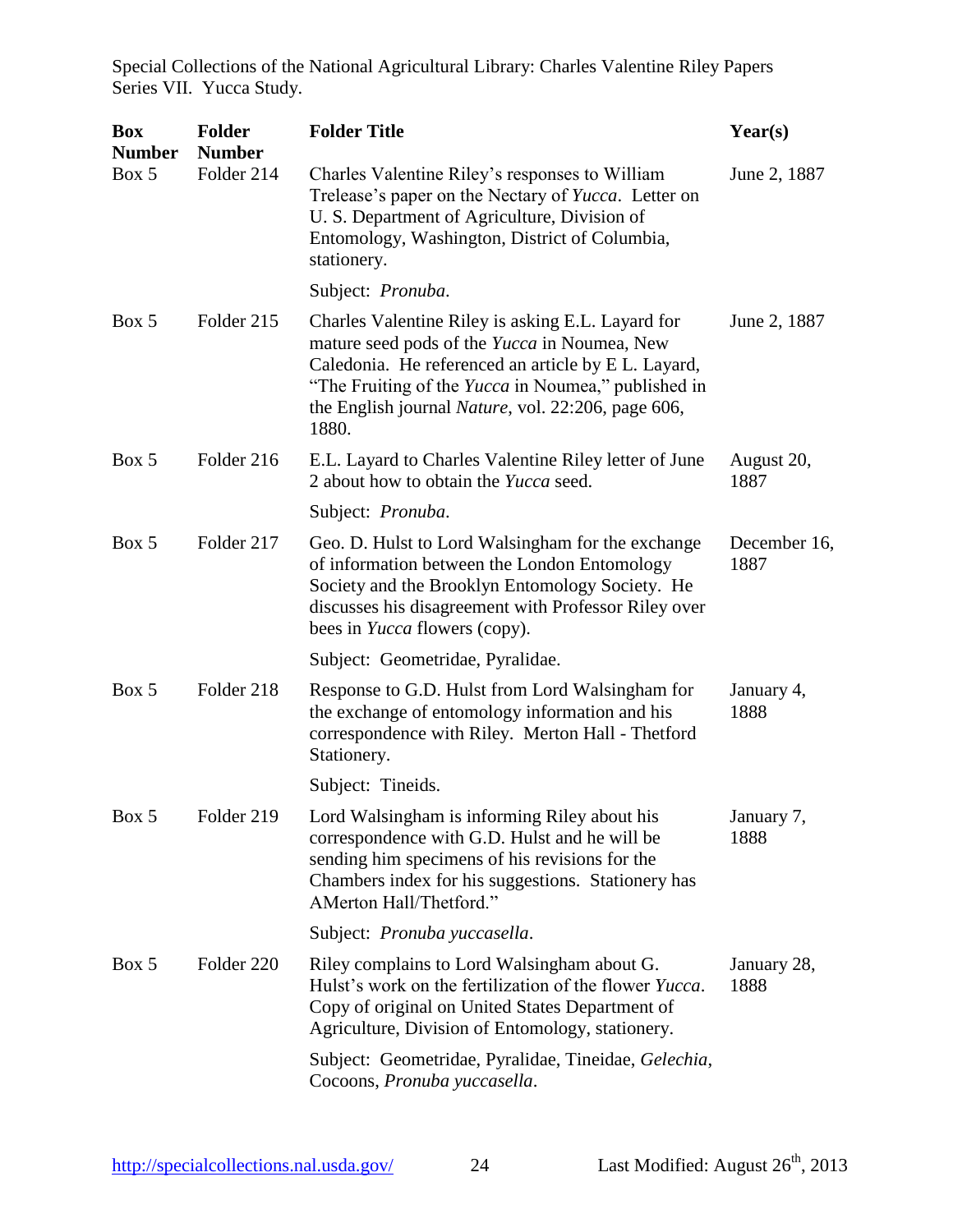| <b>Box</b><br><b>Number</b> | <b>Folder</b><br><b>Number</b> | <b>Folder Title</b>                                                                                                                                                          | Year(s)              |
|-----------------------------|--------------------------------|------------------------------------------------------------------------------------------------------------------------------------------------------------------------------|----------------------|
| Box 5                       | Folder 221                     | Lord Walsingham is informing Riley about his<br>specimen for the Chambers index.                                                                                             | February 1,<br>1888  |
|                             |                                | Subject: Psecadia, Hydonomunta atomosella.                                                                                                                                   |                      |
| Box 5                       | Folder 222                     | Hartley Durrant responds to Lord Walsingham letter<br>to Riley about Berostoma. Stationery, Merton Hall-<br>Thetford.                                                        | February 3,<br>1888  |
|                             |                                | Subject: Parasites, Hessian fly, Berostoma.                                                                                                                                  |                      |
| Box 5                       | Folder 223                     | Hartley Durrant received the <i>Incurvaria</i> paper from<br>Riley but will not carry out arrangement of it until he<br>receives the other parts from Lord Walsingham.       | July 6, 1888         |
|                             |                                | Subject: Corestoma radiatella.                                                                                                                                               |                      |
| Box 5                       | Folder 224                     | Letter from E.W. Cofe referring to the laws of<br>acceleration and retardation.                                                                                              | July 25, 1888        |
| Box 5                       | Folder 225                     | V.W. McLairs discusses how to cure patients with<br>diphteria. On stationery from the Office of Special<br>Agent, Department of Agriculture, two pages.                      | March 26,<br>1889    |
|                             |                                | Subject: baccilli.                                                                                                                                                           |                      |
| Box 5                       | Folder 226                     | William Trelease sending Riley illustrations of<br>Pronuba yuccasella and the flower Yucca. On<br>stationery from the Missouri Botanical Garden.                             | January 28,<br>1892  |
| Box 5                       | Folder 227                     | William Trelease notifying Riley that he has received<br>his illustrations (Yucca) for the printer and will wait<br>until he gets a copy of proofs that will go in the text. | February 4,<br>1892  |
| Box 5                       | Folder 228                     | William Trelease describes his observations of the<br>Yucca whipplei. On the stationery of the Missouri<br><b>Botanical Garden.</b>                                          | February 10,<br>1892 |
| Box 5                       | Folder 229                     | D.W. Coquillett describes to Riley how the female<br>Pronuba pollination of the Yucca whipplei. Letter<br>from Los Angeles.                                                  | June 13, 1892        |
|                             |                                | Subject: Pronuba maculata, Yucca whipplei,<br>Pronuba.                                                                                                                       |                      |
| Box 5                       | Folder 230                     | William Trelease discusses the pollination of the<br>Yucca plants. On stationery from the Missouri<br><b>Botanical Garden.</b>                                               | July 7, 1892         |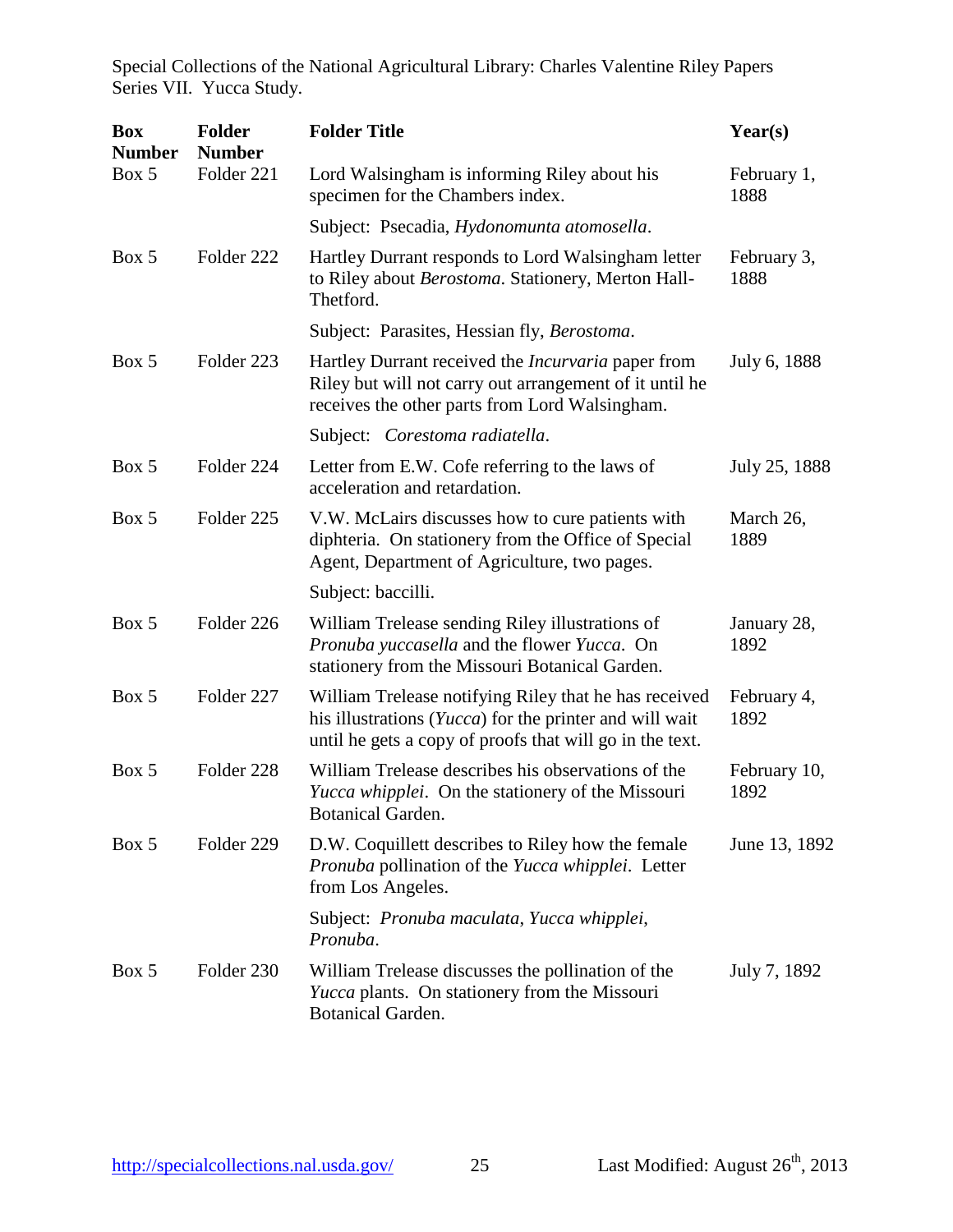| <b>Box</b><br><b>Number</b> | <b>Folder</b><br><b>Number</b> | <b>Folder Title</b>                                                                                                                                                                                                                                                                    | Year(s)              |
|-----------------------------|--------------------------------|----------------------------------------------------------------------------------------------------------------------------------------------------------------------------------------------------------------------------------------------------------------------------------------|----------------------|
| Box 5                       | Folder 231                     | Thomas Meehan discusses the Yucca flower and the<br>Yucca moth, three pages. On Meehan's Monthly<br>stationery. Thomas Meehan & Sons. Germantown,<br>Philadelphia, Pennsylvania.                                                                                                       | August 17,<br>1892   |
|                             |                                | Subject: Vedalia, Yucca filamentosa.                                                                                                                                                                                                                                                   |                      |
| Box 5                       | Folder 232                     | William Trelease discusses the <i>Yucca</i> flowers and the<br>Pronuba. On the Missouri Botanical Garden<br>stationery.                                                                                                                                                                | October. 17,<br>1892 |
|                             |                                | Subject: Yucca whipplei.                                                                                                                                                                                                                                                               |                      |
| Box 5                       | Folder 233                     | Riley acknowledges Meehan's August 17, letter on<br>the Yucca flower and the Yucca moth. Copy of letter.                                                                                                                                                                               | October 17,<br>1892  |
|                             |                                | Subject: Pronuba, Prodoxus.                                                                                                                                                                                                                                                            |                      |
| Box 5                       | Folder 234                     | Letter from Charles Valentine Riley to H.C. McCook<br>asking for specimens of <i>Termes</i> $(T, \text{flavipes})$ and the<br>results from an experiment on the killing of the<br>insect.                                                                                              | April 28, 1894       |
|                             |                                | Subject: Wood ants, <i>Formica exsectoides</i> , arsenic,<br>calonel.                                                                                                                                                                                                                  |                      |
| Box 5                       | Folder 235                     | Dr. Engelmann's observation on several insects of<br>the flower <i>Yucca</i> .                                                                                                                                                                                                         | July 18, 1872        |
|                             |                                | Subject: stigmatic liquor, white moth.                                                                                                                                                                                                                                                 |                      |
| Box 5                       | Folder 236                     | A discussion on why the <i>Yucca</i> plant is incapable of<br>self-fertilization, 11 sheets of notes.                                                                                                                                                                                  | 1887                 |
|                             |                                | Subject: Prodoxus, Imago.                                                                                                                                                                                                                                                              |                      |
| Box 5                       | Folder 237                     | "Notes on a collection of North American Micro-<br>lepidoptera Brought & Explained by Professor Riley<br>in 1888." Supplement to No. 1, dated September<br>1888.                                                                                                                       | September<br>1888    |
| Box 5                       | Folder 238                     | "Bulletin of the Torrey Botanical Club." Vol. III, No.<br>7 (New York). Four pages. A bibliography on plants<br>from the Torrey Botanical Club Bulletin, pages 33-<br>36.                                                                                                              | <b>July 1872</b>     |
|                             |                                | Subject: Yucca, Botrychium matricariafolium,<br>Dicentra cucullaria, Dicentra spectalibis, Dicentra<br>eximia, Asclepias ambrosia artemiscaefolia, Silene<br>viscosa, Robinia viscosa, Salices, century plant,<br>Pinus elliottic, Hottonia inflata, Bromus sterilis,<br>Broussonetia. |                      |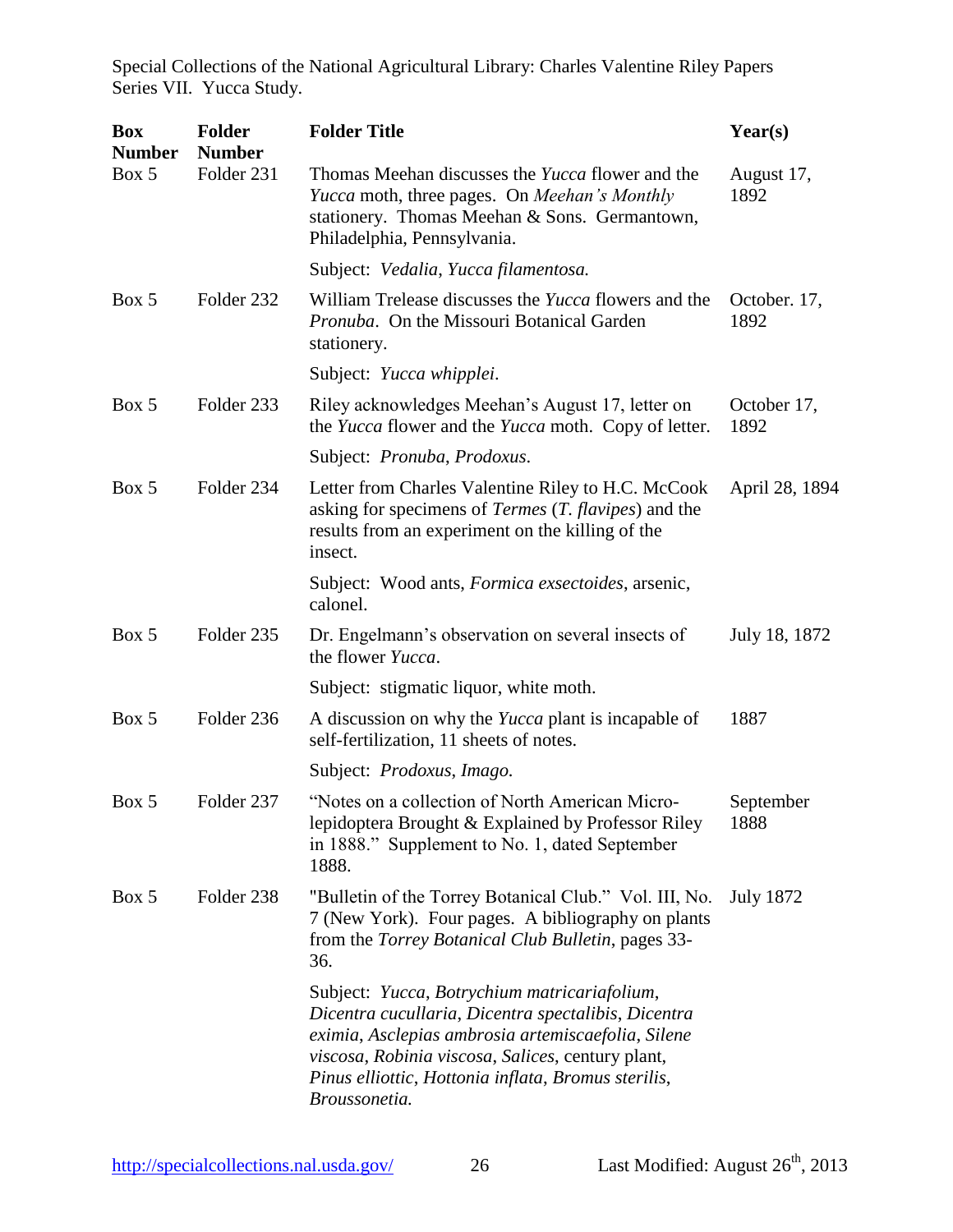| <b>Box</b><br><b>Number</b> | <b>Folder</b><br><b>Number</b> | <b>Folder Title</b>                                                                                                                                                                                                                                        | Year(s)            |
|-----------------------------|--------------------------------|------------------------------------------------------------------------------------------------------------------------------------------------------------------------------------------------------------------------------------------------------------|--------------------|
| Box 5                       | Folder 239                     | "On <i>Pronuba yuccasella</i> (Riley), and the habits of<br>some Tineina." Discusses Charles Valentine Riley's<br>discovery of Pronuba yuccasella and pollination of<br>Yucca, 14 pages. From the Journal of the Cincinnati<br>Society of Natural History. | October 1878       |
|                             |                                | Subject: Heterocera, Hyponomeuta, Coleophora,<br>Lithospermum, Colorado specimens.                                                                                                                                                                         |                    |
| Box 5                       | Folder 240                     | "Fertilization of <i>Yucca</i> ," by Henry N. Ellacombe.<br>Yuccas can be fertilized by other means than the<br><i>Yucca</i> moth, One page.                                                                                                               | January 3,<br>1880 |
|                             |                                | Subject: Pronuba yuccasella.                                                                                                                                                                                                                               |                    |
| Box 5                       | Folder 241                     | "The Nectary of <i>Yucca</i> ," by William Trelease.<br>Discusses Engelmann and Riley's discovery of the<br>pollination of the Yucca, Eight pages. Reprinted<br>from Bulletin of the Torrey Botanical Club, pages<br>135-141.                              | August 1886        |
|                             |                                | Subject: Yucca moth, Prodoxus.                                                                                                                                                                                                                             |                    |
| Box 5                       | Folder 242                     | "Mr. Hulst's Observation on Pronuba yuccasella,"<br>by Charles Valentine Riley. The pollination of the<br><i>Yucca</i> flower, pages 233-238. Includes remarks upon<br>Professor Riley's structures by Geo. D. Hulst.                                      | January 1887       |
|                             |                                | Subject: <i>Prodoxus</i> , <i>Pronuba</i> , Hymenoptera, honey<br>bees.                                                                                                                                                                                    |                    |
| Box 5                       | Folder 243                     | "The Yucca Moth and the Yucca Pollination," by<br>Charles Valentine Riley. Popular Science Monthly,<br>June 1892, volume 41, pages 171-182. Includes an<br>article by Henry Dewight Chapinen, titled "The<br>Survival of the Unfit."                       | <b>June 1892</b>   |
|                             |                                | Subject: Hymenoptera, Pronuba yuccasella,<br>Pronuba, Prodoxidae, Anemophilae, Lepidoptera.                                                                                                                                                                |                    |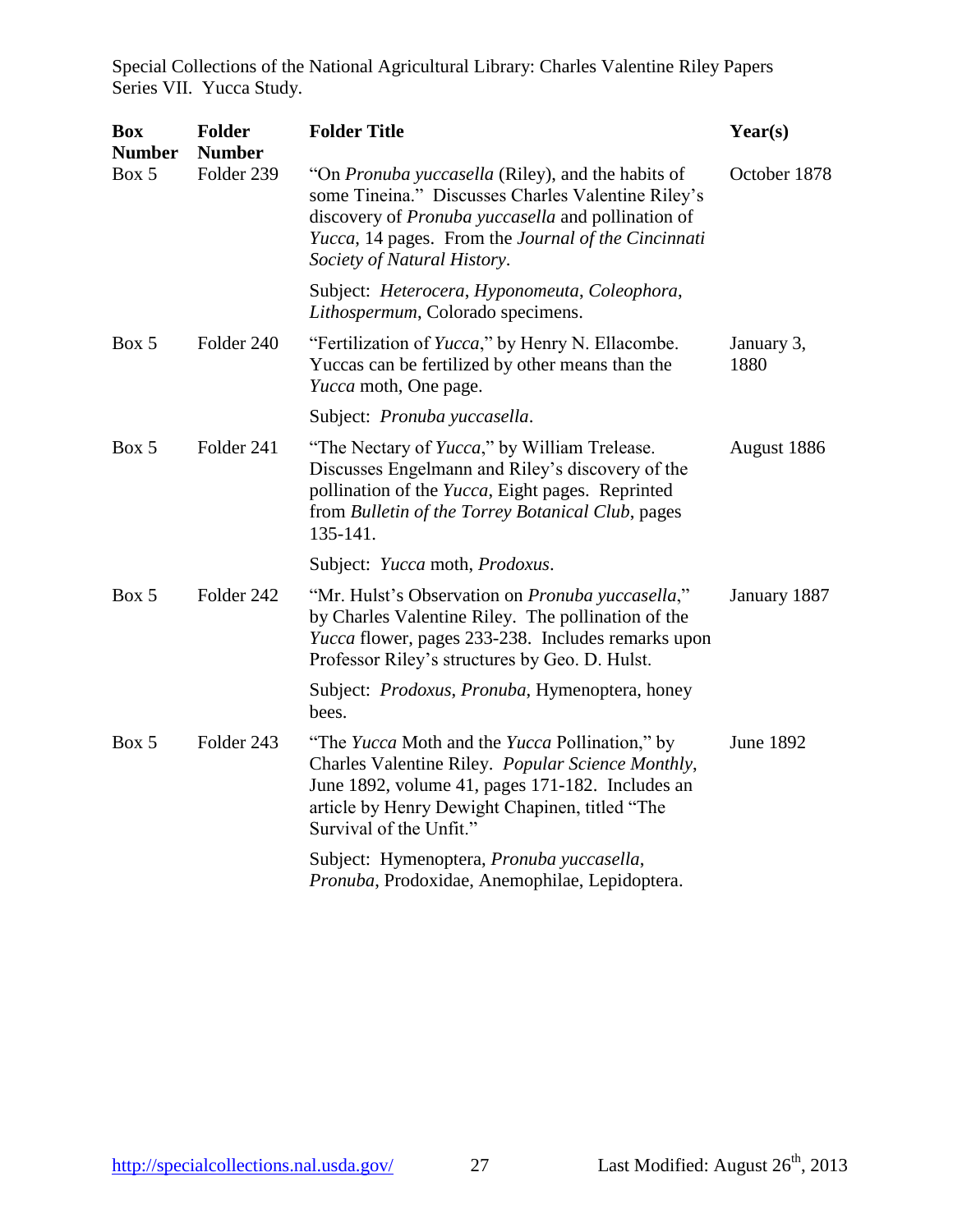# <span id="page-28-0"></span>**Series VIII. Reports, Reprints, and Books. 1868-1919.**

| <b>Box</b><br><b>Number</b> | <b>Folder</b><br><b>Number</b> | <b>Folder Title</b>                                                                                                                                                                                                                                                                                                                                                                                                                                                                                                                                                                                                                                                                                                                                                                                                                                                                                                                                                                                                                                                                                                                                                                                                                               | Year(s) |
|-----------------------------|--------------------------------|---------------------------------------------------------------------------------------------------------------------------------------------------------------------------------------------------------------------------------------------------------------------------------------------------------------------------------------------------------------------------------------------------------------------------------------------------------------------------------------------------------------------------------------------------------------------------------------------------------------------------------------------------------------------------------------------------------------------------------------------------------------------------------------------------------------------------------------------------------------------------------------------------------------------------------------------------------------------------------------------------------------------------------------------------------------------------------------------------------------------------------------------------------------------------------------------------------------------------------------------------|---------|
| Box 6                       | Folder 244a                    | Riley, Charles Valentine. First Annual Report on the<br>Noxious, Beneficial and Other Insects. Illustrated.                                                                                                                                                                                                                                                                                                                                                                                                                                                                                                                                                                                                                                                                                                                                                                                                                                                                                                                                                                                                                                                                                                                                       | 1869    |
|                             |                                | Subject: plum curculio, potato beetle, bank lice,<br>apple tree borers, periodical cicada, black borer,<br>Lepidoptera, Aegeridae, Coleoptera, Buprestidae,<br>Chrysobothris femorata, plum curculio,<br>Conotrachelus nenuphar, apple worm, Carpocapsa<br>pomonella, moth, beetle, cutworm, apple root plant<br>louse, Eriosoma pyri, grape wood borer, Orthosoma<br>cylindricum, grape cane gall curculio, Madarus vitis,<br>grapevine fidia, Fidia viticida, grape cooling,<br>Penthina vitinorana, eight spotted forester, Alypia<br>octomaculata, grapevine plume, Prerophorus<br>periscelidoctylus, tree cricket, Ecanthus nivens,<br>raspberry geometer, Aptodes rubivora, gooseberry<br>fruit worm, Pempelia grassulariae, strawberry leaf<br>roller, Anchylopera fragariae, white marked tussock<br>moth, Orgyia leucostigma, basket worm, drop worm,<br>Aitanthus worm, walnut tortrix, Rileyana, seed corn<br>maggot, white garp, American meromyza, Meromyza<br>americana, sheep botfly, head maggot, Estrus ovis,<br>rear horse, camel cricket, devil's riding horse, Mantis<br>carolina, Solidago gall moth, Gelechia<br>galloesolidaginis, chickweed geometer, Haematopis<br>grataria, thristle plume, Pterophorus carduidactylus. |         |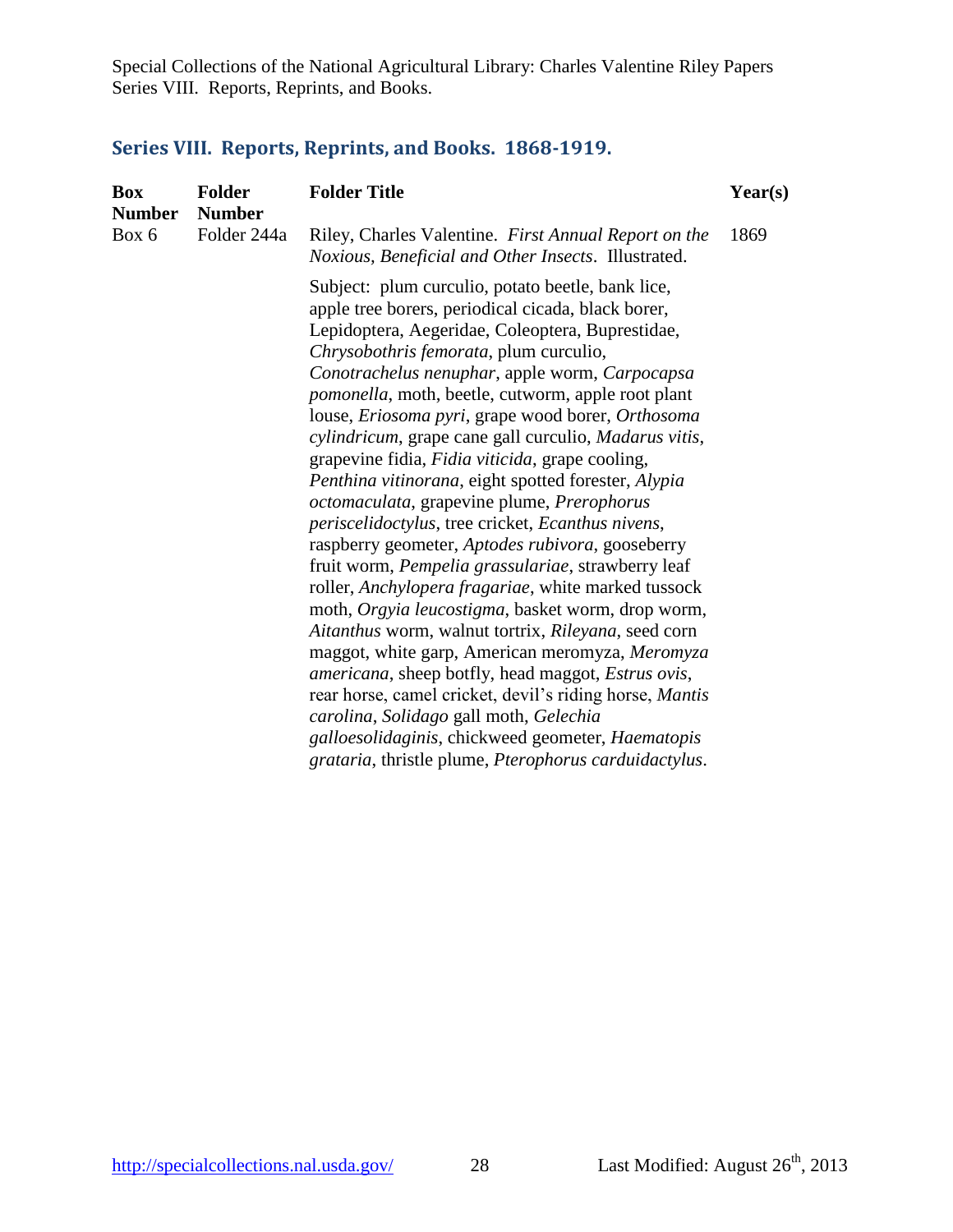| <b>Box</b><br><b>Number</b> | <b>Folder</b><br><b>Number</b> | <b>Folder Title</b>                                                                                                                                                                                                                                                                                                                                                                                                                                                                                                                                                                                                                                                                                                                                                                                                                                                                                                                                                                             | $\text{Year}(s)$ |
|-----------------------------|--------------------------------|-------------------------------------------------------------------------------------------------------------------------------------------------------------------------------------------------------------------------------------------------------------------------------------------------------------------------------------------------------------------------------------------------------------------------------------------------------------------------------------------------------------------------------------------------------------------------------------------------------------------------------------------------------------------------------------------------------------------------------------------------------------------------------------------------------------------------------------------------------------------------------------------------------------------------------------------------------------------------------------------------|------------------|
| Box 6                       | Folder 244b                    | Riley, Charles Valentine. Second Annual Report on<br>the Noxious, Beneficial, and Other Insects of the<br>State of Missouri. Illustrated.                                                                                                                                                                                                                                                                                                                                                                                                                                                                                                                                                                                                                                                                                                                                                                                                                                                       | 1870             |
|                             |                                | Subject: armyworm, picki worm, Phacellura<br>nitidalis, tent caterpillar, Leucania unipuncta, Aphis<br><i>avenoe</i> , grain plantlouse, thrips, <i>Aphis mali</i> , apple<br>tree planthouse, Pristiphera, onion fly, barklouse,<br>mealworm beetle, Asp. Harrisii, pea bug, Bruchus<br>pisi, asparagus beetle, Crioceris asparagi, chinch<br>bug, Micropus leucopterus, sweet potato, tortoise<br>beetle, Chaerocampa pampinatrix, satellite sphinx,<br>Philampelus satellitia, abbot sphinx Thyreus abbotti,<br>blue caterpillar, sphinx caterpillar, wood nymph,<br>Eudrya, American procris, <i>Procris</i> , grape root borer,<br>grape seed maggot, cankerworm, Anisopteryx<br>vernota, Isosoma vitis, cabbage worm, tarnished plant<br>bug, Capsus oblineatus, Philenor swallowtail,<br>Papilio philenor, Lepidoptera, cottonwood dagger,<br>Acronucta populi, Missouri bee killer, Asilus<br>missouriensis, goatweed butterfly, Papia glycerium,<br>black breeze fly, Tabanus atratus. |                  |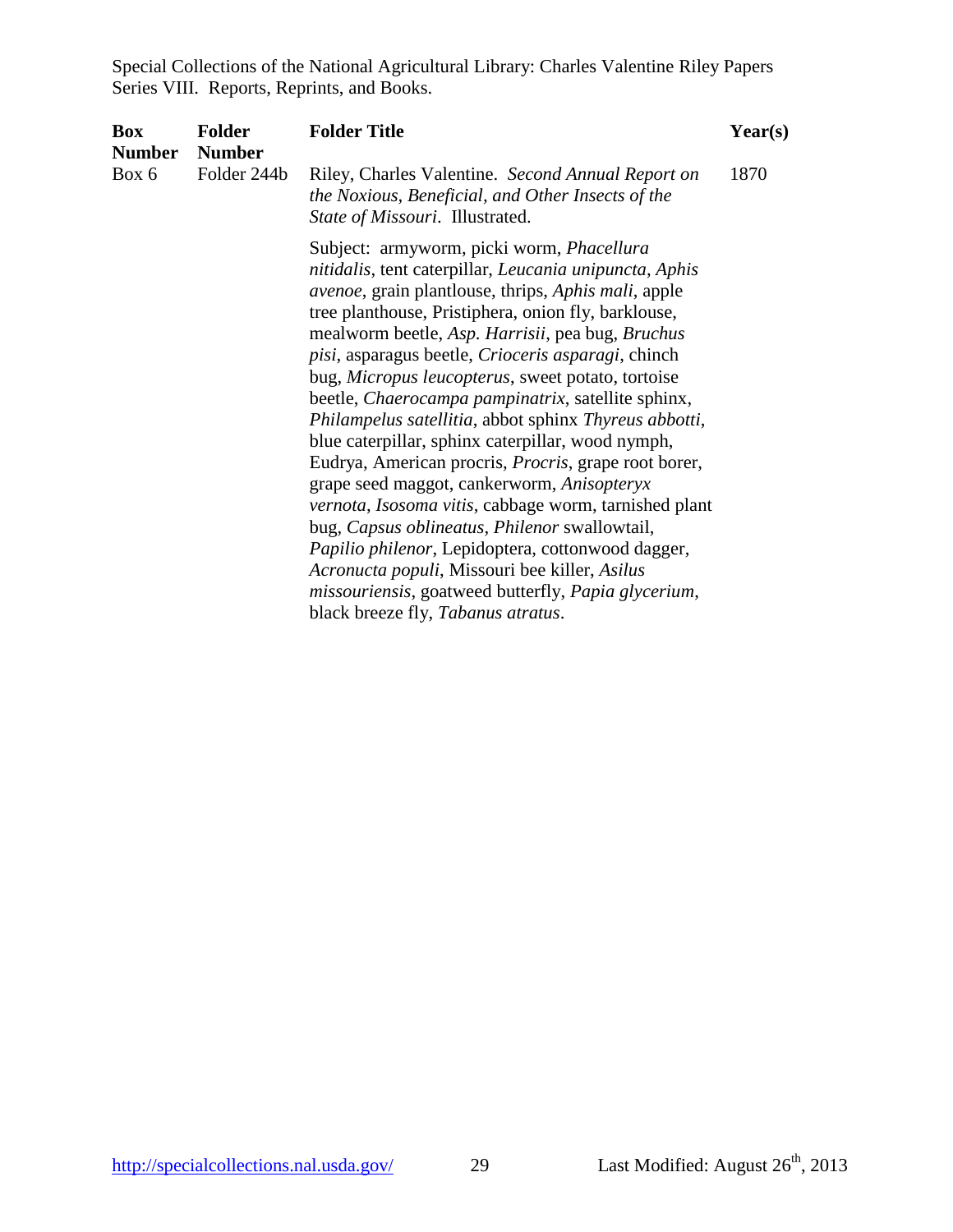| <b>Box</b><br><b>Number</b> | <b>Folder</b><br><b>Number</b> | <b>Folder Title</b>                                                                                                                                                                                                                                                                                                                                                                                                                                                                                                                                                                                                                                                                                                                                                                                                                                                                                                                                                                                                                                                                                                                                                                                                                                                                                                                                                                                                                                                                                               | Year(s) |
|-----------------------------|--------------------------------|-------------------------------------------------------------------------------------------------------------------------------------------------------------------------------------------------------------------------------------------------------------------------------------------------------------------------------------------------------------------------------------------------------------------------------------------------------------------------------------------------------------------------------------------------------------------------------------------------------------------------------------------------------------------------------------------------------------------------------------------------------------------------------------------------------------------------------------------------------------------------------------------------------------------------------------------------------------------------------------------------------------------------------------------------------------------------------------------------------------------------------------------------------------------------------------------------------------------------------------------------------------------------------------------------------------------------------------------------------------------------------------------------------------------------------------------------------------------------------------------------------------------|---------|
| Box 6                       | Folder 245a                    | Riley, Charles Valentine. Third Annual Report on<br>the Noxious, Beneficial and Other Insects of the State<br>of Missouri. Illustrated.                                                                                                                                                                                                                                                                                                                                                                                                                                                                                                                                                                                                                                                                                                                                                                                                                                                                                                                                                                                                                                                                                                                                                                                                                                                                                                                                                                           | 1871    |
|                             |                                | Subject: snout beetles Coleoptera, Curculionidae,<br>plum curculio, Conotrachelus nenuphar, hull<br>curculio catcher, apple curculio, Anthonumus<br>guadigibbus, quince curculio, Conotrachelus<br>cradaegi, plum govzer, Anthonomus prunicida,<br>strawberry crown-borer, Analcis fragariae, pea<br>weevil, <i>Bruchus pisi</i> , grain bruchus, <i>Bruchus</i><br>granarius, American bean weevil, New York weevil,<br>Ithycerus novehoracensis, corn Sphenophorus<br>pulchellus, grapevine, grape leaffolder, Desmia<br><i>maculalis</i> , Lepidoptera, grapevine plume,<br>Pterophorus periscelidactylus, common yellow bear,<br>Spilosoma virginica, smeared dagger, Acronucta<br>oblinata, Pyramida grapevine worm, Amphipyra<br>pyramidoides, grape root borer, Aegeria<br>polistiformis, spotted pelidnota, Pelidnota punctata,<br>grape vine flea beetle, Llatica chalybea, grapevine<br>coleaspis, <i>Colaspis flonida</i> , grape leaf galllouse,<br>Phylloxera vitifoliae, Colorado potato beetle, Paris<br>green, codling moth, Carpocapsa pomonella,<br>cornworm, Heliothis armigera, army worm,<br>Prodenia autunmalis, appletree tent-caterpillar,<br>American lockey moth, Clisiocampa americana,<br>Clisiocampa sylvatica, webworm, Hyphantria texlor,<br>blue-spangled peach worm, Callimorpha fulvicosta,<br>ash-gray pinion, Xylina cinerea, glossy winged<br>soldier bug, innoxious insects, whitelined morning<br>sphinx, Archippus butterfly, Disippus butterfly,<br>Limenitis dissippus. |         |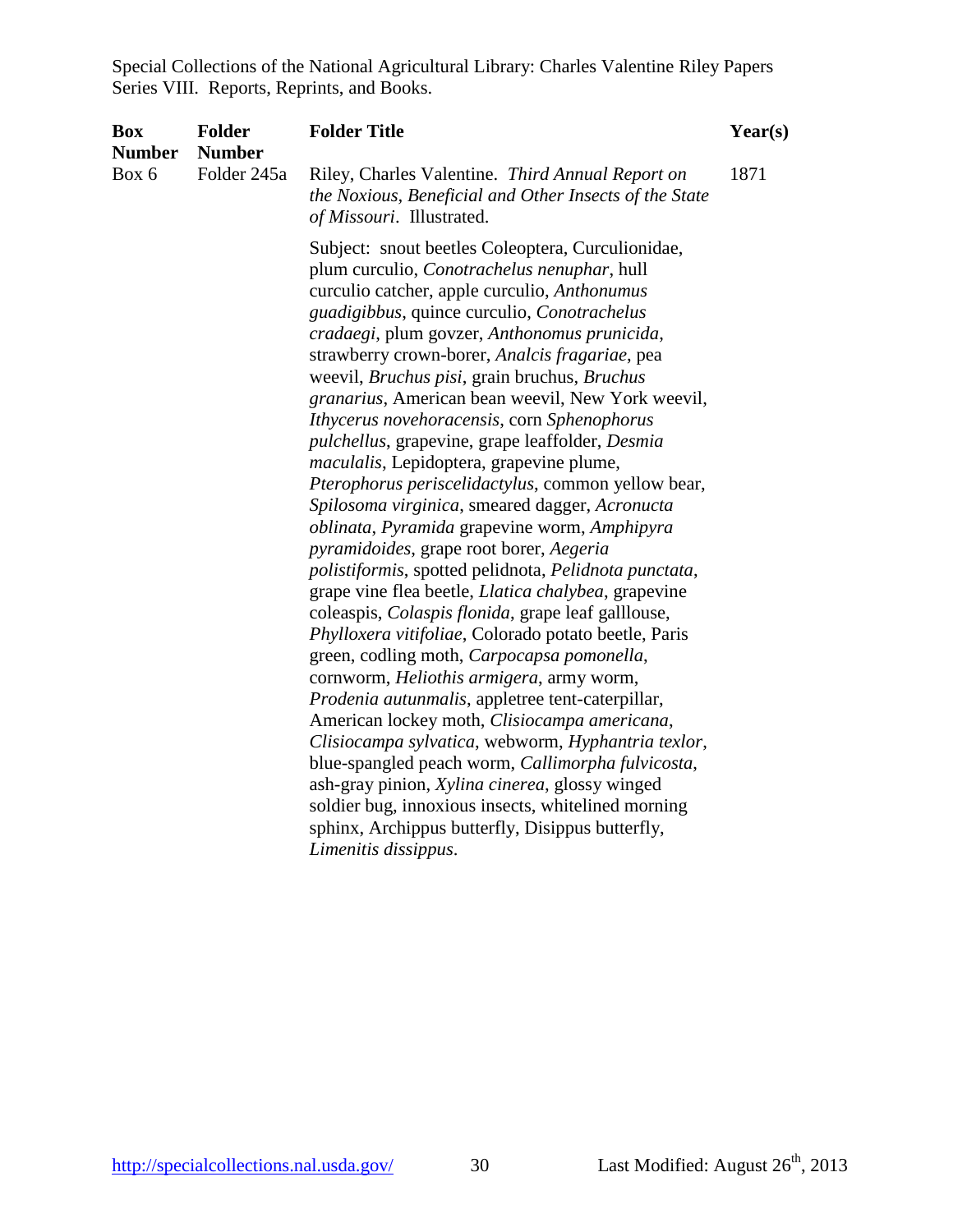| <b>Box</b><br><b>Number</b> | <b>Folder</b><br><b>Number</b> | <b>Folder Title</b>                                                                                                                                                                                                                                                                                                                                                                                                                                                                                                                                                                                                                                                                                                                                                                                                                                                                                                                                                                                                                                                                                                                                                                                                                                                                                                         | Year(s) |
|-----------------------------|--------------------------------|-----------------------------------------------------------------------------------------------------------------------------------------------------------------------------------------------------------------------------------------------------------------------------------------------------------------------------------------------------------------------------------------------------------------------------------------------------------------------------------------------------------------------------------------------------------------------------------------------------------------------------------------------------------------------------------------------------------------------------------------------------------------------------------------------------------------------------------------------------------------------------------------------------------------------------------------------------------------------------------------------------------------------------------------------------------------------------------------------------------------------------------------------------------------------------------------------------------------------------------------------------------------------------------------------------------------------------|---------|
| Box 6                       | Folder 245b                    | Riley, Charles Valentine. Fourth Annual Report on<br>the Noxious, Beneficial and Other Insects of the State<br>of Missouri. Illustrated                                                                                                                                                                                                                                                                                                                                                                                                                                                                                                                                                                                                                                                                                                                                                                                                                                                                                                                                                                                                                                                                                                                                                                                     | 1872    |
|                             |                                | Subject: Colorado potato beetle, paris green,<br>ladybird, ring-banned soldier bug, codling moth,<br>dotted legged plant bug, Euschistus punctipes,<br>Hippodamia glacialis, army worm, curculio trap,<br>soldier beetle, Telephorus bilineatus, cicada,<br>harlequin cabbage bug, Strachia (Murganita)<br>histrionica, rascal leafcrumpler, Phycita (Acrobasis)<br>nebulo, walnut case bearer, Acrobasis juglandis,<br>apple leaf skeletonizer, Pemplekia hammondi, green<br>apple leaftier, Tortrix cinderalla, lesser apple<br>leaffolder, Tortrix malivorana, apple leaf bucculatrix,<br>Bucculatrix pomifoliella, apple twig borer, Bostrichus<br>(Aphicerus) bicaudatus, grapevine, injurious insects,<br>red shouldered sinoxylon, Sinoxylon basillare, grape<br>disease, grapeleaf galllouse, Phylloxera vitifoliae,<br>silkworm, mulberry silkworm, Lepidoptera<br>bombycidae, Bombyx (Sericaria) mori, cecropia<br>moth, cecropia silkworm, Attacus (Plalysamia)<br>cecropia, Ailanthus silkworm, promethea silkworm,<br>luna silkworm, Attacus (Actias) luna, polyphemus<br>silkworm, Attacus (telea) polyphemus, yama-mai<br>silkworm, Attacus (Antheraea) yama-mai, innoxious<br>insects, horned passalus, Passalus cornutus, leopard<br>moth, Ecpantheria scribonia, Isabella tiger moth,<br>Arctia isabella. |         |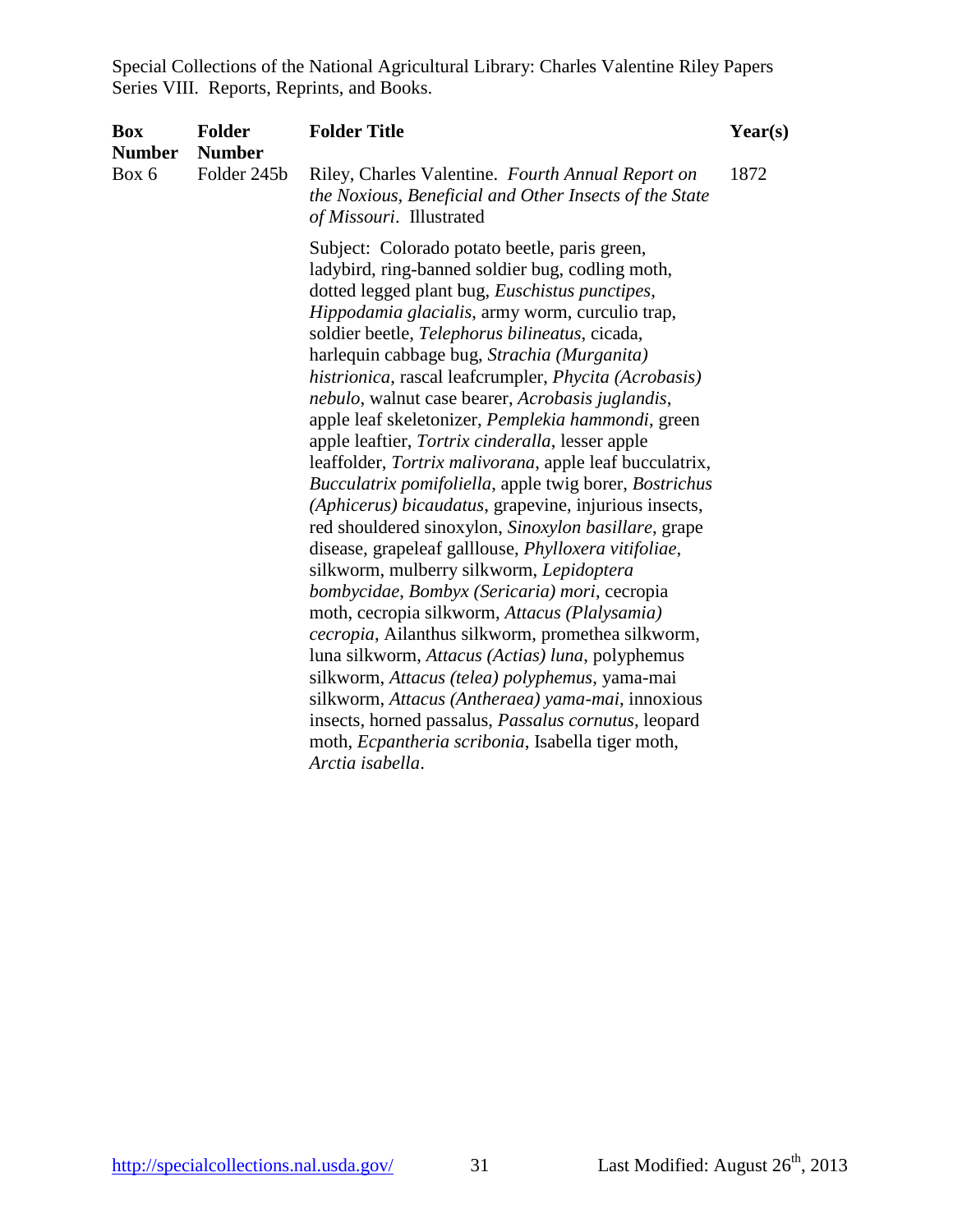| <b>Box</b><br><b>Number</b> | <b>Folder</b><br><b>Number</b> | <b>Folder Title</b>                                                                                                                                                                                                                                                                                                                                                                                                                                                                                                                                                                                                                                                                                                                                                                                                                                                                                                                                                                                                                                                                                                   | Year(s) |
|-----------------------------|--------------------------------|-----------------------------------------------------------------------------------------------------------------------------------------------------------------------------------------------------------------------------------------------------------------------------------------------------------------------------------------------------------------------------------------------------------------------------------------------------------------------------------------------------------------------------------------------------------------------------------------------------------------------------------------------------------------------------------------------------------------------------------------------------------------------------------------------------------------------------------------------------------------------------------------------------------------------------------------------------------------------------------------------------------------------------------------------------------------------------------------------------------------------|---------|
| Box 6                       | Folder 246a                    | Riley, Charles Valentine. Fifth Annual Report on the<br>Noxious, Beneficial, and Other Insects of the State of<br>Missouri. Illustrated.                                                                                                                                                                                                                                                                                                                                                                                                                                                                                                                                                                                                                                                                                                                                                                                                                                                                                                                                                                              | 1873    |
|                             |                                | Subject: Hymenoptera, Coleoptera, Lepidoptera,<br>Hemiptera, Orthoptera, Diptera, Neuroptera, codling<br>moth, Colorado potato beetle, apple twig borer,<br>Amphicerus bicaudatus, horned Passalus, Passalus<br>cornutus, May beetle, Lacknosterna guercina, broad<br>necked prionus, Prionus laticollis, American tent<br>caterpillar, Clisiocampa americana, tobacco worm,<br>grape Phylloxera, oyster-shell bark-louse, Mytilaspis<br><i>pomicorticis</i> , pine leaf scale insect, <i>Mytilaspis</i><br>pinifoliae, hickory bark borer, Scolytus caryae, rose<br>chafer, Macrodadylus subspinosus, false chinch bug,<br>Mysius destructor,, grapevine apple gall, Vitis<br>pomum, Vitis coryloides, grapevine fibert gall,<br>grapevine tomato gall, Vitis tomatoes, grape leaf<br>trumpet gall, Vitis viticola, black moth, maia moth,<br>Saturnia (hemileuca) maia, Saturnia (Hyperchiria)<br>to, green striped maple moth, Dryocampa (Anisota)<br><i>rubicunda</i> , innoxious insects, helligrammite fly,<br>Corydalus cornutus, goatweed butterfly, Paphia<br>glycerium, Yucca, Pronuba yuccasella, Pronuba. |         |
| Box 6                       | Folder 246b                    | Riley, Charles Valentine. Seventh Annual Report on<br>the Noxious, Beneficial and Other Insects of the State<br>of Missouri. Illustrated.                                                                                                                                                                                                                                                                                                                                                                                                                                                                                                                                                                                                                                                                                                                                                                                                                                                                                                                                                                             | 1875    |
|                             |                                | Subject: Colorado potato beetle, chinch bug,<br>Doryphora lineata, Coleoptera, Micropus<br>leucopterus, Heteroptera, flat-headed apple tree<br>borer, Chrysobothris femorata, cankerworm,<br>Phalaena vernata, grape Phylloxera, Rocky<br>Mountain locust, Caloptenus spretus, Orthoptera,<br>Phylloxera.                                                                                                                                                                                                                                                                                                                                                                                                                                                                                                                                                                                                                                                                                                                                                                                                             |         |
| Box 6                       | Folder 247                     | Riley, Charles Valentine. First, Second, and Third<br>Annual Reports on the Noxious, Beneficial and Other<br>Insects of the State of Missouri. New York: Arno<br>Press. Housed in Box 16 - Books.                                                                                                                                                                                                                                                                                                                                                                                                                                                                                                                                                                                                                                                                                                                                                                                                                                                                                                                     | 1978    |
| Box 6                       | Folder 248                     | Riley, Charles Valentine. Fourth, Fifth, and Sixth<br>Annual Reports on the Noxious, Beneficial and Other<br>Insects of the State of Missouri. New York: Arno<br>Press. Housed in Box 16 - Books.                                                                                                                                                                                                                                                                                                                                                                                                                                                                                                                                                                                                                                                                                                                                                                                                                                                                                                                     | 1978    |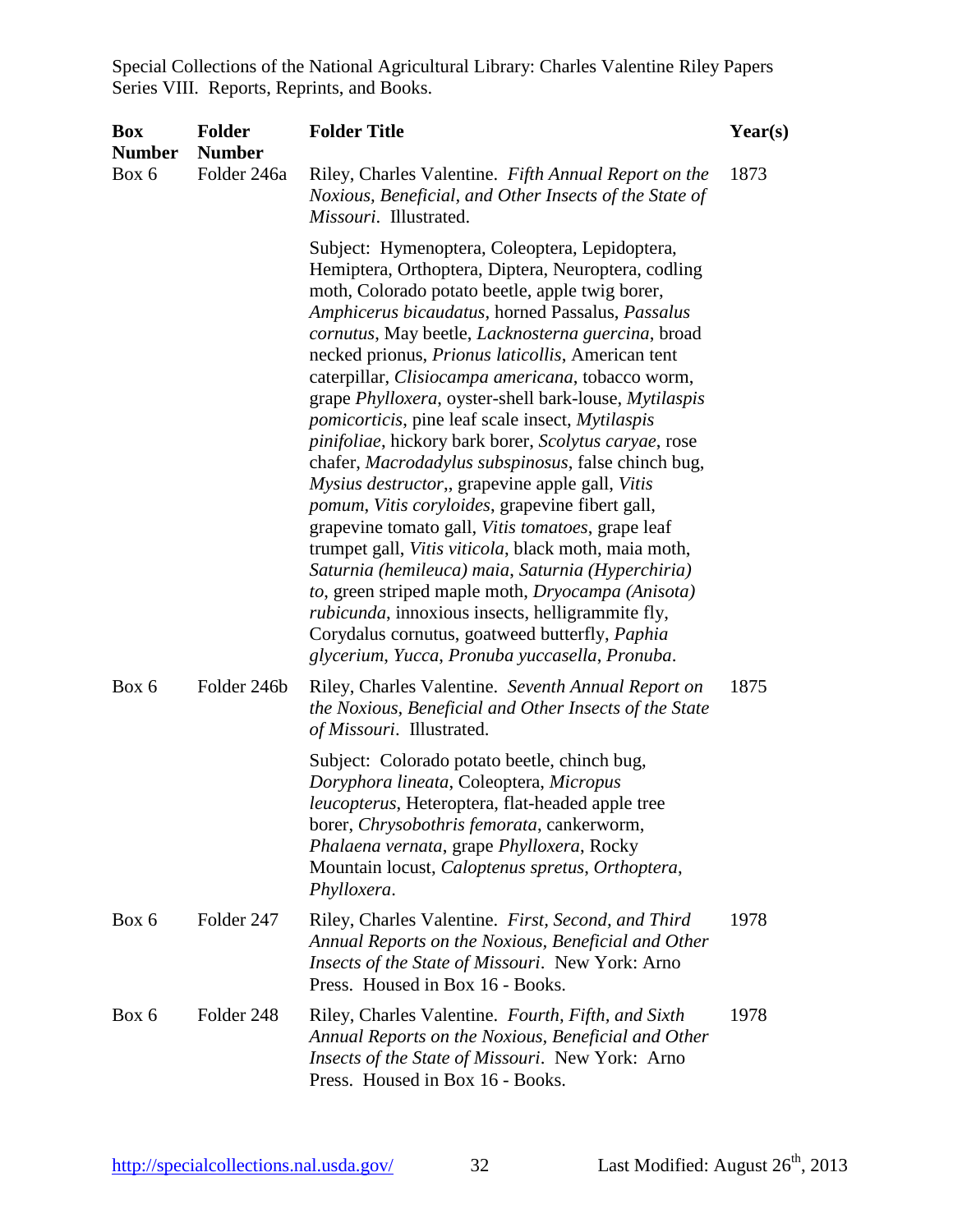| <b>Box</b><br><b>Number</b> | <b>Folder</b><br><b>Number</b> | <b>Folder Title</b>                                                                                                                                                                                                                                                                                      | Year(s)       |
|-----------------------------|--------------------------------|----------------------------------------------------------------------------------------------------------------------------------------------------------------------------------------------------------------------------------------------------------------------------------------------------------|---------------|
| Box 6                       | Folder 249                     | Riley, Charles Valentine. Seventh, Eighth and Ninth<br>Annual Reports on the Noxious, Beneficial and Other<br>Insects of the State of Missouri and General Index<br>and Supplement. New York: Arno Press. Housed in<br>Box 16 - Books.                                                                   | 1978          |
| Box 6                       | Folder 250                     | "Einige Unserer Schadlicheren Insekten," by Charles<br>Valentine Riley, St. Louis, Missouri. Report written<br>in German, illustrated.                                                                                                                                                                   | 1872          |
|                             |                                | Subject: Phylloxera vitifoliae, Conotrachelus<br>nenuphar, Doryphora.                                                                                                                                                                                                                                    |               |
| Box 6                       | Folder 251                     | "On the Insect More Particularly Associated with<br>Sarracenia variolaris (spotted trumpet-leaf)," by<br>Charles Valentine. Riley, Dc. illustrated. Eight<br>pages. Reprint from the Proceedings of the American<br>Association for the Advancement of Science, Hartford<br>meeting, August 1874.        | 1874          |
|                             |                                | Subject: Xanthoptera semicrocea, Sarcophaga<br>sarraceniae.                                                                                                                                                                                                                                              |               |
| Box 6                       | Folder 252                     | "On the Summer Dormancy of the Larva of<br>Phyciodes Nycteis" (Doubleday) and Remarks of the<br>Natural History of the Species," by Charles Valentine<br>Riley, six pages. Reprint from the Proceedings of the<br>American Association for the Advancement of<br>Science, Hartford meeting, August 1874. | March 1875    |
|                             |                                | Subject: butterfly, dimorphism, polymorphism,<br>brenthis, chrysalis.                                                                                                                                                                                                                                    |               |
| Box 6                       | Folder 253                     | "On a New Genus in the Lepidopterous Family"<br>Tineidae, With Remarks on the Fertilization of<br><i>Yucca</i> ," by Charles Valentine Riley. From <i>Trans. St.</i><br>Louis Academy of Science.                                                                                                        | June 21, 1873 |
|                             |                                | Subject: Tineidae, Pronuba.                                                                                                                                                                                                                                                                              |               |
| Box 6                       | Folder 254                     | "Hereditary Genius," by Francis Galton. A report on<br>women (mothers) and their influence on the<br>intellectual development of their children, five pages                                                                                                                                              | 1870          |
| Box 6                       | Folder 255                     | "The Larger Digger Wasp." eight pages.                                                                                                                                                                                                                                                                   | No date       |
|                             |                                | Subject: Sphecius specious, hornet, Cicada prinosa,<br>digger wasp, cicada.                                                                                                                                                                                                                              |               |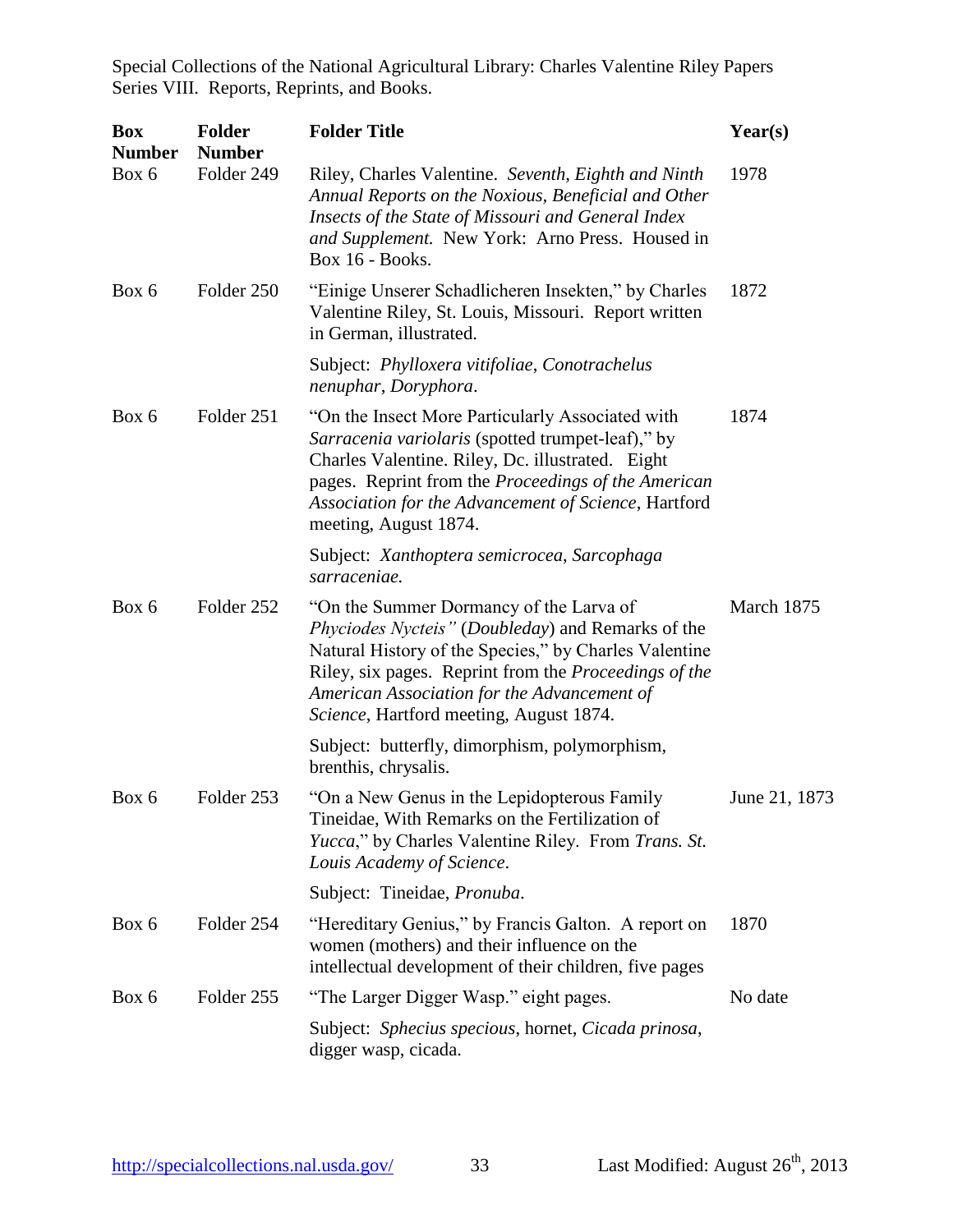| <b>Box</b><br><b>Number</b> | <b>Folder</b><br><b>Number</b> | <b>Folder Title</b>                                                                                                                                                                                                                                                                                                                     | Year(s) |
|-----------------------------|--------------------------------|-----------------------------------------------------------------------------------------------------------------------------------------------------------------------------------------------------------------------------------------------------------------------------------------------------------------------------------------|---------|
| Box 6                       | Folder 256                     | "Myrmecophilous Insects." Different species of ants<br>protect other insects that live within their<br>environment, 16 pages.                                                                                                                                                                                                           | 1880    |
|                             |                                | Subject: plant lice, Coleoptera, Rosechafer,<br>Cosinoptera, Diptera, Homoptera, Tachys incurnus,<br>Clythra, Carobid, Microdon, Clavigerid, Staphylinid,<br>Lomechusas, beetle larvae                                                                                                                                                  |         |
| Box 6                       | Folder 257                     | "Bacteriology." Experiment in the use of contagious<br>germs as insecticides for the benefit of agriculture, 26<br>pages.                                                                                                                                                                                                               | 1880    |
|                             |                                | Subject: micro-organisms, Similia similibus<br>curantur, Vedalia Cardinalis, chinch bug, yeast,<br>Empusa muscae: fly fungus, cotton worm, Aletia<br>xylina, Entomophthoreae, Empusa, Isaria, Bolrytis<br>conidia, Anisophia austriaca, Cleonus punctinentris,<br>caterpillar, schizomyosis, silkworm, Protozoan,<br>Sparazoa, Pebrini. |         |
| Box 7                       | Folder 258                     | Butler, Samuel. The Atlas of Modern Geography.<br>London: Longmon, Rees, Orme, Brown and Green.<br>Note inside front page, Charles Valentine Riley,<br>Washington, District of Columbia.                                                                                                                                                | No date |
| Box 7                       | Folder 259                     | "Summary of the Principal Chinese Treaties Upon<br>the Culture of the Mulberry and the Rearing of Silk<br>Worms." Translated from Chinese, published by<br>Peter Force, Washington (on spine of book: Treatise<br>of the Mulberry). 198 pages, plate 1-10.                                                                              | 1838    |
| Box 7                       | Folder 260                     | "Bibliothèque de la Jeunesse Chrétienne," by J.J.<br>Bourassé. Esquisses Entomologiques ou Histoire<br>Naturelle des Insectes les Plus Remarquables.<br>Publication in French, illustrated, 236 pages.                                                                                                                                  | 1852    |
|                             |                                | Subject: Coleopteres, Lepidopteres, Dermapteres,<br>Orchopteres, Hemipteres, Nevoropteres,<br>Hymenopteres, Dipteres, Rhipipteres, Thysanoures,<br>Parasites, Suceurs.                                                                                                                                                                  |         |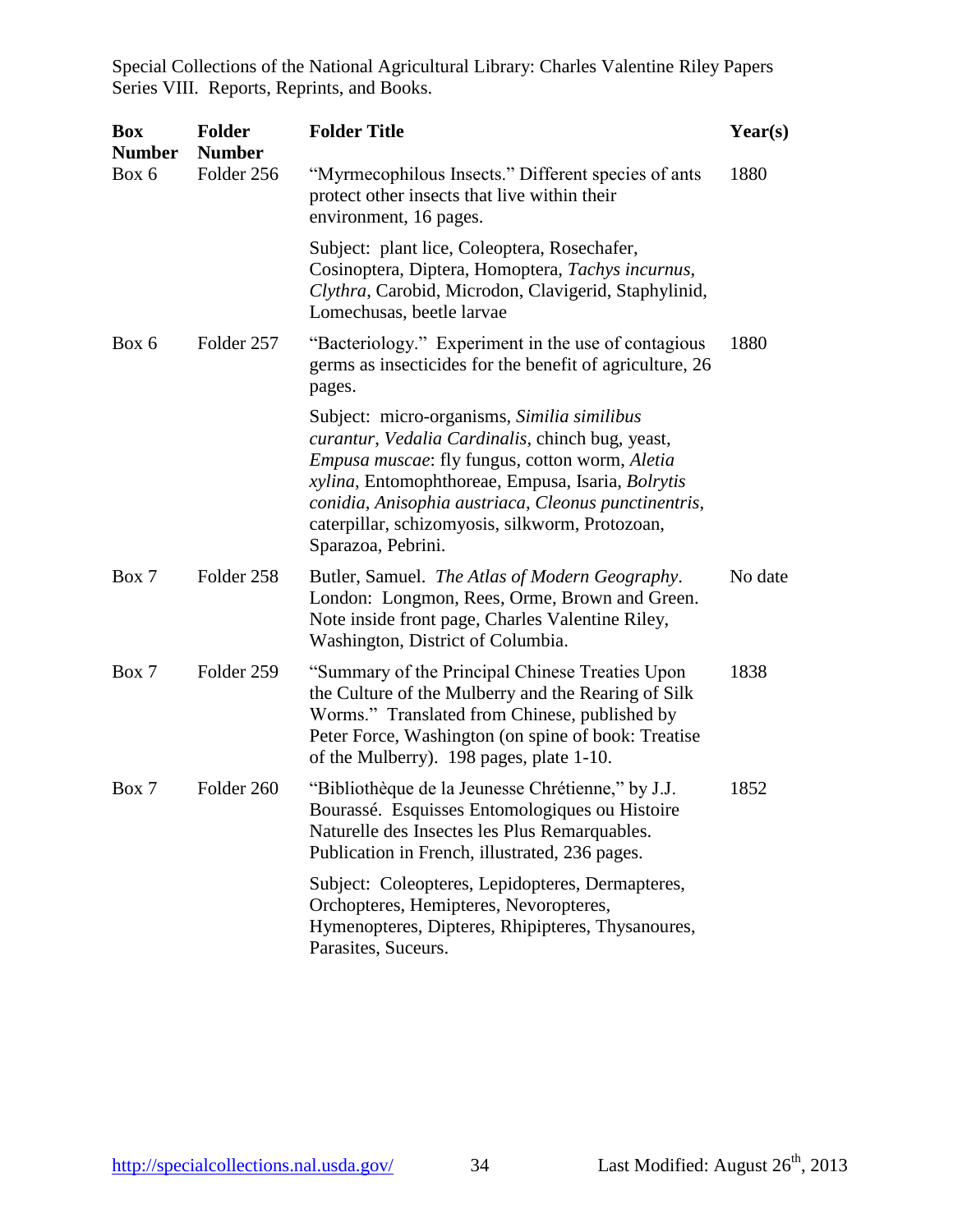| <b>Box</b><br><b>Number</b> | <b>Folder</b><br><b>Number</b> | <b>Folder Title</b>                                                                                                                                                                                                                                                                                                                                                                                                                                                                                                                                                                                                                                                                 | Year(s)   |
|-----------------------------|--------------------------------|-------------------------------------------------------------------------------------------------------------------------------------------------------------------------------------------------------------------------------------------------------------------------------------------------------------------------------------------------------------------------------------------------------------------------------------------------------------------------------------------------------------------------------------------------------------------------------------------------------------------------------------------------------------------------------------|-----------|
| Box 7                       | Folder 261                     | Riley, Charles Valentine. Sixth Annual Report on the<br>Noxious, Beneficial and Other Insects of the State of<br>Missouri.                                                                                                                                                                                                                                                                                                                                                                                                                                                                                                                                                          | 1874      |
|                             |                                | Subject: codling moth, Colorado potato beetle,<br>cotton worm, canker worm, Grape Phylloxera, blue<br>caterpillars, redlegged ham beetle, clover hayworm,<br>legged maple borer, raspberry root borer, northern<br>brethian, jumping sumach beetle, Tiphia grub, white<br>grub, Yucca moth, Dominican cane borer, huckberry<br>butterfly, katydid, paris green, Anomys xylena,<br>Phylloxera vastatrix, Eridryas grata, Aylysia<br>octomaculata, Corynete rufipes, Asopia costalis,<br>Aegeria acerni, Lepidoptera, Blepharida rhois,<br>Tiphia inornata, Coscinoptera dominicana, Pronuba<br>yuccasella, Apatura, Orthoptera: Microcentrus<br>retinernis, Phaneroptera curvicauda. |           |
| Box 7                       | Folder 262                     | American Entomologist. Edited by Charles Valentine<br>Riley, (Vol. III, 2d series, vol. I, 1880). i-xi, 298 p.,<br>ill. (bound volume), the name Thora Miranda Riley is<br>on the front page. Copy of map - on the distribution<br>of the 17 year Cicada of the Broad of 1878, or<br>Riley's Broad XIII, in Iowa (two copies).                                                                                                                                                                                                                                                                                                                                                      | No date   |
|                             |                                | Subject: worm, butterfly, <i>Phylloxera</i> , weevil, <i>Aletia</i><br>argillacea, borer, Aegeria exitiosa, rose-feeding<br>Tortricidae insecticides, chinch bug, caterpillar,<br>carpet beetle, Anthrenus scrophulariae, ailanthis<br>silkworm, cotton worm, Jassidae, leafhopper,<br>Diedrocephala flaniceps, pyrethrum, fungus,<br>strawberry, potato beetle, Hessian fly, Isabella tiger<br>moth, white grub fungus, Yucca moth, Pronuba<br>yuccasella, cottonwood, Nymphalidae, cotton potato<br>beetle, flea beetles, Garptodera chalybia, army worm<br>black fly, Simulium, bees, atomizer, bluebird,<br>Bombyliidae, locust, Sialia sialis, plume moth,<br>leafbeetle.      |           |
| Box 7                       | Folder 263                     | American Entomologist, volume 1, January-<br>December 1880. Edited by Charles Valentine Riley.                                                                                                                                                                                                                                                                                                                                                                                                                                                                                                                                                                                      | 1880      |
| Box 8                       | Folder 264                     | "Destruction of the Young or Unfledged Locusts."<br>Bulletin of the United States Entomological<br>Commission. United States Department of Interior,<br>No.1, 2d ed.                                                                                                                                                                                                                                                                                                                                                                                                                                                                                                                | June 1877 |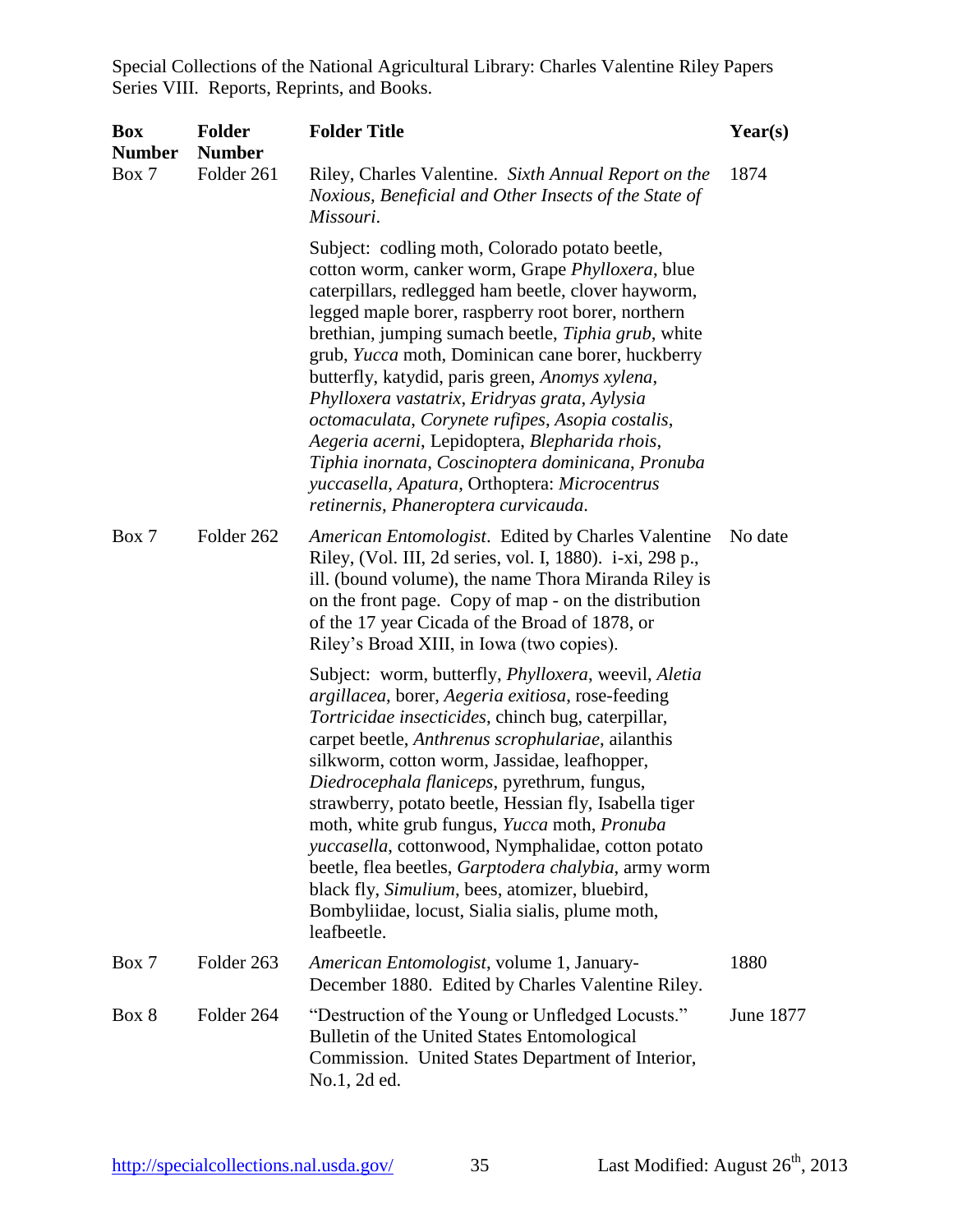| <b>Box</b><br><b>Number</b> | <b>Folder</b><br><b>Number</b> | <b>Folder Title</b>                                                                                                                                                                                                                                                                                                                                                                                                                                                                                                                               | Year(s) |
|-----------------------------|--------------------------------|---------------------------------------------------------------------------------------------------------------------------------------------------------------------------------------------------------------------------------------------------------------------------------------------------------------------------------------------------------------------------------------------------------------------------------------------------------------------------------------------------------------------------------------------------|---------|
| Box 8                       | Folder 265                     | Riley, Charles Valentine. Ninth Annual Report on<br>the Noxious, Beneficial, and other Insects of the State<br>of Missouri.                                                                                                                                                                                                                                                                                                                                                                                                                       | 1877    |
|                             |                                | Subject: currant worm, gooseberry worm,<br>gooseberry span-worm, Eufitchia ribearia, Nematus<br>ventricosus, Pristiphora grossulariae, strawberry<br>worm, <i>Emphytus maculatus</i> , Abbots white pine<br>worm, Lophyrus abbotii, Le Conte's pine worm,<br>Lophyrus Le Conte, Colorado potato beetle, army<br>worm, Leucania unipuncta, wheathead army worm,<br>Leucania albilinea, Rocky Mountain locust,<br>Caloptenus spretus, Anthomyia egg parasite,<br>Anthonyia radicum, Hellgrammite, Corydalus<br>cornutus, Yucca borer.               |         |
| Box 8                       | Folder 266                     | "The Rocky Mountain Locust. Remedies and<br>Devices for its Destruction," by Charles Valentine<br>Riley. Illustrated, pages 351-420, extracted from the<br>First Report of the United States Entomological<br>Commission.                                                                                                                                                                                                                                                                                                                         | 1878    |
|                             |                                | Subject: Drum locust crusher, Simpson locust<br>crusher, Haas locust crusher, Hansberry crusher,<br>Peteler machine, King suction machine, Flory locust<br>machine, Canfield locust pan, Adams locust pan, coal<br>tar, Anderson coal oil contrivance, Robbins coal tar<br>pain, Riley locust catcher, Wilson-Rhode locust<br>catcher, Godard locust catcher, Benson locust<br>catcher, Hutchins locust catcher, Sylvester locust<br>catcher, paris green.                                                                                        |         |
| Box 8                       | Folder 266a                    | Riley, Charles Valentine. The Locust Plague in the<br>United States: Being more particularly a treatise on<br>the Rocky Mountain Locust or so-called grasshopper,<br>as it occurs east of the Rocky Mountains, with<br>practical recommendations for its destruction.<br>Chicago: Rand, McNally & Co. Included is a $4 \times 5$<br>negative of the title page. two copies: one has "the<br>Locust or Grasshopper Plague" on spine and picture<br>of grasshopper on the over, the other has "Locust"<br>Plague" on spine. Housed in Box 16BBooks. | 1877    |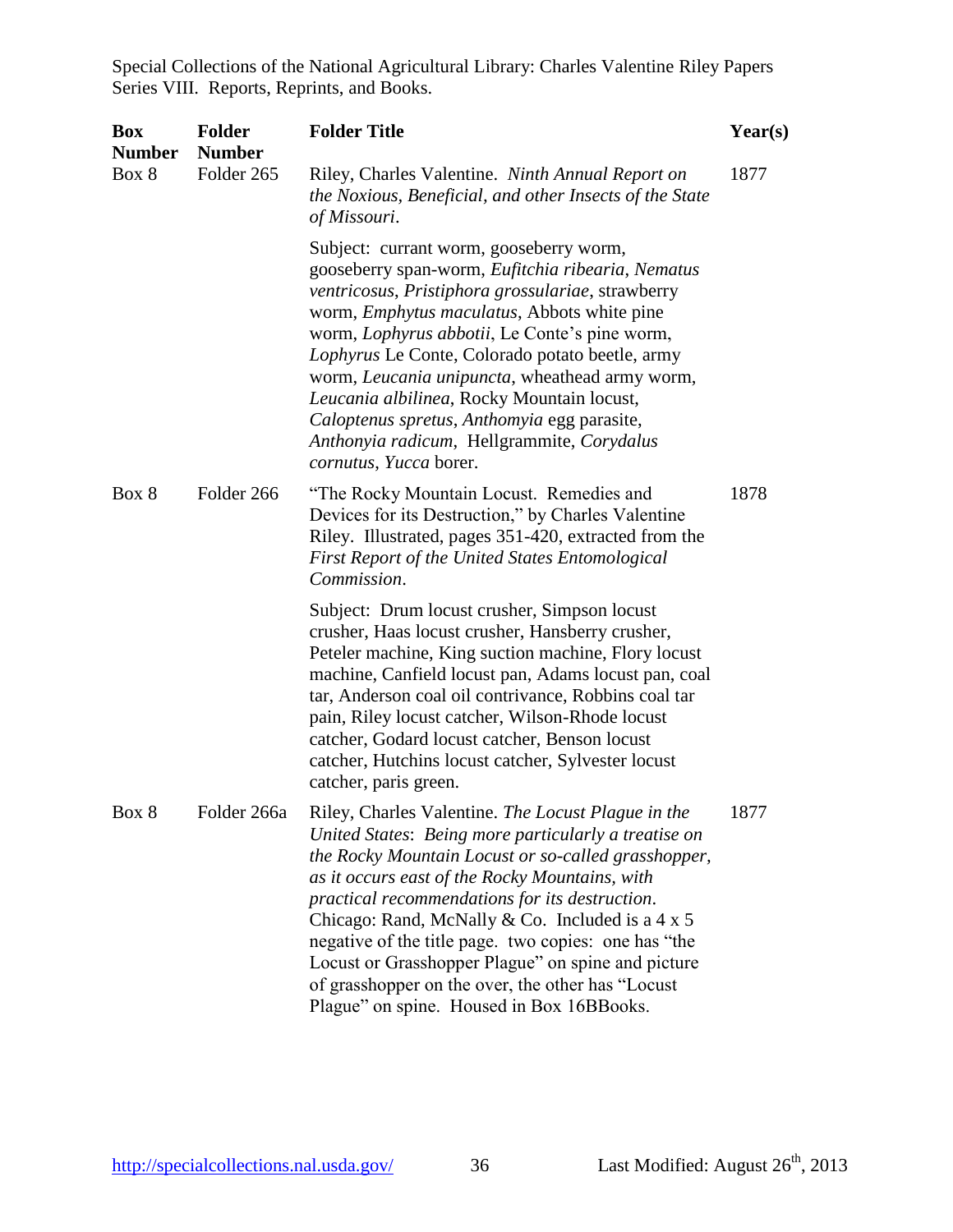| <b>Box</b>             | <b>Folder</b><br><b>Number</b> | <b>Folder Title</b>                                                                                                                                                                                                                                                                      | Year(s)             |
|------------------------|--------------------------------|------------------------------------------------------------------------------------------------------------------------------------------------------------------------------------------------------------------------------------------------------------------------------------------|---------------------|
| <b>Number</b><br>Box 8 | Folder 267                     | "The Silkworm - Manual of Instructions for the<br>Production of Silk." Department Of Agriculture<br>Special Report No.11, 5 <sup>th</sup> ed., illustrations. Included<br>are samples of unprocessed silk.                                                                               | 1884                |
|                        |                                | Subject: silk culture, cocoons, Moth Sericaria mori,<br>mulberry silkworm, Lepidoptera, Bombycidae,<br>chrysalis, Muscardine, Botrytis bassiana, fungus,<br>Pebrine, Psoryspermiae, Osage orange, Lombardy,<br>Mon, Lepidoptera, spinneret.                                              |                     |
| Box 8                  | Folder 268                     | "Notes on the Aphididae of the United States. With<br>descriptions of species occurring west of the<br>Mississippi," by Charles Valentine Riley and J.<br>Monell. Extracted from the Bulletin of the Survey,<br>vol.5, No. 4, illustrated, 32 pages, plate I-II.                         | January 22,<br>1879 |
|                        |                                | Subject: Schizoneura americana, Colopha ulmicola,<br>Pemphigus populimonilis, Hormaphis spinosus,<br>Pemphigus populitransversus, Pemphigus<br>populiramulorum, Pemphigus acerifola, Pemphigus<br>fraxinifolii.                                                                          |                     |
| Box 8                  | Folder 269                     | "The Rocky Mountain Locust. Further Facts About<br>the Natural Enemies of Locusts," by Charles<br>Valentine Riley. Extracted from the Second Report<br>of the United States Entomological Commission,<br>illustrated, pages 259-271.                                                     | 1880                |
|                        |                                | Subject: blister beetle, soldier beetle, Asilid flies, bee<br>fly, Bombyliidae, Systaechus oreas, Triodites mus.                                                                                                                                                                         |                     |
| Box 8                  | Folder 270                     | "Retarded Development in Insects: On the<br>Oviposition of <i>Prodoxus decipiens</i> , New Insects<br>Injurious to Agriculture," by Charles Valentine Riley.<br>Proceedings of the American Association for the<br>Advancement of Science, Vol. XXX, Cincinnati<br>Meeting, August 1881. | February 1882       |
|                        |                                | Subject: Rocky Mountain locust, western<br>grasshopper, Catopenies spretus, Pronuba.                                                                                                                                                                                                     |                     |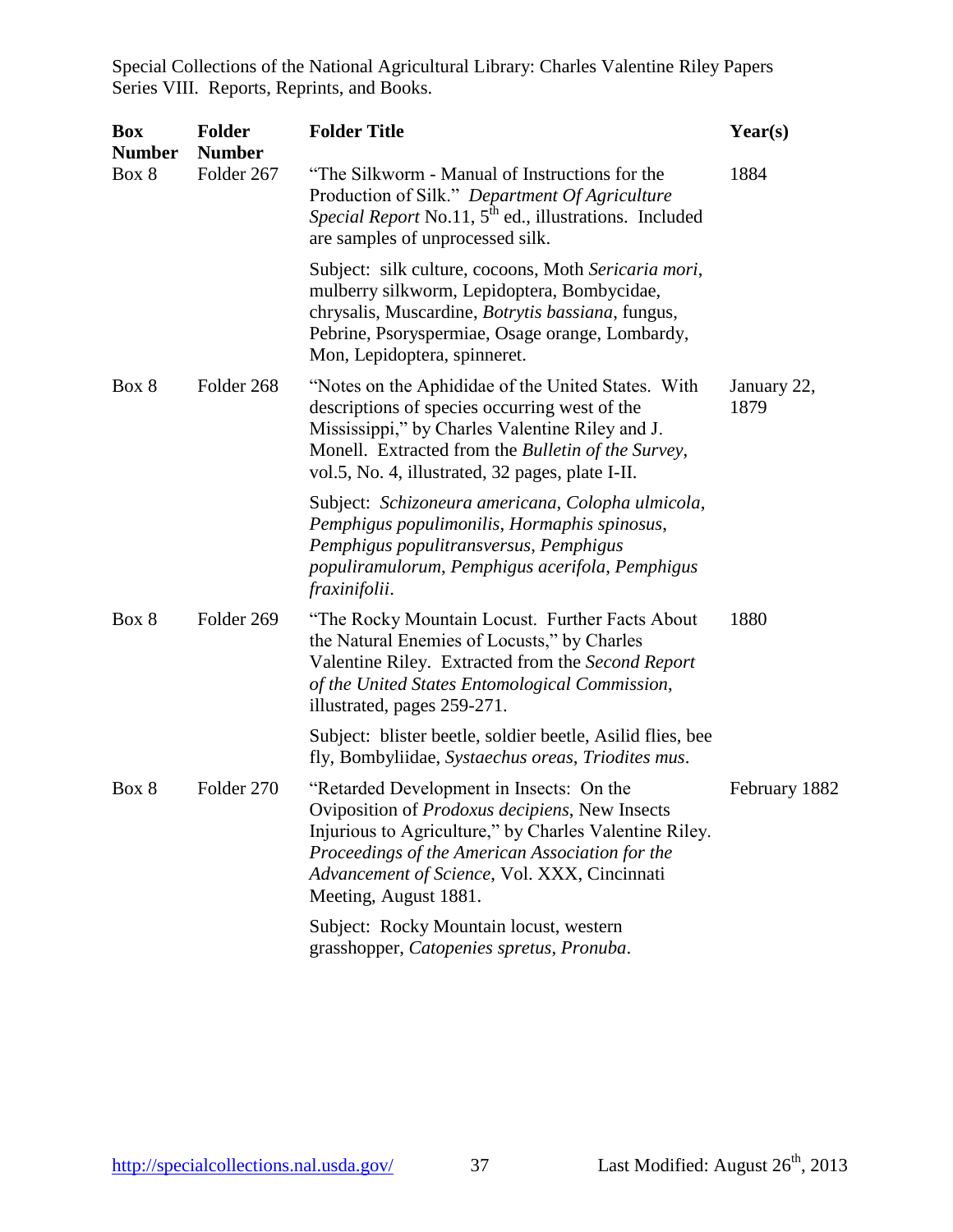| <b>Box</b><br><b>Number</b> | <b>Folder</b><br><b>Number</b> | <b>Folder Title</b>                                                                                                                                                                                                                                                                                                                                      | Year(s)              |
|-----------------------------|--------------------------------|----------------------------------------------------------------------------------------------------------------------------------------------------------------------------------------------------------------------------------------------------------------------------------------------------------------------------------------------------------|----------------------|
| Box 8                       | Folder 270a                    | Klee, W.G. A Treatise on the Insects Injurious to<br>Fruit and Fruit Trees of the State of California.<br>Sacramento: State Office. J.D. Young, Supt. State<br>Printing, 1888. Housed in Box 16 - Books. Book<br>given to Charles Valentine Riley by author. Note<br>inside front cover reads, "Professor C.V. Riley, With<br>Compliments of W.G. Klee." | 1888                 |
|                             |                                | Subject: scale insects, Lepidopterous insects, moth<br>larva, leaf-eating caterpillars, beneficial insects.                                                                                                                                                                                                                                              |                      |
| Box 8                       | Folder 271                     | "Address of Honorable Geo. B. Loring,<br>Commissioner of Agriculture and Other Proceedings<br>of the Cotton Convention Held in Atlanta, Georgia;<br>November 2, 1881," 36 pages.                                                                                                                                                                         | November 2,<br>1881  |
|                             |                                | Subject: cotton worm, bollworm.                                                                                                                                                                                                                                                                                                                          |                      |
| Box 8                       | Folder 272                     | "Little-known facts about well-known animals." A<br>lecture delivered in the National Museum,<br>Washington, District of Columbia, April 8, 1882.<br>Saturday lecture series No. 5.                                                                                                                                                                      | April 8, 1882        |
|                             |                                | Subject: oyster, star fish, crab, frog, house fly,<br>earthworm, mosquito, parasitism, Ostrea virginiana,<br>Asterias vulgaris, Cancer irroratus, Rana<br>temporaria, Musca domestica, Culex pipiens,<br>Lumbricus terrestris.                                                                                                                           |                      |
| Box 8                       | Folder 273                     | "Entomology. Repelling Insects by Malodorants, by<br>Charles Valentine Riley." Reprint from the American<br>Naturalist.                                                                                                                                                                                                                                  | <b>July 1882</b>     |
| Box 8                       | Folder 274                     | "Darwin's Work in Entomology," by Charles<br>Valentine Riley. An address read on occasion of<br>Darwin memorial meeting, May 12, 1882. (Proc.<br>Biological Soc. Washington, vol. I, 1882).                                                                                                                                                              | 1882                 |
|                             |                                | Subject: Coleoptera, Odontoscelis darwinii.                                                                                                                                                                                                                                                                                                              |                      |
| Box 8                       | Folder 275                     | "Jumping Seeds and Galls," by Charles Valentine<br>Riley. Article discusses plant that produces "Mexican<br>jumping seeds" or "Devil Beans" and Galls.<br>Proceedings of the United States National Museum,<br>Pages 632-636 (article read before the Biological<br>Society of Washington, November 24, 1882).                                           | November 24,<br>1882 |
|                             |                                | Subject: arrow weed, Yerba de flecha.                                                                                                                                                                                                                                                                                                                    |                      |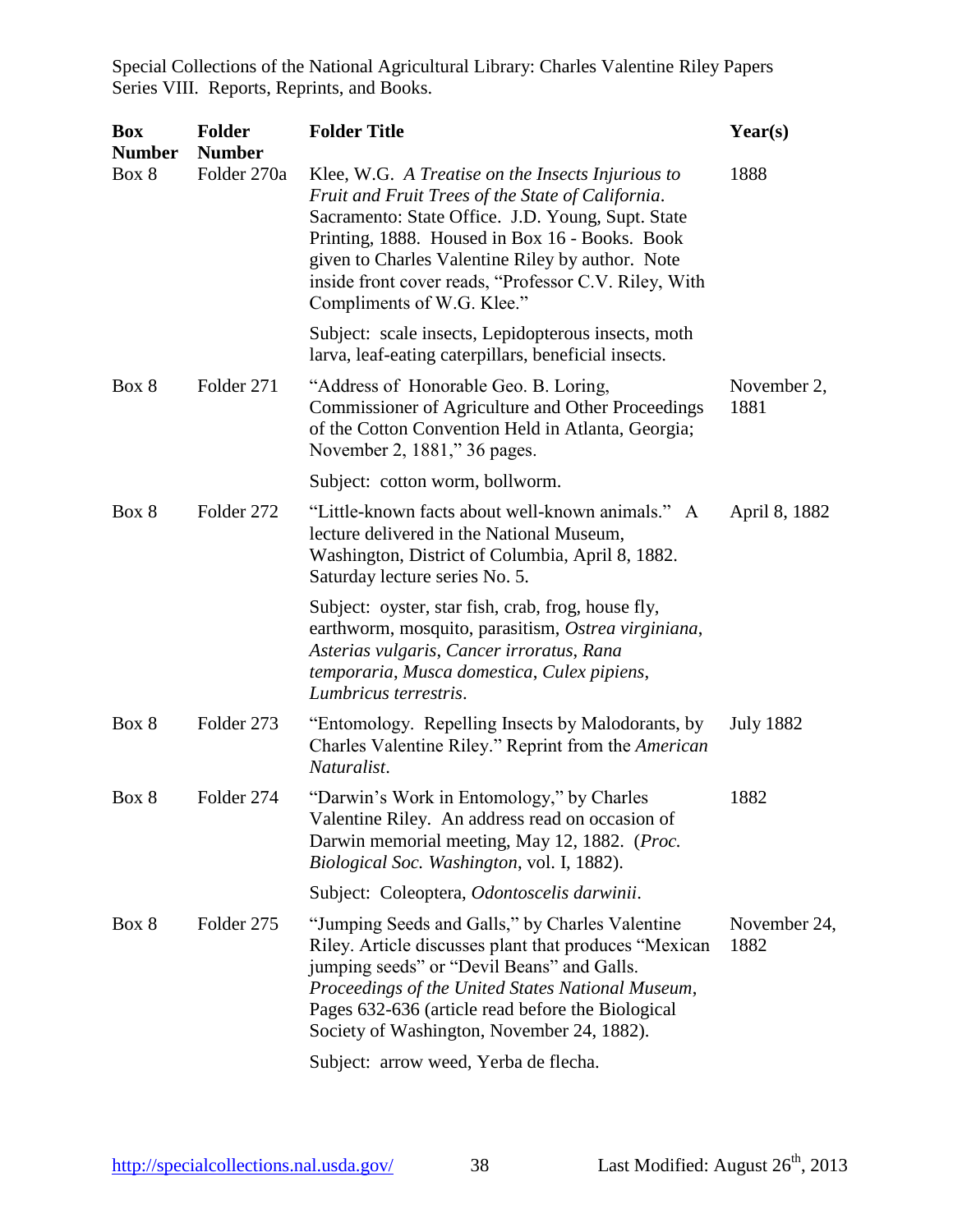| <b>Box</b><br><b>Number</b> | <b>Folder</b><br><b>Number</b> | <b>Folder Title</b>                                                                                                                                                                                                                                                                            | Year(s)              |
|-----------------------------|--------------------------------|------------------------------------------------------------------------------------------------------------------------------------------------------------------------------------------------------------------------------------------------------------------------------------------------|----------------------|
| Box 8                       | Folder 276                     | "Hackberry Psyllid Galls," by Charles Valentine<br>Riley. Reprinted from the Canadian Entomologist,<br>pages 160-197.                                                                                                                                                                          | September 1,<br>1883 |
|                             |                                | Subject: Pachypsylla vastatrix.                                                                                                                                                                                                                                                                |                      |
| Box 8                       | Folder 277                     | "Recent Advances in Economic Entomology." The<br>246 <sup>th</sup> meeting of the Philosophical Society of<br>Washington.                                                                                                                                                                      | February 2,<br>1884  |
|                             |                                | Subject: Phylloxera.                                                                                                                                                                                                                                                                           |                      |
| Box 8                       | Folder 278                     | "General Truths in Applied Entomology," by Charles<br>V. Riley. A paper read before the Georgia State<br>Agricultural Society at Savannah, Georgia, February<br>12, 1884. Extracted from the Transactions of<br>Georgia State Agricultural Society, 1884.                                      | 1884                 |
|                             |                                | Subject: cotton worm, Aletia xylina, grape<br>Phylloxera, currant worm, Nematus ventricosus,<br>insecticide, Pyrethrum roseum, Pyrethrum<br>cinerariæfolium, Phylloxera vastatrix.                                                                                                             |                      |
| Box 8                       | Folder 279                     | "Entomology. A Carnivorous Butterfly Larva-Plant<br>lice Feeding Habit of <i>Fenesica tarquinius</i> ." Abstract<br>of a paper by Charles Valentine Riley, read February<br>20, 1886 before the Biographical Society of<br>Washington. American Naturalist Extra, June 1886,<br>pages 556-557. | <b>June 1886</b>     |
|                             |                                | Subject: Lycaenid.                                                                                                                                                                                                                                                                             |                      |
| Box 8                       | Folder 280                     | "Notes on <i>Fenesica tarquinius</i> ," by Charles<br>Valentine Riley. The history and the preparatory<br>stages of Fenesica tarquinius. Reprint from the<br>Canadian Entomologist, October 1886, pages 191-<br>194.                                                                           | No date              |
|                             |                                | Subject: butterfly, Pemphigus, Schizoneura.                                                                                                                                                                                                                                                    |                      |
| Box 8                       | Folder 281                     | "Annual Address of the Entomological Society of<br>Washington, 1886." Reprint from Proceedings of the<br>Entomological Society of Washington, vol. 1, No. 1,<br>pages 17-27, meeting of March 12, 1885.                                                                                        | 1886                 |
|                             |                                | Subject: Agrotis fennica, cutworm, clover leaf<br>beetle, Phytonomus punctatus, Pulvinaria<br>innumerabilis, butterfly, Pyrameis cardui, Acrididae,<br>Phylloxera vastatrix, Carabidae, Coleoptera.                                                                                            |                      |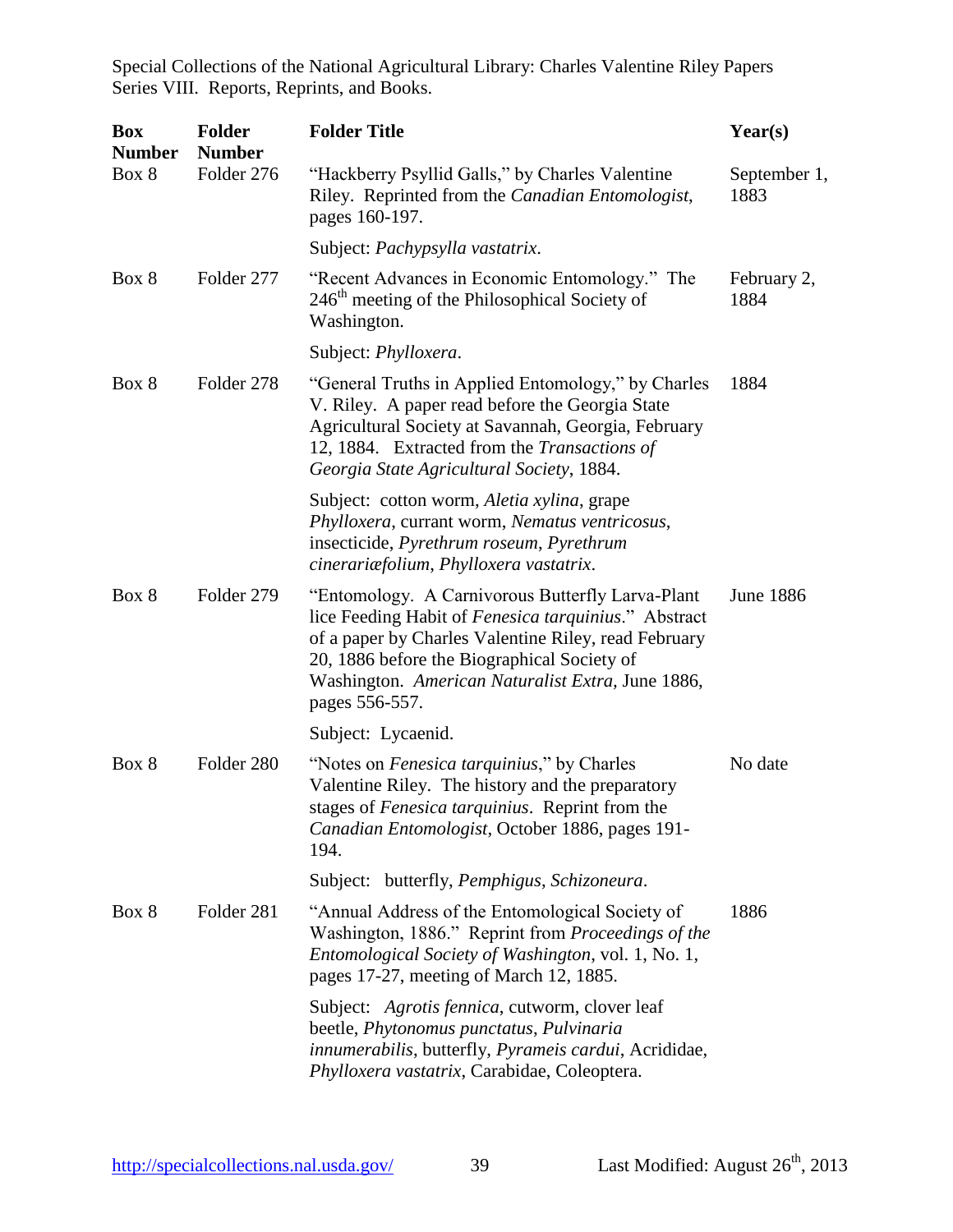| <b>Box</b><br><b>Number</b> | <b>Folder</b><br><b>Number</b> | <b>Folder Title</b>                                                                                                                                                                                                                                                                                                                                                                                                                                                                                | Year(s)          |
|-----------------------------|--------------------------------|----------------------------------------------------------------------------------------------------------------------------------------------------------------------------------------------------------------------------------------------------------------------------------------------------------------------------------------------------------------------------------------------------------------------------------------------------------------------------------------------------|------------------|
| Box 8                       | Folder 282                     | "The <i>Icerya</i> or Fluted Scale Otherwise Known as the<br>Cottony Cushion-Scale." Reprint of some recent<br>articles by the entomologist and of a report from the<br>Agricultural Experiment Station, University of<br>California. Bulletin No. 15, United States<br>Department of Agriculture, Entomology, 40 pages.                                                                                                                                                                           | 1887             |
|                             |                                | Subject: white scale, fumigation.                                                                                                                                                                                                                                                                                                                                                                                                                                                                  |                  |
| Box 8                       | Folder 283                     | "Poisonous Insects," by Charles Valentine Riley.<br>Extracted from the Reference Handbook of the<br>Medical Sciences, vol. V, 1887, pages 741-769.                                                                                                                                                                                                                                                                                                                                                 | 1887             |
|                             |                                | Subject: Arachnoidea, Lingualulida, Tomhidiidae,<br>Dermalophili, Tetrapneumones, bird spider,<br>Dipneumones, Myriapoda, Icolopendridae, Herapoda,<br>Neuroptera, Orthoptera, Rhynchota, Hemiptera,<br>Aptera, Parasitica, Homoptera, Nepidae, Heteroptera,<br>Belostomatidae, Reduviidae, Cimicidae, Diptera,<br>Pupipara, Muscidae, Brachycera, Oestridae,<br>Tabanidae, black breeze-fly, Simulidae, buffalo<br>gants, buck moth, Mutillidae, digger wasp, baldfaced<br>hornet, Apidae, wasps. |                  |
| Box 8                       | Folder 284                     | "Personal Reminiscences of Dr. Asa Gray," by<br>Charles Valentine Riley. Remarks made at the Gray<br>Memorial meeting held by the Biological Society of<br>Washington, April 5, 1888. From the Botanical<br>Gazette, vol. XII, No. 7, pages 178-186.                                                                                                                                                                                                                                               | <b>July 1888</b> |
| Box 8                       | Folder 285                     | "Two Brilliant and Interesting Micro-lepidoptera.<br>New to our Fauna," by Charles Valentine Riley.<br>From Proceedings of the Washington Entomological<br>Society, vol. 1, No. 3, 1889, reprint, pages 1-4.                                                                                                                                                                                                                                                                                       | 1889             |
|                             |                                | Subject: Setiostoma fermaldella, Walsinghamia,<br>Walsinghamia diva.                                                                                                                                                                                                                                                                                                                                                                                                                               |                  |
| Box 8                       | Folder 286                     | "Report of the Entomologist, 1885," from Annual<br>Report to the Secretary of Agriculture, pages 53-54.<br>First two pages of the introduction.                                                                                                                                                                                                                                                                                                                                                    | 1885             |
|                             |                                | Subject: silk culture, hop planthouse.                                                                                                                                                                                                                                                                                                                                                                                                                                                             |                  |
| Box 8                       | Folder 287                     | "Notes on <i>Pronuba</i> and <i>Yucca</i> Pollinations," by<br>Charles Valentine Riley. From Proceedings of the<br>Washington Entomological Society, vol. 1, No. 3,<br>1889, pages 1-5.                                                                                                                                                                                                                                                                                                            | 1889             |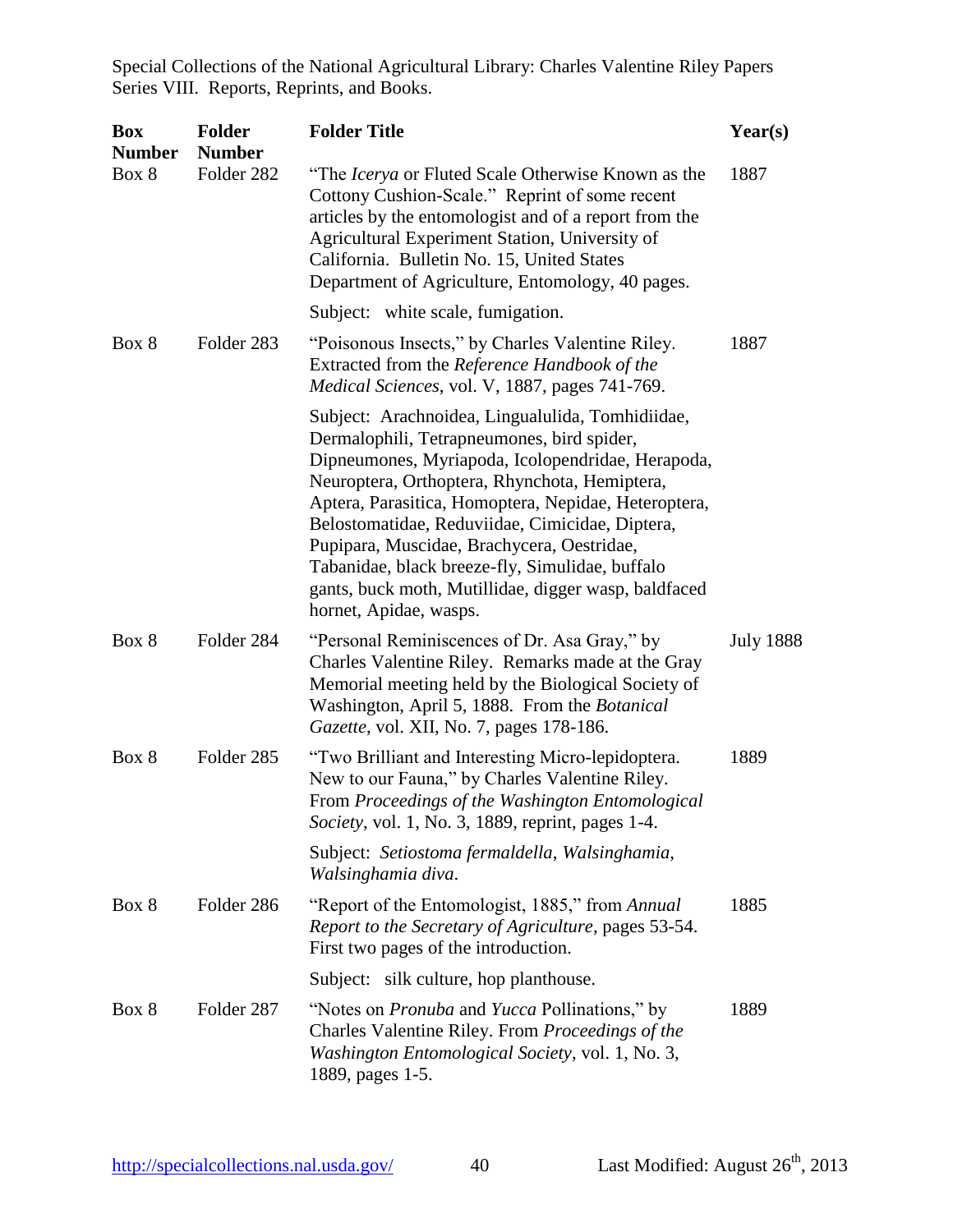| <b>Box</b><br><b>Number</b> | <b>Folder</b><br><b>Number</b> | <b>Folder Title</b>                                                                                                                                                                                                                                                                                            | Year(s)              |
|-----------------------------|--------------------------------|----------------------------------------------------------------------------------------------------------------------------------------------------------------------------------------------------------------------------------------------------------------------------------------------------------------|----------------------|
| Box 8                       | Folder 288                     | "Report of the Entomologist, 1889." From Annual<br>Report to the Secretary of Agriculture, pages 335-<br>361.                                                                                                                                                                                                  | 1889                 |
|                             |                                | Subject: ladybirds, Iceryas, Lestophonus iceryae,<br>Vedalia, Acarina, Tetranychidae, plated scale.                                                                                                                                                                                                            |                      |
| Box 8                       | Folder 289                     | "The Kerosene Emulsion: Its origin, nature, and<br>increasing usefulness," by Charles Valentine Riley.<br>Printed from the Proceedings of the Washington<br>Meeting of the Society for the Promotion of<br>Agricultural Science, held at Washington, August 17,<br>1891, pages 83-89, two copies.              | August 17,<br>1891   |
|                             |                                | Subject: soap.                                                                                                                                                                                                                                                                                                 |                      |
| Box 8                       | Folder 290                     | "On the Difficulty of Dealing with Lachnosterna," by<br>Charles Valentine Riley. From Proceedings of the<br>Entomological Society of Washington, vol. II, No. 1,<br>1891.                                                                                                                                      | 1891                 |
|                             |                                | Subject: whale oil, tobacco soap, London purple.                                                                                                                                                                                                                                                               |                      |
| Box 8                       | Folder 291                     | "The First Larval or Post-Embryonic Stage of the Pea<br>and Bean Weevils," by Charles Valentine Riley.<br>Reprint from the Canadian Entomologist, August<br>1892, vol. XXIV, No. 7. Included are notes on the<br>Margined Soldier Beetle.                                                                      | August 1892          |
|                             |                                | Subject: <i>Bruchus fabae, Bruchus pisi</i> , soldier beetle,<br>Chauliognathus marginatus.                                                                                                                                                                                                                    |                      |
| Box 8                       | Folder 292                     | "On insects affecting the <i>Agave</i> ," by Charles<br>Valentine Riley. Reprinted from Proceedings of the<br>Entomological Society, June 15, 1892. Included are<br>two articles by Charles V. Riley. (1) A probable<br>Microgaster parasite of Eleodes in the imago stage<br>and (2) Our American ox warbler. | June 15, 1892        |
|                             |                                | Subject: <i>Hypoderma liniata</i> , century plant.                                                                                                                                                                                                                                                             |                      |
| Box 8                       | Folder 293                     | "On Certain Peculiar Structures of Lepidoptera," by<br>Charles Valentine Riley. From Proceedings of the<br><i>Entomological Society, Washington, vol. II, No. 3.</i>                                                                                                                                           | December 24,<br>1892 |
|                             |                                | Subject: <i>Pronuba, Prodoxus</i> , Pseudo cenchri,<br>Tegulae, Patazia.                                                                                                                                                                                                                                       |                      |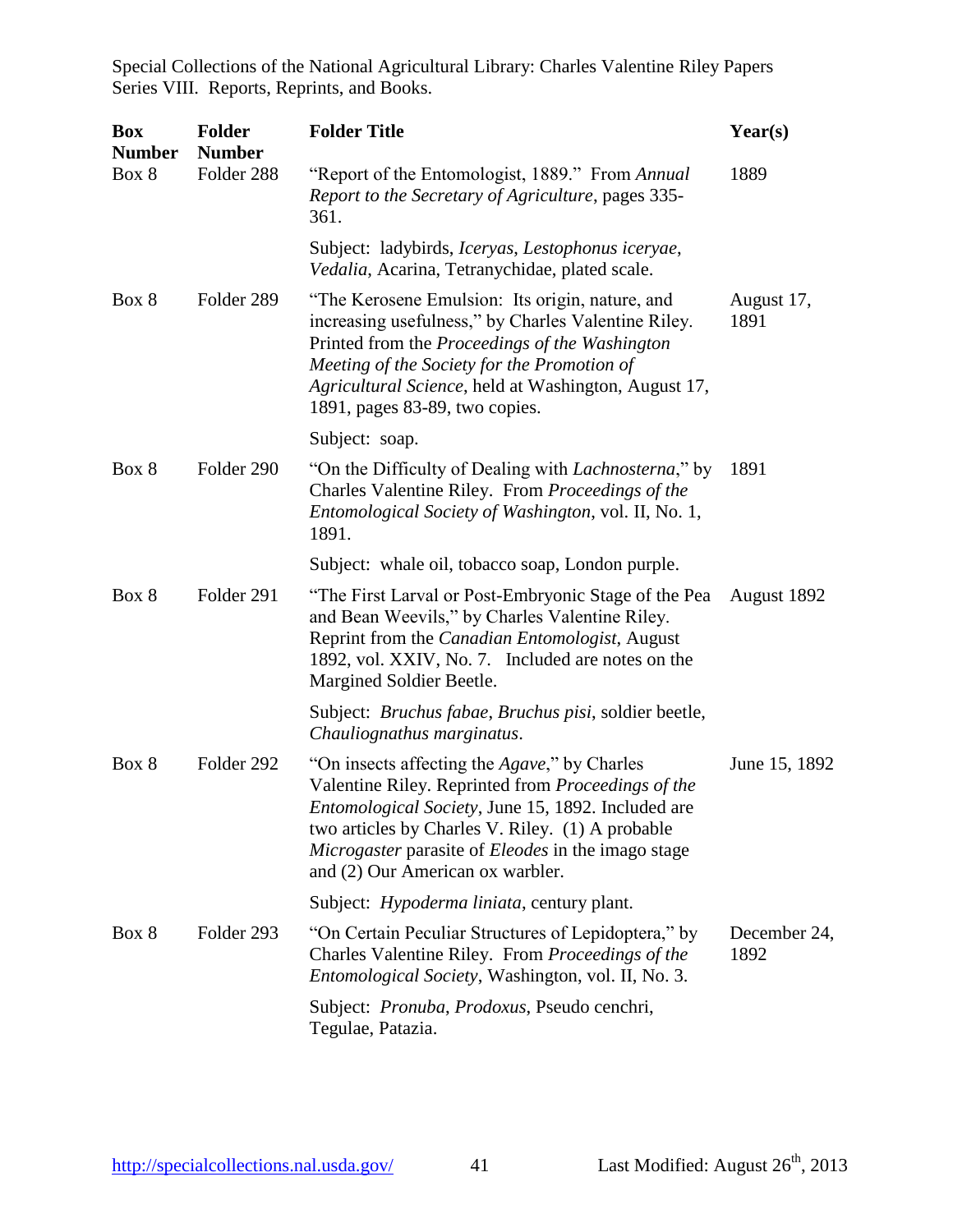| <b>Box</b><br><b>Number</b> | <b>Folder</b><br><b>Number</b> | <b>Folder Title</b>                                                                                                                                                                                                                                                                            | Year(s)              |
|-----------------------------|--------------------------------|------------------------------------------------------------------------------------------------------------------------------------------------------------------------------------------------------------------------------------------------------------------------------------------------|----------------------|
| Box 8                       | Folder 294                     | "New Species of Prodoxidae," by Charles Valentine<br>Riley. From Proceedings of the Entomological<br>Society, Washington, vol. II, No. 3, pages 312-319.                                                                                                                                       | December 15,<br>1892 |
|                             |                                | Subject: Yuccasella, Pronuba synthetica, Chrysalis,<br>Prodoxus, Yucca.                                                                                                                                                                                                                        |                      |
| Box 8                       | Folder 295                     | "Coleopterous Larvae With So-Called Dorsal<br>Prolegs," by Charles V. Riley. From Proceedings of<br><i>the Entomological Society, Washington, vol. II, No.</i><br>3, pages 319-324.                                                                                                            | December 31,<br>1892 |
|                             |                                | Subject: Coleoptera, Modellistena, Mordella,<br>Oberea schaumii, Cerambycid.                                                                                                                                                                                                                   |                      |
| Box 8                       | Folder 296                     | "Report of the Entomologist for 1891," by Charles<br>Valentine Riley. From the Report of the Secretary of<br>Agriculture, 1892.                                                                                                                                                                | 1892                 |
|                             |                                | Subject: ladybirds, Hessian fly, cabbage worm,<br>gypsy moth, sugarcane, borer, cornstalk, horn fly,<br>rose chafer, <i>Lachnosterna</i> , bullworm, locusts, white<br>arsenic, paris green, London purple, white hellebore,<br>alkaline, kerosene, pyrethrum.                                 |                      |
| Box 8                       | Folder 297                     | "Report of the Entomologist," by Charles Valentine<br>Riley. From the Report of the Secretary of<br>Agriculture, pages 152-180, illustrated, plates.                                                                                                                                           | 1892                 |
|                             |                                | Subject: potato tuber worm, olive pollinia, Hessian<br>fly, horn fly, ox bot 3159, rose sawfly, American rose<br>slug, rose worm, strawberry weevil, white grub<br>fungus, elm leaf beetle, pea weevil, bean weevil,<br>sugarbeet webworm, shoot borer, pine borer, sugar<br>cane, ox warbler. |                      |
| Box 8                       | Folder 298                     | "The Ox Bot in the United States: Habits and Natural<br>History of Hypoderma lineata." Reprinted from<br><i>Insect Life</i> , vol. IV, No .9 and 10, June 1892, 16<br>pages.                                                                                                                   | 1892                 |
| Box 8                       | Folder 299                     | "Yucca Insects and Yucca Pollination-Notes," by<br>Charles Valentine Riley. Published in the<br>Proceedings of the Biological Society of Washington,<br>June 20, 1893, vol. VIII, pages 41-54, Plate IX,<br>illustrated.                                                                       | June 20, 1893        |
|                             |                                | Subject: Pronuba maculata, Prodoxus, Yucca moth,<br>Pronuba.                                                                                                                                                                                                                                   |                      |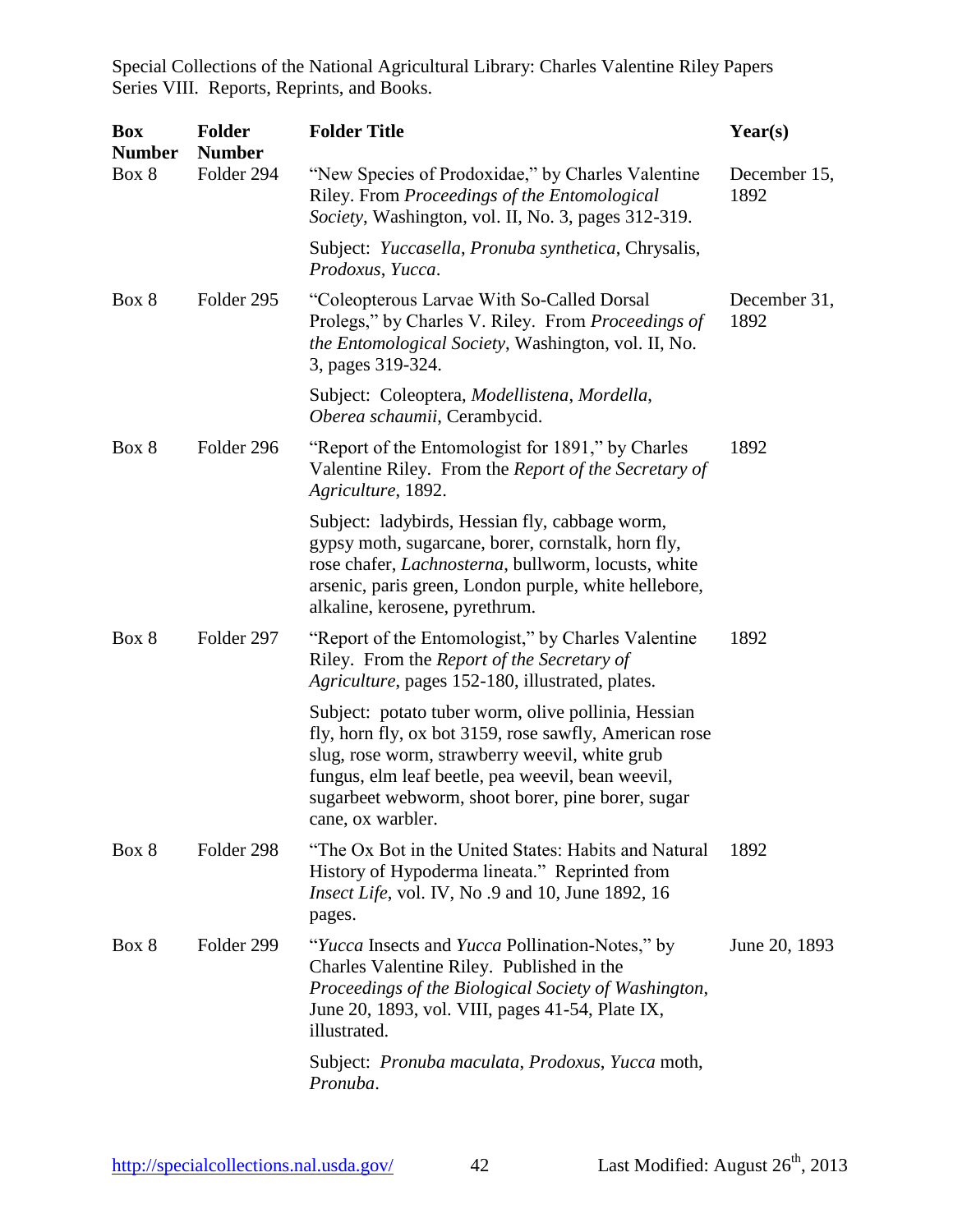| <b>Box</b><br><b>Number</b> | <b>Folder</b><br><b>Number</b> | <b>Folder Title</b>                                                                                                                                                                                                                                                                                                                                                                                                                                                     | Year(s)          |
|-----------------------------|--------------------------------|-------------------------------------------------------------------------------------------------------------------------------------------------------------------------------------------------------------------------------------------------------------------------------------------------------------------------------------------------------------------------------------------------------------------------------------------------------------------------|------------------|
| Box 8                       | Folder 300                     | "General Gardening." An article from <i>Meehan's</i><br><i>Monthly</i> , included is a poem "A Winter Scene" by<br>Howard Worchester Gilbert.                                                                                                                                                                                                                                                                                                                           | December<br>1893 |
|                             |                                | Subject: Vedalia cardinalis, cottony cushion scale,<br>white scale, <i>Icerya purchasi</i> , calla lily, bear grass,<br>Yucca filamentosa, Cycas revoluta.                                                                                                                                                                                                                                                                                                              |                  |
| Box 8                       | Folder 300a                    | Nature and Art, 1866. Housed in Box 16 - Books.<br>London: Day & Son, Limited. No. 6, November,<br>1866. Vol. 1 Book compilation of "Nature and Art."                                                                                                                                                                                                                                                                                                                   | 1866             |
| Box 8                       | Folder 301                     | "Parasitic and Predaceous Insects in Applied"<br>Entomology," by Charles Valentine Riley. Read at<br>the Fifth Annual Meeting of the Association of<br>Economic Entomologists, Madison, Wisconsin,<br>August 15, 1893, and reprinted from <i>Insect Life</i> , vol.<br>VI, No. 2, pages 130-141.                                                                                                                                                                        | 1893             |
|                             |                                | Subject: army worm, Leucania unipuncta, rascal<br>leafcrumpler, Mineola indizinella Z, bagworm,<br>Thyridopteryx ephemeraeformis, cabbage worm,<br>Pieris rapae, Chalcid, Pteromalus puparum, wheat<br>midge (Diplosis tritici), horn fly, Hessian fly,<br>Noctuid, Erastria scitula, black scale, Lecanium<br>oleae, Vedalia cardinalis, Icerya purchasi, Icerya,<br>cottony cushion scale, scale insect, gypsy moth,<br>Capri fig insect, <i>Blastophaga psenes</i> . |                  |
| Box 8                       | Folder 302                     | "Report of the Entomologist from 1893," by Charles<br>Valentine Riley. From the Report of the Secretary of<br>Agriculture for 1893.                                                                                                                                                                                                                                                                                                                                     | 1893             |
|                             |                                | Subject: locust, cricket, <i>Anabrus simplex</i> , orange<br>mealy wing, Alepodes citri, cicada, Phorodon<br>humuli, redlegged flea beetle, Crepidodera rufipes,<br>bollworm, Japanese insect, scale insect, Hessian fly,<br>pernicious scale, Aspidiotus perniciosus, peach<br>diaspis, Diaspis lanatus, ladybirds.                                                                                                                                                    |                  |
| Box 8                       | Folder 303                     | "Observations on the Air Microorganisms in<br>Baltimore," by Cathryn V. Riley. An essay<br>submitted to the Board of University Studies of the<br>Johns Hopkins University in confirmation of the<br>requirements for the degree of Masters of Art,<br>illustrated, 40 pages, 25 plates.                                                                                                                                                                                | 1915             |
|                             |                                | Subject: bacteriology.                                                                                                                                                                                                                                                                                                                                                                                                                                                  |                  |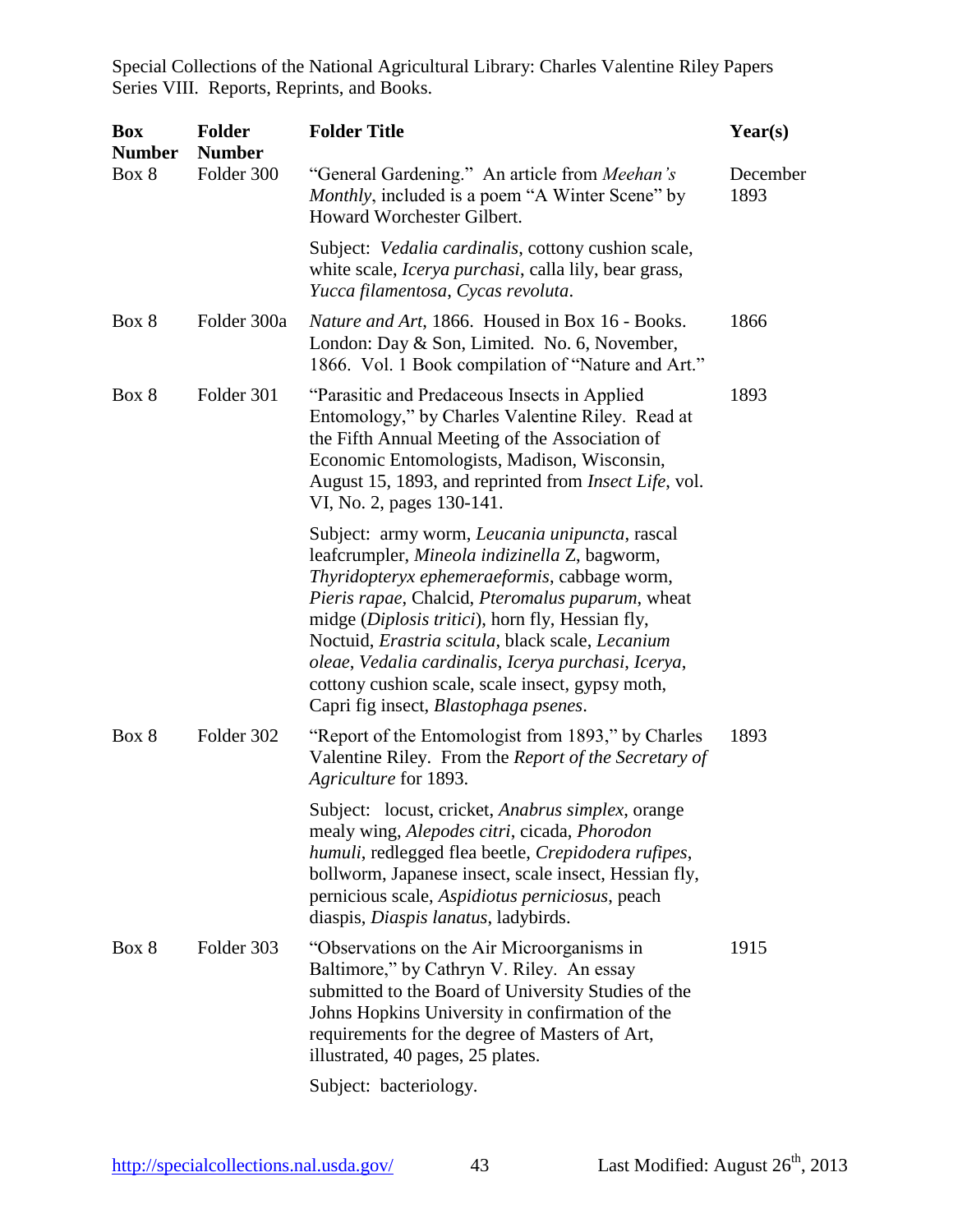| <b>Box</b><br><b>Number</b> | <b>Folder</b><br><b>Number</b> | <b>Folder Title</b>                                                                                                                                                                                                                                                                                                                                                    | Year(s) |
|-----------------------------|--------------------------------|------------------------------------------------------------------------------------------------------------------------------------------------------------------------------------------------------------------------------------------------------------------------------------------------------------------------------------------------------------------------|---------|
| Box 8                       | Folder 304                     | "Insects Affecting the Hackberry, (various species of<br>Celtis)" by Charles Valentine Riley, (United States<br>Department of Agriculture, author's edition).<br>Extracted from the Fifth Report of the United States<br><b>Entomological Commission.</b>                                                                                                              | No date |
| Box 8                       | Folder 305                     | "The Division of Insects in the United States<br>National Museum," by J.M. Aldrich. Discusses the<br>insect collection of the National Museum, Charles V.<br>Riley, illustrated (some color). From Smithsonian<br>Report for 1919, pages 367-379, with 15 plates,<br>publication No. 2606.                                                                             | No date |
|                             |                                | Subject: beetles, Coleoptera, Neuroptera,<br>dragonflies, Odonata, Orthoptera, Diptera, moth,<br>Lepidoptera.                                                                                                                                                                                                                                                          |         |
| Box 8                       | Folder 306                     | "Cranberry Fruit Worm," by Professor Charles<br>Valentine Riley. Article from the Canadian<br>Entomologist, pages 237-238                                                                                                                                                                                                                                              | No date |
|                             |                                | Subject: Acrobasis vaccinii, moth.                                                                                                                                                                                                                                                                                                                                     |         |
| Box 8                       | Folder 307                     | "The Hessian Fly an Imported Insect," by Charles<br>Valentine Riley. Reprint from the Canadian<br><i>Entomologist</i> , vol. IXX, page 121, seven plates.                                                                                                                                                                                                              | 1888    |
| Box 8                       | Folder 307a                    | "Report of the Importation of Parasites and<br>Predaceous Insects by the State Board of<br>Horticulture," Sacramento: State Office, A.J.<br>Johnston, Supt. State Printing. 1892. Housed in Box<br>16 - Books. In Accordance with an Act of the<br>Legislature, Approved March 31, 1891. Note on<br>inside over: Honorable J.M. Rush - Compliments of<br>B.M. Lelong." | 1892    |
|                             |                                | Subject: fruit trees, Coccids, red scale, pernicious<br>scale, black scales, ladybirds, Coccinellidae,<br>Lecanium, cottony cushion scale.                                                                                                                                                                                                                             |         |
| Box 8                       | Folder 308                     | "Mexican Jumping Bean," by Charles Valentine<br>Riley. Reprint from the Proceedings of the<br>Entomological Society, vol. II, No. 2, pages 178-181.                                                                                                                                                                                                                    | No date |
|                             |                                | Subject: arrow weed, Yerba de flecha, Carpocapsa<br>saltitans, Mexican Calliguaja, Sebastiana.                                                                                                                                                                                                                                                                         |         |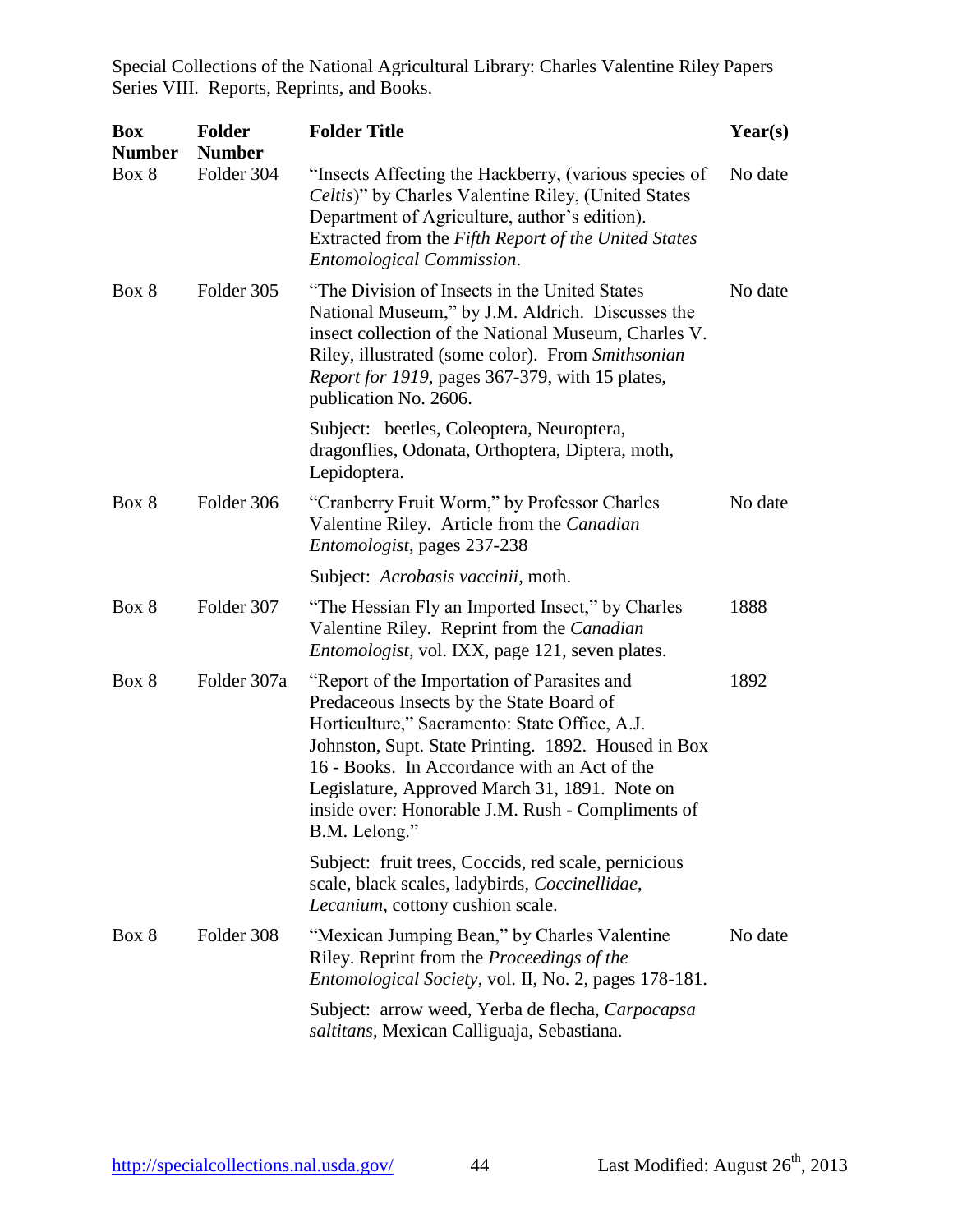| <b>Box</b><br><b>Number</b> | <b>Folder</b><br><b>Number</b> | <b>Folder Title</b>                                                                                                                                                                                                                                                                                          | Year(s)           |
|-----------------------------|--------------------------------|--------------------------------------------------------------------------------------------------------------------------------------------------------------------------------------------------------------------------------------------------------------------------------------------------------------|-------------------|
| Box 8                       | Folder 309                     | "The Habits of <i>Thelessa</i> and <i>Tremex</i> ," by Charles<br>Valentine Riley, illustrated, one plate (Insect Life,<br>vol. 1).                                                                                                                                                                          | No date           |
|                             |                                | Subject: Thelessa atrata, Thelessa lunator.                                                                                                                                                                                                                                                                  |                   |
| Box 8                       | Folder 310                     | "Speech of Professor Charles V. Riley at the Second<br>Trustees Banquet." Reprinted from the Third Report<br>of the Missouri Botanical Garden, pages 50-52.<br>Included is an original letter from the Office of the<br>Board of Trustees, Missouri Botanical Garden, dated<br>May 14, 1891.                 | May 1891          |
| Box 9                       | Folder 311                     | "General Index and Supplement to the Reports on the<br>Insects of Missouri," by Charles Valentine Riley.<br>Bulletin No. 6, U. S.Entomological Commission.<br>Included is a copy of Lowell Lecture Series No. 5,<br>"Little-Known Facts About Well-Known Animals,"<br>April 8, 1882 (illustrated, 32 pages). | March 24,<br>1881 |
|                             |                                | Subject: noxious insects, beneficial insects,<br>innoxious insects.                                                                                                                                                                                                                                          |                   |
| Box 9                       | Folder 311a                    | "U. S. Entomological Commission Circulars 1-12,<br>Bulletins 1-7, 1877 - 81." Housed in Box 16 -<br>Books. Includes letters of correspondence signed by<br>Riley and others.                                                                                                                                 | 1877              |
| Box 9                       | Folder 312                     | "Entomology - American Naturalist," by C.V.<br>Riley, 1881. A series of reprints from the American<br><i>Naturalist</i> on entomology, by C. V. Riley,<br>illustrated, included are sheets - Applied Entomology<br>- Howard. Smithsonian Miscellaneous Collections,<br>vol. 84, pages 212-216 and 237-238.   | 1881              |
|                             |                                | Subject: bee flies, Bombyliidae, grape Phylloxera,<br>army worm, Phylloxera, Ephemerid, Tarentula pikei,<br>Tarentula nidifix, Cynipidai, dimorphism,<br>Hydrophilus triangularis, pyrethrum, grasshopper,<br>Caloptenus spretus.                                                                            |                   |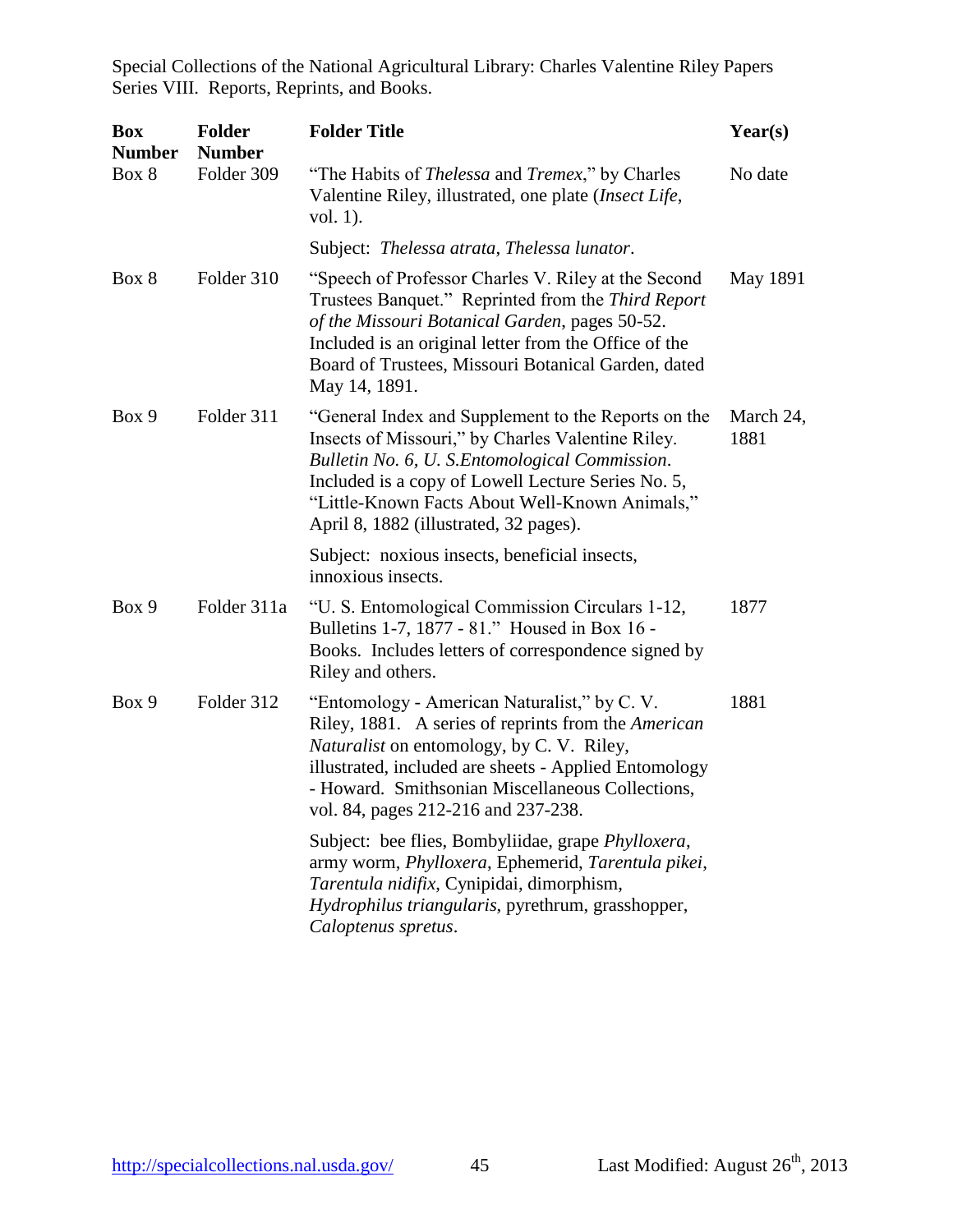| <b>Box</b><br><b>Number</b> | <b>Folder</b><br><b>Number</b> | <b>Folder Title</b>                                                                                                                                                                                                                                                                                                                                                                                                                                                                                                                                                          | Year(s)             |
|-----------------------------|--------------------------------|------------------------------------------------------------------------------------------------------------------------------------------------------------------------------------------------------------------------------------------------------------------------------------------------------------------------------------------------------------------------------------------------------------------------------------------------------------------------------------------------------------------------------------------------------------------------------|---------------------|
| Box 9                       | Folder 313                     | "The Cotton Worm," by Charles Valentine Riley.<br>"Summary of its natural history with an account of its<br>enemies, and the best means of controlling it, being a<br>report of progress of the work of the Commission."<br>Bulletin No. 3, U. S. Entomological Commission.<br>Two copies, one with Thora Miranda Riley's book<br>label inside front cover.                                                                                                                                                                                                                  | January 28,<br>1880 |
|                             |                                | Subject: moth, Hymenoptera, parasites, arsenical<br>compounds, London purple, pyrethrum powder,<br>kerosene oil, cottonseed oil, carbolic acid, sulphur,<br>sprinkler, duster, atomizer.                                                                                                                                                                                                                                                                                                                                                                                     |                     |
| Box 9                       | Folder 314                     | "Entomology - American Naturalist, 1881-1883." A<br>series of reprints from the American Naturalist on<br>entomology, by Charles Valentine Riley, Two copies.                                                                                                                                                                                                                                                                                                                                                                                                                | 1881-1883           |
|                             |                                | Subject: bee flies, Bombyliidae, grape <i>Phylloxera</i> ,<br>army worm, Phylloxera, Ephemerid, Tarentula pikei,<br>Tarentula nidifex, Cynipidae, dimorphism,<br>Budrophilus triangularis, butterfly, pryrethrum,<br>grasshopper Calopterus spretus, chalcid pupation,<br>Chalcididae, gall, <i>Isosoma tritici</i> , cotton worm,<br>Microcentrus retinermis, cricket, malodorant, potato<br>beetle, drought, buffalo tree-hopper, Ceresa bubalus,<br>borer, Lepidoptera, cicada, Carabidae, Coccinellidae,<br>Coleoptera, Alaurina prolifera, Physophores,<br>Pennatulida. |                     |
| <b>Box 10</b>               | Folder 315                     | "Directions for Collecting and Preserving Insects,"<br>by Charles Valentine Riley. Part F of Bulletin of the<br>United States National Museum No. 39, two copies<br>(one bound).                                                                                                                                                                                                                                                                                                                                                                                             | 1892                |
|                             |                                | Subject: Hexapods, Hymenoptera, Coleoptera,<br>Lepidoptera, Thysanoptera, Diptera, Orthoptera,<br>Neuroptera.                                                                                                                                                                                                                                                                                                                                                                                                                                                                |                     |
| Box $10$                    | Folder 316                     | "Potato Pest," by Charles Valentine Riley. An<br>illustrated account of the Colorado Potato-beetle and<br>the other insect foes of the potato in North America<br>with suggestions for their repression and methods for<br>their destruction. Illustrated, 108 pages.                                                                                                                                                                                                                                                                                                        | 1876                |
|                             |                                | Subject: potato beetle, Doryphora 10-lineata,<br>Coleoptera, Doryphora decemineata.                                                                                                                                                                                                                                                                                                                                                                                                                                                                                          |                     |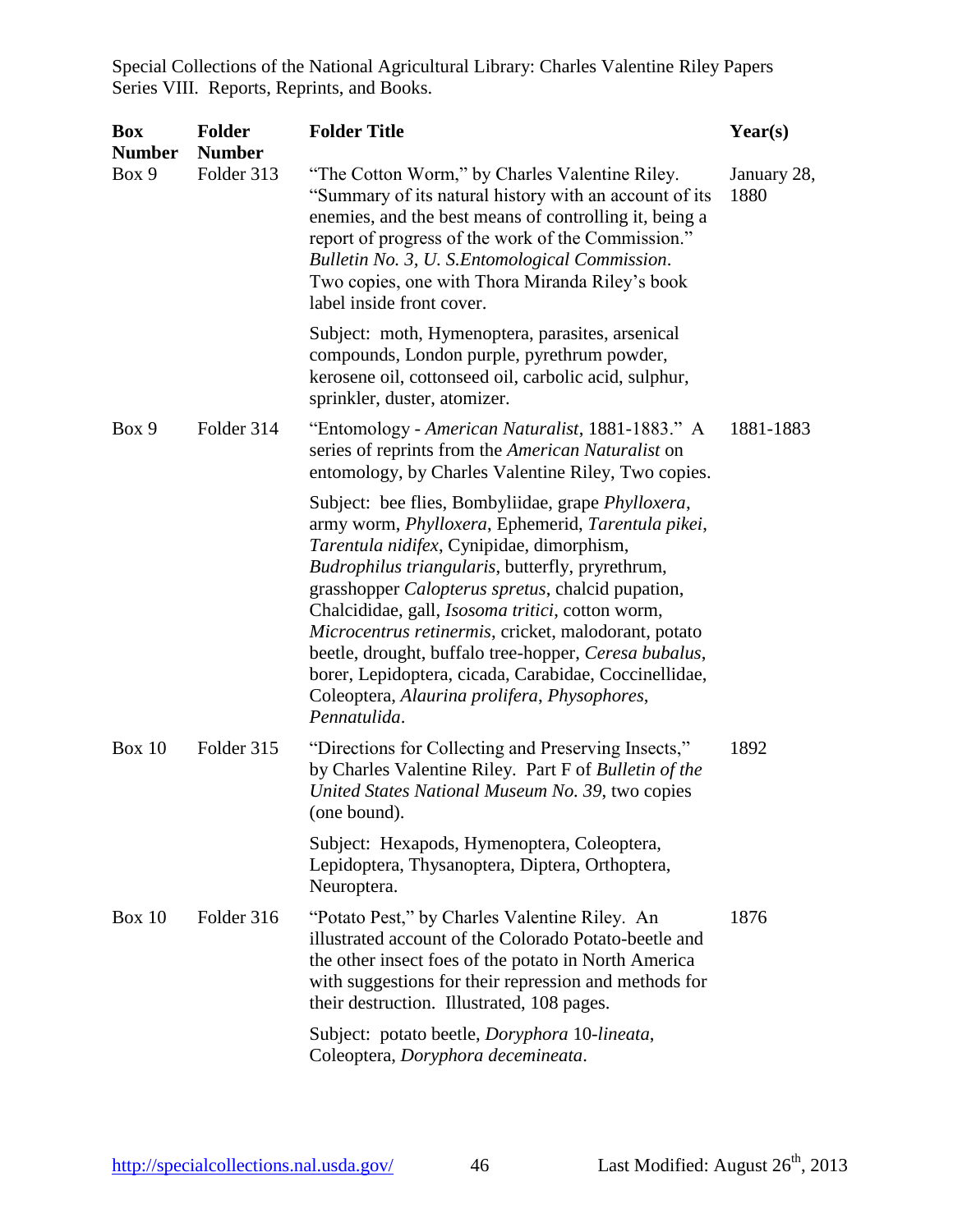| <b>Box</b><br><b>Number</b> | <b>Folder</b><br><b>Number</b> | <b>Folder Title</b>                                                                                                                                                                                                                                                                                                                                | Year(s)    |
|-----------------------------|--------------------------------|----------------------------------------------------------------------------------------------------------------------------------------------------------------------------------------------------------------------------------------------------------------------------------------------------------------------------------------------------|------------|
| <b>Box 10</b>               | Folder 317                     | "The Saturday Lectures." A series of lectures<br>delivered in the lecture room of the United States<br>National Museum by the members of the Biological<br>Society and Anthropological Society, Washington.<br>Included is a program of lectures under the auspices<br>of the Biological Society and Anthropological<br>Society, Washington, 1883. | April 1882 |
| <b>Box 10</b>               | Folder 318                     | "Applied Entomology," by L.O. Howard. Early<br>history and early American writers of entomology -<br>North America. This is a portion of the book,<br>includes biography of Charles Valentine Riley, and<br>others. From Smithsonian miscellaneous collections,<br>vol. 84, Applied Entomology - Howard, part I.                                   | No date    |
| Box $10$                    | Folder 319                     | "Insects in Relation to Agriculture." Discusses the<br>importance of economic entomology. From the<br>American edition, Encyclopedia Britannica.                                                                                                                                                                                                   | No date    |
|                             |                                | Subject: Arsenical compounds, codling moth, plum<br>curculio, apple curculio.                                                                                                                                                                                                                                                                      |            |
| <b>Box 10</b>               | Folder 320                     | "The Standard Natural History - Orthoptera," by<br>Charles Valentine Riley, pages 167-204. From the<br>National History of Arthropods, illustrated.                                                                                                                                                                                                | No date    |
|                             |                                | Subject: Phasmidae, Blattidae, cockroaches,<br>Mantidae, rear-horses, walking sticks, Gryllidae,<br>crickets, Locustidae, grasshoppers, katydids,<br>Acrididae, locusts, Hemiptera.                                                                                                                                                                |            |
| <b>Box 10</b>               | Folder 320a                    | Compilation of Some of Riley's Publications.<br>Housed in Box 16 - Books. On spine of book:<br>"Some Fugitive Writings. 1872 to 1881. By C.V.<br>Riley."                                                                                                                                                                                           | 1872-1881  |
|                             |                                | Subject: economic entomology, canker worm, grape<br>phylloxera, Yucca borer, blister beetles, red mites,<br>Rocky Mountain locust, silkworm, cotton worm,<br>North American microgasters, leaf-rollers, bee-flies.                                                                                                                                 |            |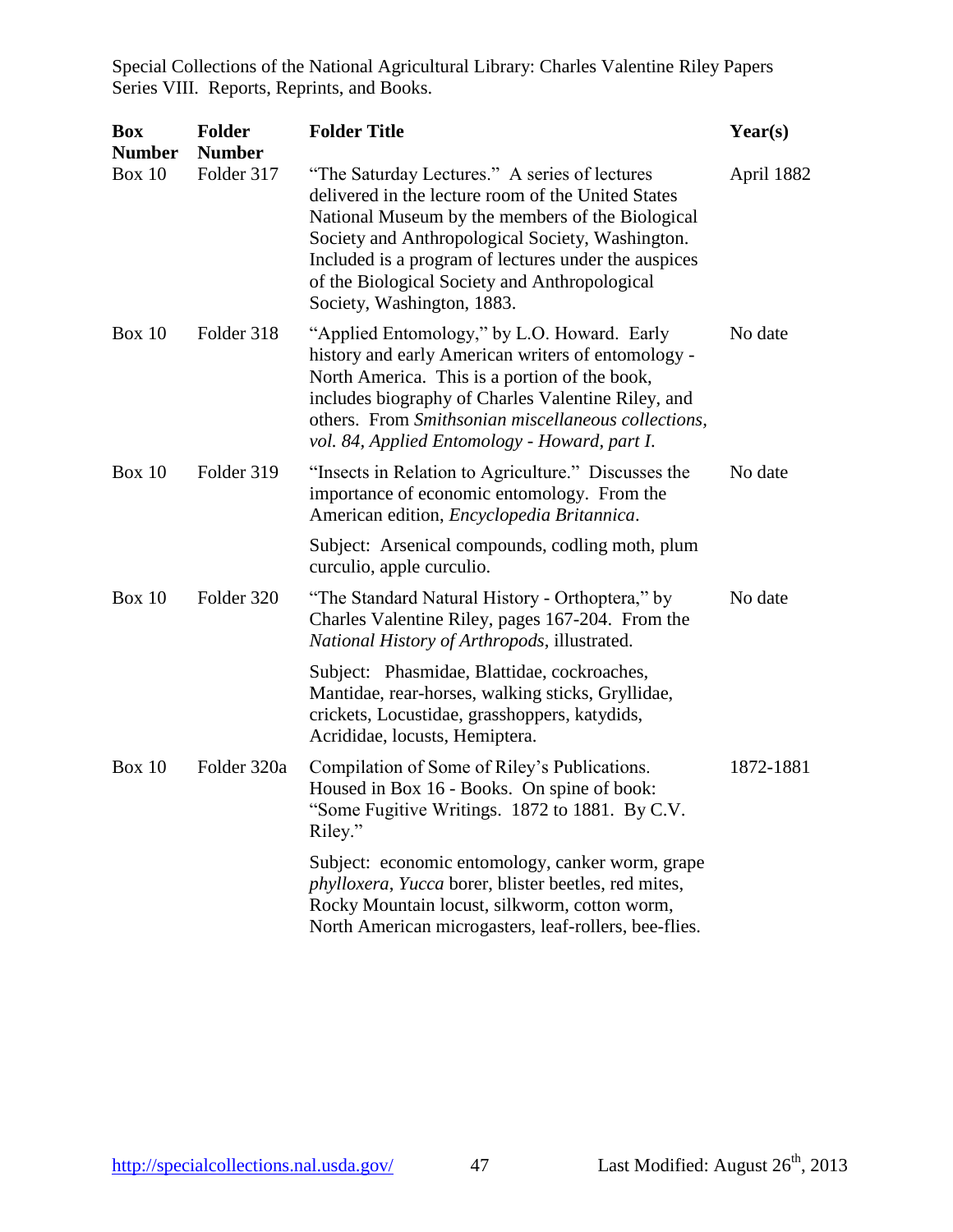#### <span id="page-48-0"></span>**Series IX. Artifacts. 1873-1905.**

| <b>Box</b><br><b>Number</b> | <b>Folder</b><br><b>Number</b> | <b>Folder Title</b>                                                                                                                                                                                | Year(s)   |
|-----------------------------|--------------------------------|----------------------------------------------------------------------------------------------------------------------------------------------------------------------------------------------------|-----------|
| Box 11                      | Folder 321                     | Riley's Knife.                                                                                                                                                                                     | No date   |
| <b>Box 12</b>               | Folder 322                     | Riley's microscope and case.                                                                                                                                                                       | No date   |
| Box $13$                    | Folder 323                     | Folding desk blotter.                                                                                                                                                                              | No date   |
| <b>Box 13</b>               | Folder 324                     | Medal - The Johns Hopkins University Fifty Year<br>Alumnus, 1876. William G. Riley, 1905.                                                                                                          | 1905      |
| Box $13$                    | Folder 325                     | Medal – "Alsacienne."                                                                                                                                                                              | No date   |
| <b>Box 13</b>               | Folder 326                     | Medal given to Riley by the French government for<br>his work in helping to save the French vineyards<br>from the <i>Phylloxera</i> infestation of 1875. "Exposition<br>Universelle - Paris 1889." | 1889      |
| <b>Box 13</b>               | Folder 327                     | Medal given to Riley by the French government for<br>his work in helping to save the French vineyards<br>from the <i>Phylloxera</i> infestation of 1875. "Exposition<br>Universelle - 1889." (2)   | 1889      |
| Box $13$                    | Folder 328                     | Medal – "1904 Commemorative Medal - Louisiana<br>Purchase Exposition."                                                                                                                             | 1904      |
| <b>Box 13</b>               | Folder 329                     | Medal – "World's Columbian Exposition in<br>Commemoration of the Four Hundredth Anniversary<br>of the Landing of Columbus, 1892-1893," to<br>Professor Charles Valentine Riley. (2)                | 1892-1893 |
| <b>Box 13</b>               | Folder 330                     | Change Purse.                                                                                                                                                                                      | No date   |
| <b>Box 13</b>               | Folder 331                     | Metal plate.                                                                                                                                                                                       | No date   |
| <b>Box 13</b>               | Folder 332                     | Stamp of "C. V. Riley."                                                                                                                                                                            | No date   |
| <b>Box 13</b>               | Folder 333                     | Stamp of Riley's Initials.                                                                                                                                                                         | No date   |
| Box $13$                    | Folder 334                     | Eyepiece and Case. Made by John Browning,<br>London.                                                                                                                                               | No date   |
| <b>Box 13</b>               | Folder 335                     | Medal Presented to Riley for Services Rendered to<br>French Viticulture, 1873.                                                                                                                     | 1873      |
| <b>Box 13</b>               | Folder 336                     | Medal – "World's Columbian Exposition in<br>Commemoration of the Four Hundredth Anniversary<br>of the Landing of Columbus, 1892-1893," to<br>Professor Charles Valentine Riley. In a case.         | 1892-1893 |
| <b>Box 13</b>               | Folder 337                     | Picture of Riley as a child.                                                                                                                                                                       | No date   |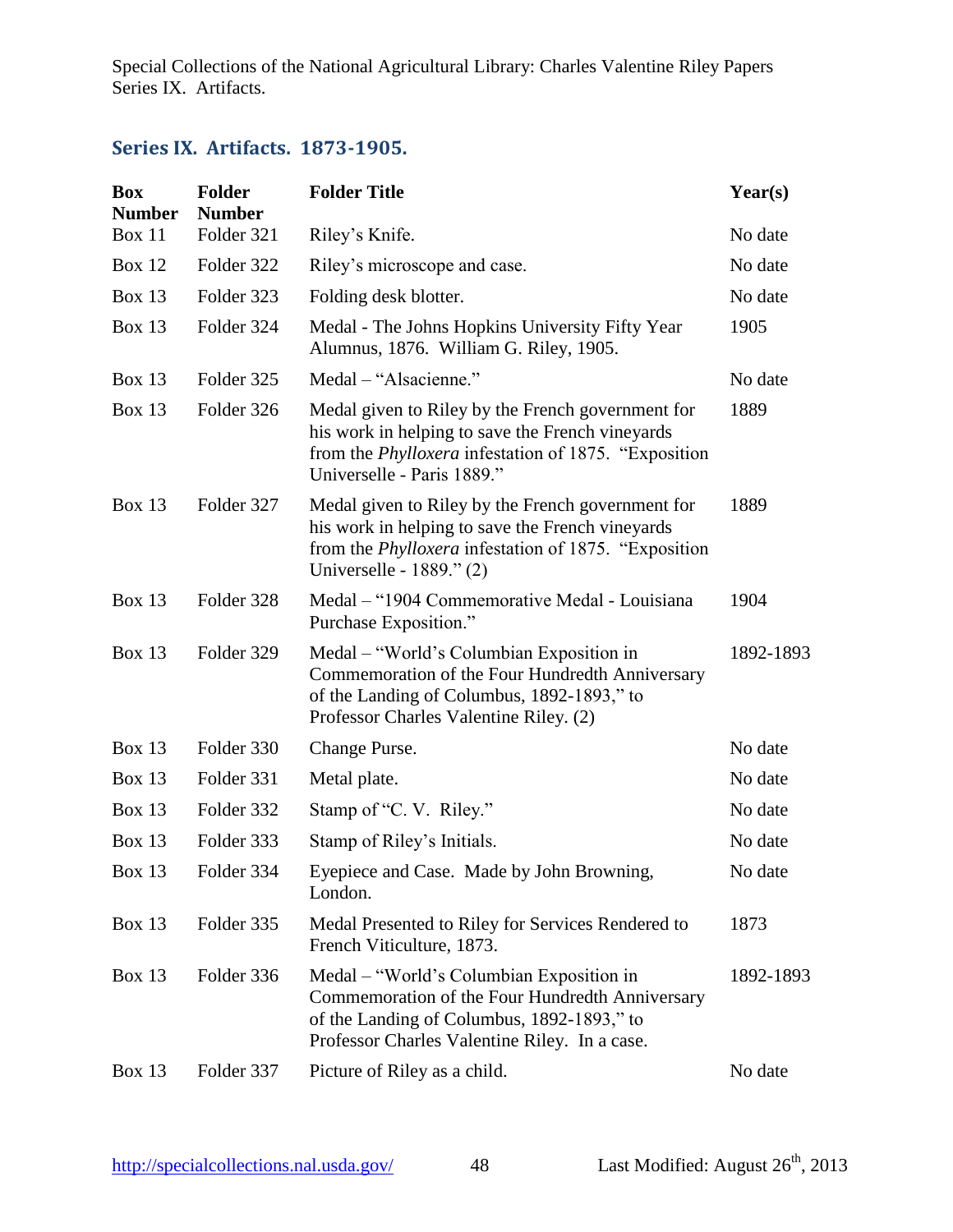Special Collections of the National Agricultural Library: Charles Valentine Riley Papers Series IX. Artifacts. Special Collections Secured Storage Area – Folio. First Floor of the Abraham Lincoln Building. Special Collections Reading Room.

| <b>Box</b><br><b>Number</b> | <b>Folder</b><br><b>Number</b> | <b>Folder Title</b>                                                            | Year(s) |
|-----------------------------|--------------------------------|--------------------------------------------------------------------------------|---------|
| Box $13$                    | Folder 338                     | Leather pouch.                                                                 | No date |
| Box 13                      | Folder 339                     | Charles Valentine Riley photograph in a frame.                                 | No date |
| Box 13                      | Folder 340                     | Charles Valentine Riley address book                                           | No date |
| Box $13$                    | Folder 341                     | Printing block. Cover of <i>American Entomologist</i> .<br>With paper on back. | No date |
| Box 13                      | Folder 342                     | Printing block. Cover of American Entomologist.<br>With no paper.              | No date |

#### <span id="page-49-0"></span>**Special Collections Secured Storage Area – Folio.**

| <b>Folder</b><br><b>Number</b> | Item                                                          |
|--------------------------------|---------------------------------------------------------------|
| Folder 343                     | Oil painting of Charles Valentine Riley by Henry Ulke.        |
| Folder 344                     | Oil painting on canvas of flowers by Mary G. Riley.           |
| Folder 345                     | Oil painting on canvas of boat scene by Mary G. Riley         |
| Folder 346                     | Black and white photograph of Charles Valentine Riley's wife. |

# <span id="page-49-1"></span>**First Floor of the Abraham Lincoln Building.**

| <b>Artifact</b> | <b>Item</b>         |
|-----------------|---------------------|
| <b>Number</b>   |                     |
| Artifact 347    | Antique study desk. |

# <span id="page-49-2"></span>**Special Collections Reading Room.**

| <b>Artifact</b>        | <b>Item</b> |
|------------------------|-------------|
| Number                 |             |
| Artifact 348 Bookcase. |             |
| Artifact 349 Bookcase. |             |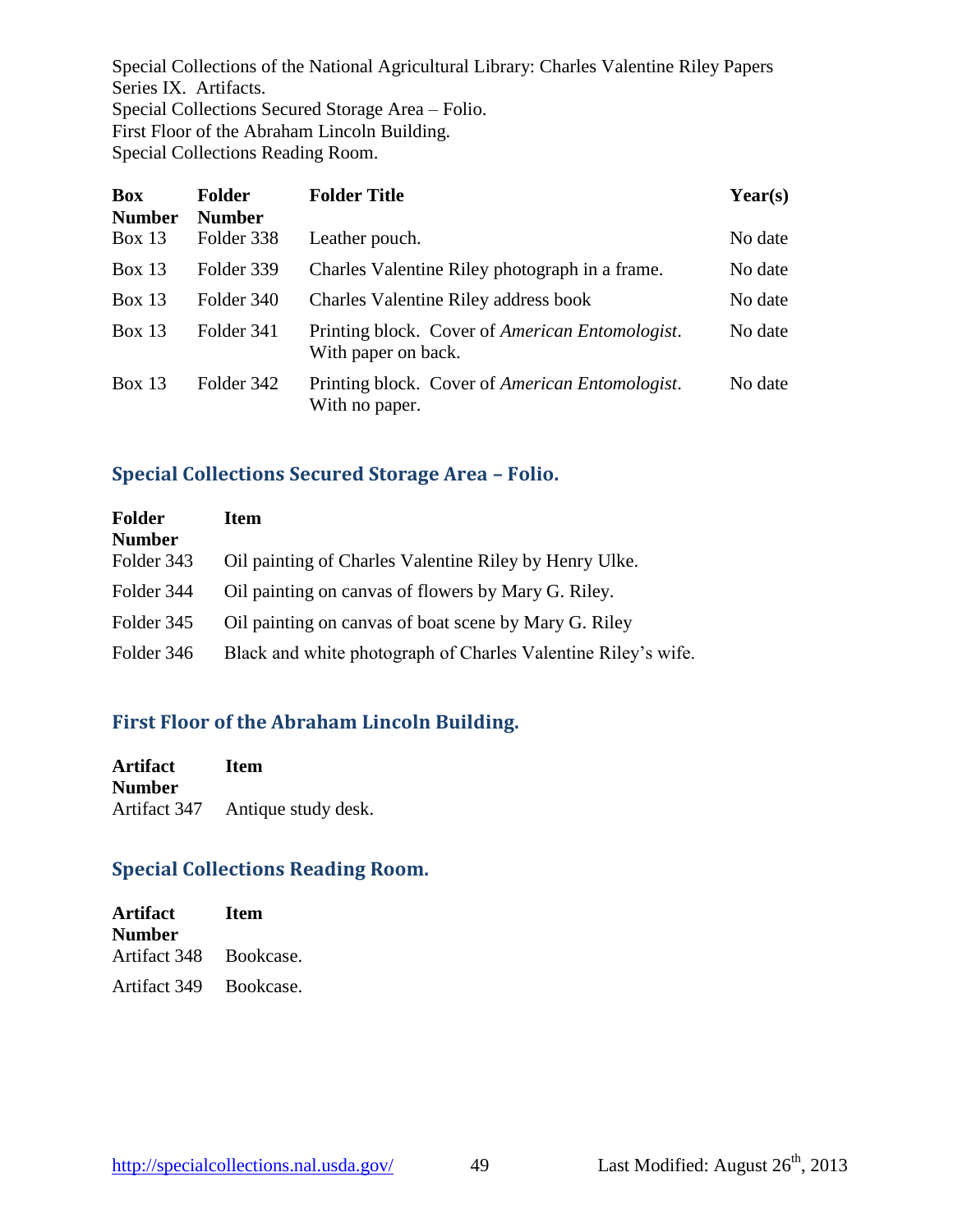Special Collections of the National Agricultural Library: Charles Valentine Riley Papers Oversized Materials from Series I-VIII.

# <span id="page-50-0"></span>**Oversized Materials from Series I-VIII.**

| <b>Box</b><br><b>Number</b> | <b>Folder</b><br><b>Number</b> | <b>Folder Title</b>                                                                                                                                                                                                                                                                                                                                                                                            | Year(s)               |
|-----------------------------|--------------------------------|----------------------------------------------------------------------------------------------------------------------------------------------------------------------------------------------------------------------------------------------------------------------------------------------------------------------------------------------------------------------------------------------------------------|-----------------------|
| <b>Box 15</b>               | Folder 68a                     | "Award to C.V. Riley from Stockholm, Sweden."                                                                                                                                                                                                                                                                                                                                                                  | December 16,<br>1879  |
| <b>Box 15</b>               | Folder 135                     | "Charles Darwin. Bibliographical collection by<br>Charles Valentine Riley." One news clipping-<br>"Charles Darwin." One magazine article-"Darwin's<br>Life and Letters," published in The Nation,<br>November 24, 1887.                                                                                                                                                                                        | November 24,<br>1887  |
| <b>Box 15</b>               | Folder 136                     | Eleanor A. Ormerod portrait: Mark Lane Express,<br>supplement #6.                                                                                                                                                                                                                                                                                                                                              | September 6,<br>1886  |
| <b>Box 15</b>               | Folder 138                     | "The New Corn Insect. Worm that infects the roots<br>of corn." Article from <i>Prairie Farmer</i> , September 4,<br>1880.                                                                                                                                                                                                                                                                                      | September 4,<br>1880  |
| <b>Box 15</b>               | Folder 166                     | The Academy of Science Presidents: Charles<br>Valentine Riley. "What Saint Louis has done for<br>Science Pictures and Names of the American<br>Academy of Sciences." Article from the <i>St. Louis</i><br>Daily Globe - Democrat, May 19, 1901.                                                                                                                                                                | May 19, 1901          |
| <b>Box 15</b>               | Folder 167                     | "American Officials and the late F.S. Crawford."<br>Garden and Field, February 1891.                                                                                                                                                                                                                                                                                                                           | February 1891         |
| <b>Box 15</b>               | Folder 168                     | "Professor C.V. Riley Dead." The noted<br>entomologist's fatal fall from a bicycle, a sketch of<br>his life.                                                                                                                                                                                                                                                                                                   | September 14,<br>1895 |
| <b>Box 15</b>               | Folder 169                     | 1. "Professor Riley's Death." Washington Star:<br>September 16, 1895.<br>"The Linnean Society," September 30, 1895.<br>2.<br>The members meet and pay tribute to the<br>memory of Professor Charles Valentine Riley.<br>Article from <i>Morning News</i> . Lancaster,<br>Pennsylvania, September 30, 1895. With<br>note, S.M. Sener.<br>"Death of Professor Riley." Farmer's Review,<br>3.<br>October 2, 1895. | 1895                  |
| <b>Box 15</b>               | Folder 170a                    | "Charles Valentine Riley." Scientific American,<br>September 28, 1895. Two copies.                                                                                                                                                                                                                                                                                                                             | September 28,<br>1895 |
| <b>Box 15</b>               | Folder 170b                    | "Professor Charles Valentine Riley." Scientific<br>American, September 8, 1894.                                                                                                                                                                                                                                                                                                                                | September 8,<br>1894  |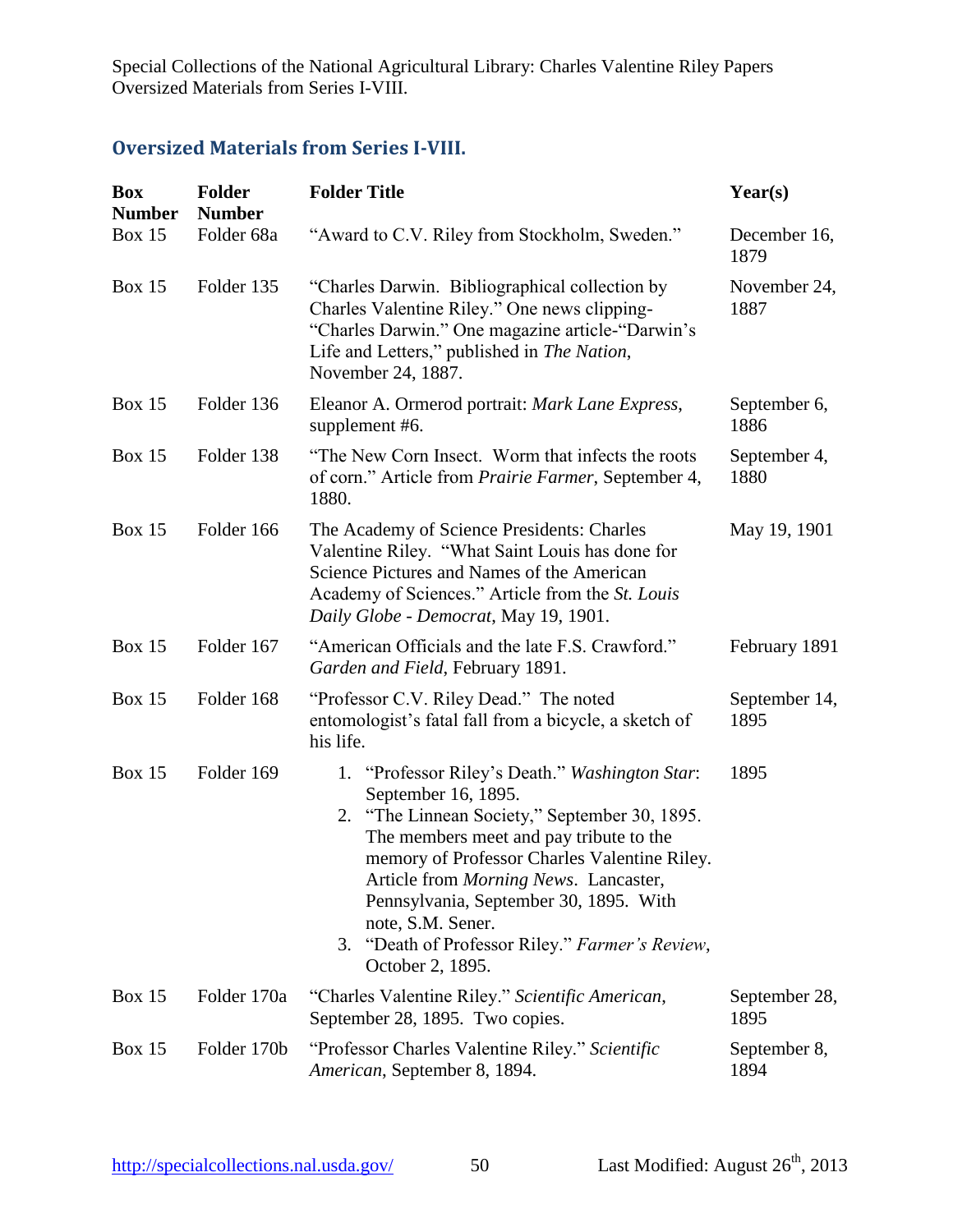Special Collections of the National Agricultural Library: Charles Valentine Riley Papers Oversized Materials from Series I-VIII. Books.

| <b>Box</b><br><b>Number</b> | <b>Folder</b><br><b>Number</b> | <b>Folder Title</b>                                                                                                                                        | Year(s)        |
|-----------------------------|--------------------------------|------------------------------------------------------------------------------------------------------------------------------------------------------------|----------------|
| Box $15$                    | Folder 171a                    | "Professor C.V. Riley." Entomologist of the United<br>States Department of Agriculture. From The Home<br><i>Farm</i> , Vol. IV. Number 23, April 17, 1884. | April 17, 1884 |
| Box $15$                    | Folder 171b                    | "Professor C.V. Riley - The Entomologist of the<br>Department of Agriculture," 1892. Two copies.                                                           | 1892           |
| Box $15$                    | Folder 171c                    | "Professor C.V. Riley, U. S. Entomologist." Pacific<br>Rural Press. San Francisco. Saturday, July 23,<br>1887. Vol. XXXIV. B No. 4.1.                      | July 23, 1887  |

#### <span id="page-51-0"></span>**Books.**

| <b>Box</b><br><b>Number</b> | <b>Folder</b><br><b>Number</b> | <b>Title</b>                                                                                                                                                                                                                                                                                          | Year(s) |
|-----------------------------|--------------------------------|-------------------------------------------------------------------------------------------------------------------------------------------------------------------------------------------------------------------------------------------------------------------------------------------------------|---------|
| <b>Box 16</b>               | Folder 93a                     | Four Feet by Two: Animal Talks and Tales. Printed<br>by E. Nister at Nuremburg. Children's book given to<br>W. G. Riley by Charles Valentine Riley. Note inside<br>cover reads, "Willie Garfield Riley, With papa's<br>Love. Xmas, 1891."                                                             | 1891    |
| <b>Box 16</b>               | Folder 93b                     | Charles Darwin, by Henry de Varigny. Librairie<br>Hachette Et $C^{ie}$ - Paris, 1889. In French. Note inside<br>over is addressed to Mous. Charles Valentine Riley<br>from Henry de Varigny, August 24th, 1889 - Paris.<br>Varigny expresses his esteem for Riley and hopes to<br>be called a friend. | 1889    |
| Box $16$                    | Folder 93c                     | Darwin, Francis (editor). Charles Darwin:<br>Autobiography and Letters. New York: D. Appleton<br>and Company, 1893. Note inside cover reads, "Willie<br>G. Riley, With papa's Love. March 4/93."                                                                                                      | 1893    |
| <b>Box 16</b>               | Folder 247                     | Riley, Charles Valentine. First, Second, and Third<br>Annual Reports on the Noxious, Beneficial and Other<br>Insects of the State of Missouri. New York: Arno<br>Press, 1978.                                                                                                                         | 1978    |
| <b>Box 16</b>               | Folder 248                     | Riley, Charles Valentine. Fourth, Fifth, and Sixth<br>Annual Reports on the Noxious, Beneficial and Other<br>Insects of the State of Missouri. New York: Arno<br>Press, 1978.                                                                                                                         | 1978    |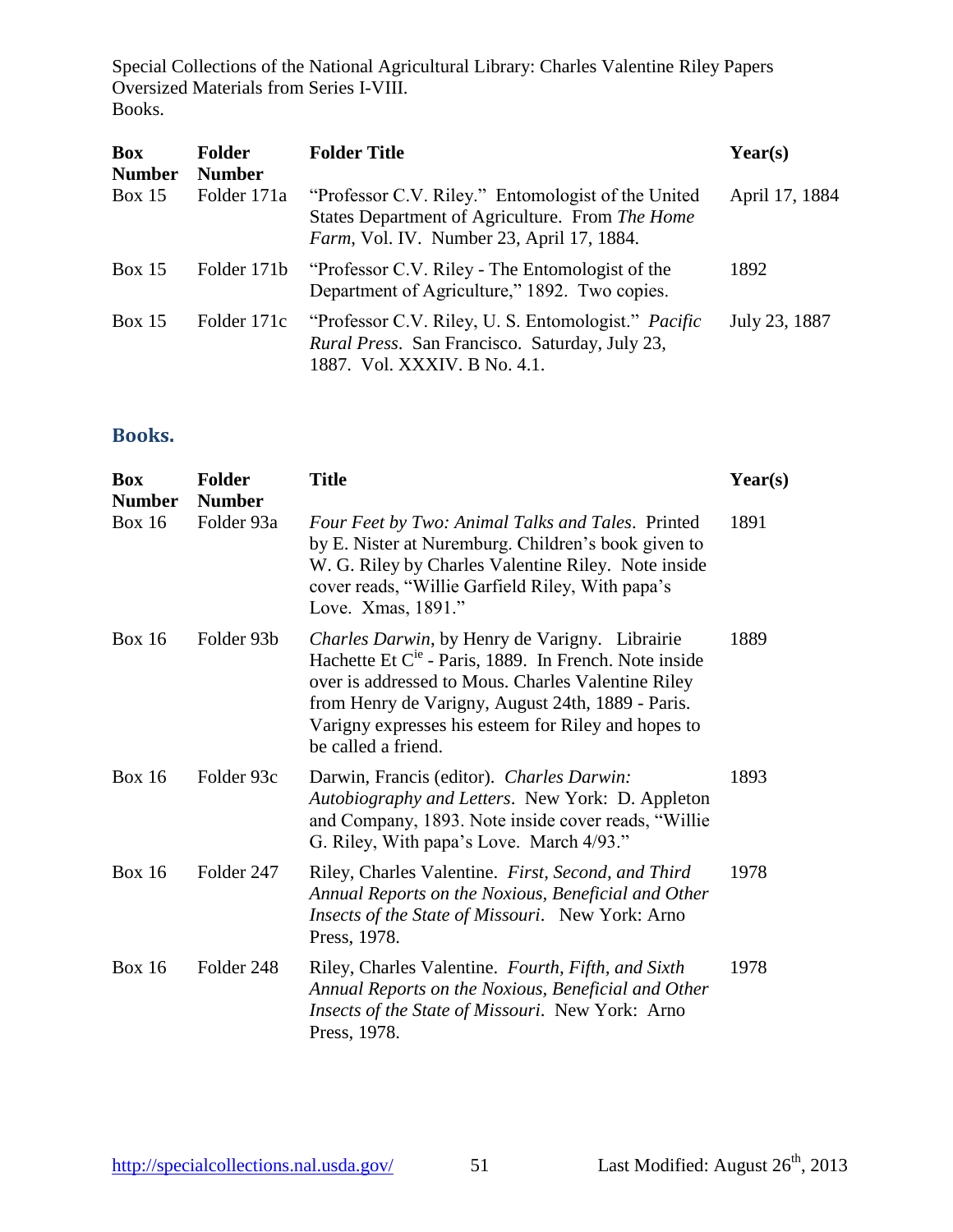| <b>Box</b><br><b>Number</b> | <b>Folder</b><br><b>Number</b> | <b>Title</b>                                                                                                                                                                                                                                                                                                                                                                                                                                                                                                             | Year(s)   |
|-----------------------------|--------------------------------|--------------------------------------------------------------------------------------------------------------------------------------------------------------------------------------------------------------------------------------------------------------------------------------------------------------------------------------------------------------------------------------------------------------------------------------------------------------------------------------------------------------------------|-----------|
| <b>Box 16</b>               | Folder 249                     | Riley, Charles Valentine. Seventh, Eighth and Ninth<br>Annual Reports on the Noxious, Beneficial and Other<br>Insects of the State of Missouri and General Index<br>and Supplement. New York: Arno Press, 1978.                                                                                                                                                                                                                                                                                                          | 1978      |
| <b>Box 16</b>               | Folder 266a                    | Riley, Charles Valentine. The Locust Plague in the<br>United States: Being more particularly a treatise on<br>the Rocky Mountain Locust or so-called grasshopper,<br>as it occurs east of the Rocky Mountains, with<br>practical recommendations for its destruction.<br>Chicago: Rand, McNally & Co., 1877. Included is a<br>4 x 5 negative of the title page. Two copies: one has<br>"the Locust or Grasshopper Plague" on spine and<br>picture of grasshopper on the over, the other has<br>"Locust Plague" on spine. | 1877      |
| <b>Box 16</b>               | Folder 270a                    | Klee, W.G. A Treatise on the Insects Injurious to<br>Fruit and Fruit Trees of the State of California.<br>Sacramento: State Office, J.D. Young, Supt. State<br>Printing, 1888. Note inside front cover reads,<br>"Professor C.V. Riley, With Compliments of W.G.<br>Klee."                                                                                                                                                                                                                                               | 1888      |
| <b>Box 16</b>               | Folder 300a                    | Nature and Art, London: Day & Son, Limited. No. 6,<br>November, 1866. Vol. 1 Book compilation of<br>"Nature and Art."                                                                                                                                                                                                                                                                                                                                                                                                    | 1866      |
| <b>Box 16</b>               | Folder 307a                    | "Report of the Importation of Parasites and<br>Predaceous Insects by the State Board of<br>Horticulture," Sacramento: State Office, A.J.<br>Johnston, Supt. State Printing, 1892. In Accordance<br>with an Act of the Legislature, Approved March 31,<br>1891. Note: "Honorable J.M. Rush - Compliments of<br>B.M. Lelong."                                                                                                                                                                                              | 1892      |
| <b>Box 16</b>               | Folder 311a                    | "U.S. Entomological Commission Circulars 1-12,<br>Bulletins 1-7, 1877 - 81." Includes letters of<br>correspondence signed by Riley and others.                                                                                                                                                                                                                                                                                                                                                                           | 1877-1881 |
| <b>Box 16</b>               | Folder 320a                    | Compilation of Some of Riley's Publications. 1872-<br>1881. On spine of book: "Some Fugitive Writings.<br>1872 to 1881. By C.V. Riley."                                                                                                                                                                                                                                                                                                                                                                                  | 1872-1881 |